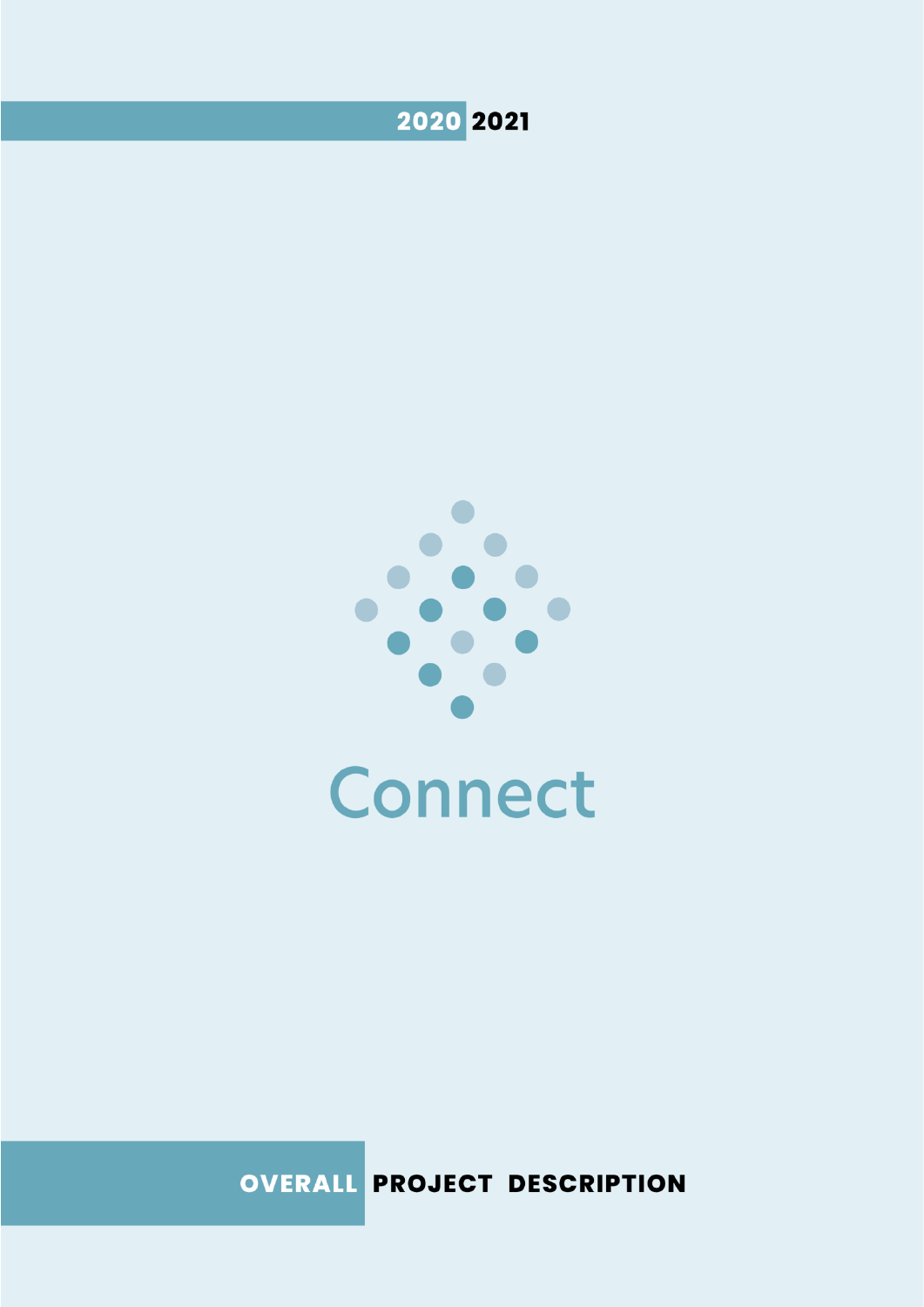

# **Overall Project Description**

### **1 FACT SECTION**

#### **Applicant's name and registration number**

- Name of coordinating partner<sup>1</sup>: Det Norske Misjonsselskap (NMS)
- Organisational ID number: 940 325 501

#### **Applicant's constitution (private business, civil society or public sector/semi-public)**

• Civil society (Christian organization)

#### **Applicant's contact information**

- E-mail: info@nms.no
- Phone number: 51 51 61 00
- Visiting address: Misjonsmarka 1, 4024 Stavanger, Norway
- Postal address: Postboks 226, 4001 Stavanger, Norway
- Contact person for the Norec project (name, e-mail, phone number): Andreas Holm, andreas.holm@hald.no/andreas.holm@nms.no, +47 412 78 189

#### **Applicant's banking details**

- Bank's name: Sparebanken Sør
- Bank's visiting address: 4662 Kristiansand
- Bank account holder<sup>2</sup>: Det Norske Misjonsselskap
- Bank account number or IBAN: NO7382200285030
- Swift code or BIC: SPSONO22

#### **Other details**

- Auditing firm: Team Revisjon AS v/ Kirsten Berge
- Auditing firm's address: Store Elvegate 15, 4514 Mandal
- Auditor's e-mail[: kirsten@teamr.no](mailto:kirsten@teamr.no)
- Auditor's telephone number: +47 951 55 591
- Accounting firm (if applicable): Accounting firm: Pluss Økonomi Numeris AS v/ Britt Klauset, Mikkelsmyrveien 1, 4515 Mandal
- Accounting's e-mail and telephone number: britt@pluss-ok.no, +47 907 58 788

#### **Project name and content**

• Name: Connect

-

• Content: Connect is a development program facilitating for mutual exchange of youth between 4 organizations: NMS (Det Norske Misjonsselskap), Movimento Encontrão, FLM (Fiangonana Loterana Malagasy) and ELCHK (The Evangelical Lutheran Church of Hong Kong). The Connect program's main goal is to raise young leaders that are influencing their societies in a positive way and that are working for a world without injustice and poverty. Important elements to reach this

<sup>1</sup> For Norwegian partners the name must be identical to name in the Brønnøysund Register Centre.

<sup>&</sup>lt;sup>2</sup> The applicant must be the bank account holder. For Norec to be able to transfer funds, the name provided here must be identical to the name registered by your bank.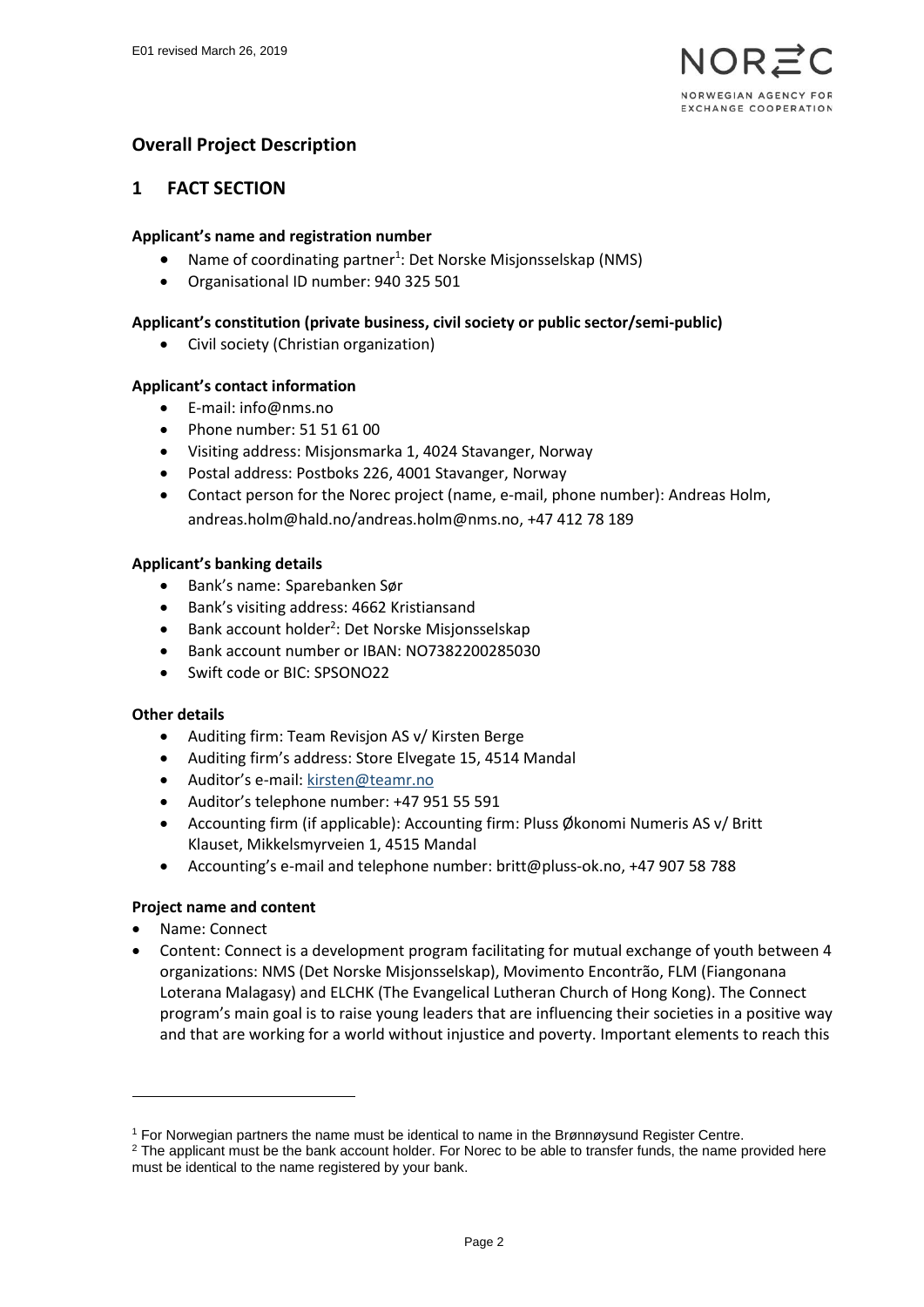

goal is to work for increased youth participation in the organizations, training of young leaders and work for an increased awareness of global challenges.

- **Thematic area of project**
	- Civil Society

#### **Project duration**

- Exchange project period: August 2020–August 2021
- Round of exchange: 18
- Duration of the exchange:
	- o Preparation:
		- South participants: One week (in sending country) + 7.5 weeks at Hald Internasjonale Senter
		- North participants: 7 weeks at Hald Internasjonale Senter
	- o Posting abroad:
		- South participants: 10 months (including preparation and debriefing course)
		- North participants: 6 months
	- o Posting in home country (if applicable):
		- South participants: 1 week preparation course before posting abroad, 2 months follow-up work after posting abroad.
		- North participants: 7 weeks preparation course before posting abroad, 8 weeks of debriefing ("spring") course and 2 months of follow-up work after posting abroad.
	- o Debriefing: 8 weeks at Hald Internasjonale Senter
	- o Follow-up work: 2 months in home-country

# **2 INSTITUTIONAL FRAMEWORK**

The applicant must provide adequate documentation on the bullet points listed below.

#### **Profiles of all partners in the partnership**

#### **1.) Det Norske Misjonsselskap (NMS)**

**Partner's name and registration number**

- Name of partner<sup>3</sup>: Det Norske Misjonsselskap
- Organisational ID number or tax number: 940 325 501

#### **Partners contact information**

-

- E-mail: info@nms.no
- Phone number: 51 51 61 00
- Visiting address: Misjonsmarka 1, 4024 Stavanger, Norway
- Postal address: Postboks 226, 4001 Stavanger, Norway
- Contact person for the Norec project (name, e-mail, phone number):
	- o Name: Andreas Holm

 $3$  For Norwegian partners the name must be identical to name in the Brønnøysund Register Centre.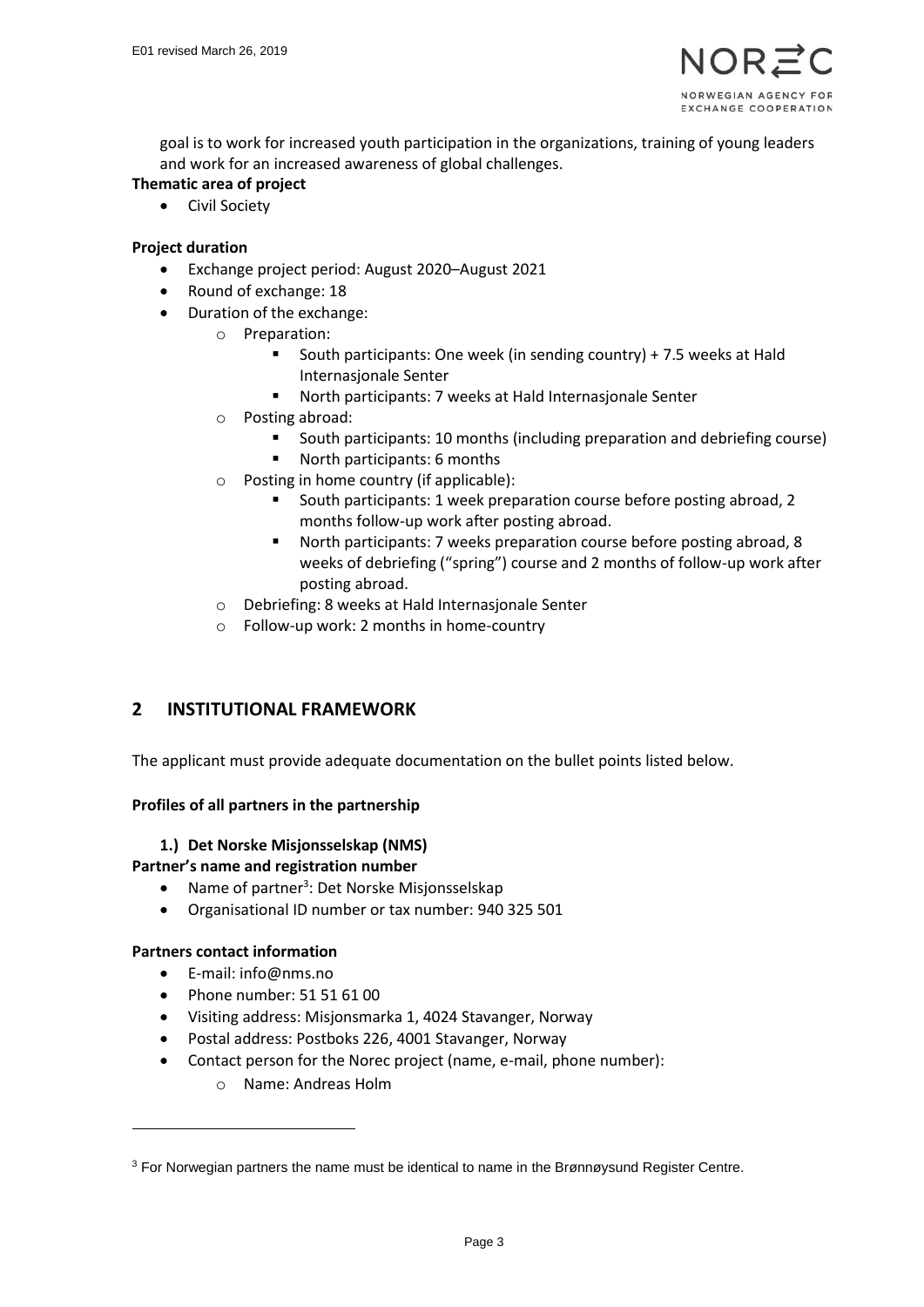- o E-mail[: andreas.holm@hald.no/andreas.holm@nms.no](mailto:andreas.holm@hald.no/andreas.holm@nms.no)
- o Phone number: +47 412 78 189

#### **Other details**

- Auditing firm: Deloitte; name signing auditor: Johan Enoksen; name team manager: Marianne Versland Bjorland
- Auditing firm's address: Strandsvingen 14A, 4032 Stavanger, Norway
- Auditor's e-mail and telephone number: Enoksen: [jenoksen@deloitte.no,](mailto:jenoksen@deloitte.no) +47 90757791; Bjorland: [mbjorland@deloitte.no,](mailto:mbjorland@deloitte.no) +47 99255638
- Accounting firm (if applicable): KNIF regnskap

#### **Partner's constitution (private business, civil society or public sector/semi-public)**

- Partner's thematic area (i.e. health, civil society, private sector development, education): Civil society
- Number of employees: 101
- Number of employees under 35 years: 15
- Presentation of partner (vision, mission, organisation, etc.): NMS is an independent mission organization within the Church of Norway. We are sharing the faith in Jesus, and working to give people dignified life through our fight against poverty and injustice in South America, Africa, Asia and Europe. In order to share our faith in Jesus, end poverty and fight against injustice, we focus on developing local communities, building sustainable organizations/churches, promoting dialogue and justice, sharing the gospel and meeting migration. NMS works through local partners in 15 countries, and emphasize on professionality, sustainability, and accountability with high ethical standards for work. This involves investing in competence development. Our work is long-term and strategic. The vision of NMS is "A living church across the earth."
- Youth participation (describe how youth are given the opportunity to influence and/or participate in the organisation): NMS and NMSU (the youth organization of NMS) are democratic organizations where young people have many opportunities to impact the work and the strategies of the organizations. The youth can be engaged in the national board or in one of the several regional boards across the country, in local young adult groups in different cities in Norway. There are also many possibilities to engage as youth leaders in the organizations through camps, events, leadership training and Uteam-trips.

#### **2.) Movimento Encontrão (ME)**

#### **Partner's name and registration number**

- Name of partner<sup>4</sup>: Movimento Encontrão
- Organisational ID number or tax number: 40.388.647/0001-57

#### **Partners contact information**

-

- E-mail: me@me.org.br
- Phone number: +55 41 3302 5100
- Visiting address: 630, Francisco Caron St, ZIP CODE 82120-200, Curitiba, Parana State, Brazil
- Postal address: 630, Francisco Caron St, ZIP CODE 82120-200, Curitiba, Parana State, Brazil
	- Contact person for the Norec project (name, e-mail, phone number):

o Name: Jonatan Bartz Neumann

<sup>4</sup> For Norwegian partners the name must be identical to name in the Brønnøysund Register Centre.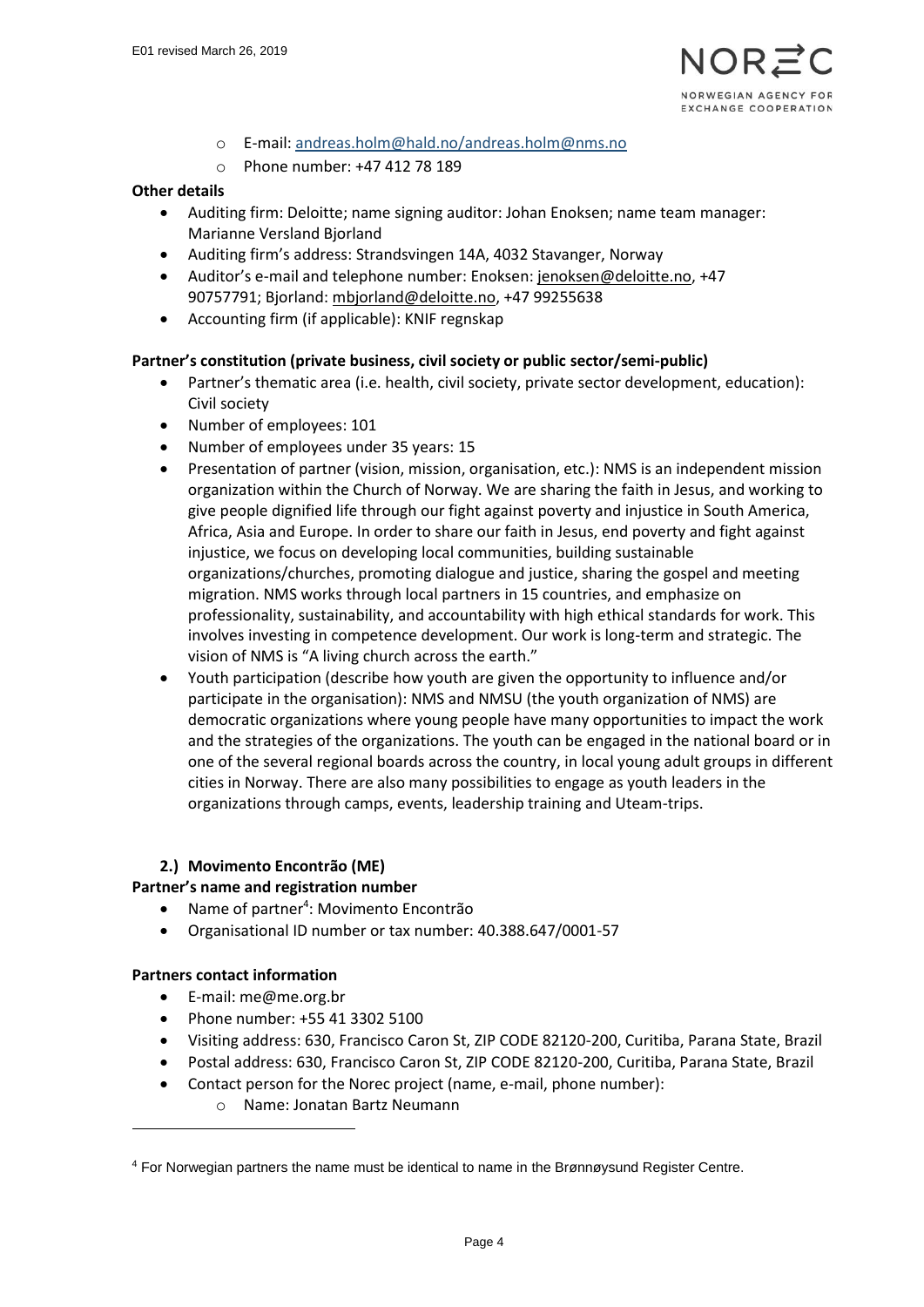- o E-mail[: intercambios@me.org.br](mailto:intercambios@me.org.br)
- o Phone number: +55 41 3302 5100

#### **Other details**

- Auditing firm: Audit committee: Alice Dittmar e Emerson Aurélio Caron
- Auditing firm's address: Rua Professora Oscar Kolbe, 78 Lindoia Curitiba/PR 81010-240; Rua Gustavo Schier, 660 – Sobrado 11 – Novo Mundo – Curitiba/PR 81050-130
- Auditor's e-mail and telephone number: Alice: [alicedittmar@yahoo.com.br;](mailto:alicedittmar@yahoo.com.br) +55 41 99661-7987; Emerson: [emerson\\_caron@yahoo.com.br;](mailto:emerson_caron@yahoo.com.br) +55 41 99625-3465
- Accounting firm (if applicable): Equilibrium Accounting Services S/S EPP CNPJ 10.689.108/0001-97.
	- o Accountant name: Vilson Candido da Silva
	- o Phone number: +55 41 30799846
	- o Document: 096.807.999-72
	- o E-mail[: vilson@equilibriumcontabil.com.br](mailto:vilson@equilibriumcontabil.com.br)
	- o Address: 272, São Sebastião Street, Curitiba PR, Zip Code: 80540-050

#### **Partner's constitution (private business, civil society or public sector/semi-public)**

- Partner's thematic area (i.e. health, civil society, private sector development, education): Civil society
- Number of employees: 14
- Number of employees under 35 years: 6
- Presentation of partner (vision, mission, organisation, etc.): Movimento Encontrão (ME) is a non-governmental organization which focuses on evangelizing, discipleship practice and holistic mission with a purpose of empower leaders to be of practical help for the society. It develops training on urban mission and also offers formal graduation and post-graduation on this area. It is also a Missionary Agency which supports local leaders to help developing poor regions of the country, offering them training and financial support for adults, children and youth care.
- Youth participation (describe how youth are given the opportunity to influence and/or participate in the organisation): ME has its own youth department called Youth Ministry which aims on mentoring and developing new leaders to serve and help developing both church and society. Youth leaders are trained to assist their local community in order to raise awareness of social matters and also to be prepared for helping on practical issues such as children and youth care, secondhand shops, music training and school tutoring.

#### **3.) Fiangonana Loterana Malagasy (FLM)**

#### **Partner's name and registration number**

- Name of partner<sup>5</sup>: Fiangonana Loterana Malagasy
- Organisational ID number or tax number: 5000558910/ 94911112013000923

#### **Partners contact information**

-

- E-mail: filohaflm2016@gmail.com
- Phone number: +261 343960258
- Visiting address: Birao Foibe FLM, Immeuble SALFA, 19 Rue Jules Pochard Andohalo

<sup>5</sup> For Norwegian partners the name must be identical to name in the Brønnøysund Register Centre.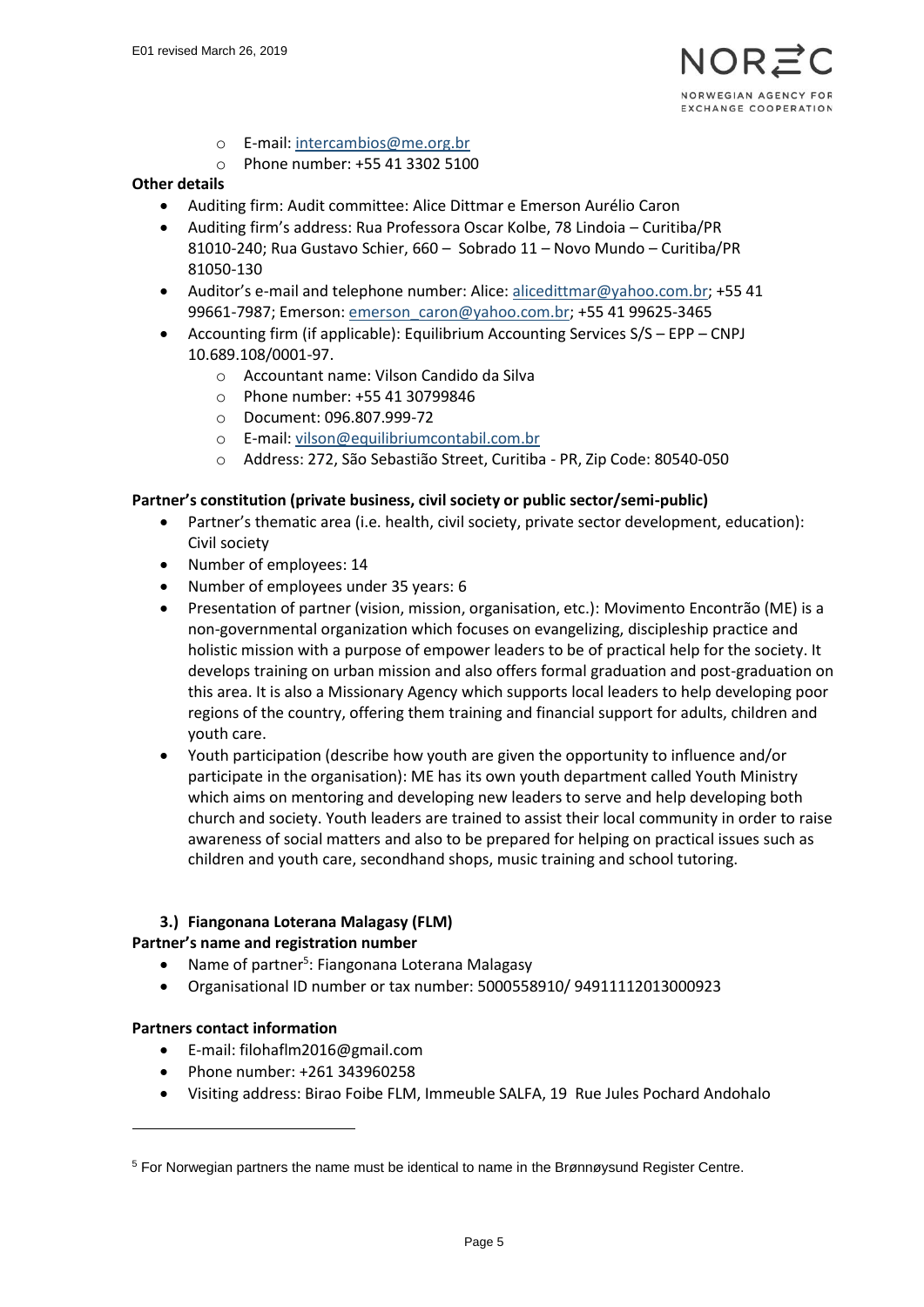

- Postal address: BP 1741 Antanaanrivo 101
- Contact person for the Norec project (name, e-mail, phone number):
	- o Name: ANDRIAMIARANTIANA Solofohery Miranto
	- o E-mail[: miarantiana@gmail.com](mailto:miarantiana@gmail.com)
	- o Number: +261345485756

#### **Other details**

- Auditing firm: Cabinet Martin Rasoanaivo
- Auditing firm's address: 070 B Bis Ambohibao
- Auditor's e-mail and telephone number: [cabmr@moov.mg](mailto:cabmr@moov.mg) +261345371074
- Accounting firm (if applicable): ANDRIAMANGA Mamy

#### **Partner's constitution (private business, civil society or public sector/semi-public)**

- Partner's thematic area (i.e. health, civil society, private sector development, education): Civil society, education and health
- Number of employees: 31
- Number of employees under 35 years: 04
- Presentation of partner (vision, mission, organisation, etc.): FLM is an independent Lutheran church in Madagascar, which aims at reaching out to people through the means of its different branches, such as men, women, youth, Sunday school, bible camps, leadership programs for females, revivals and Deacon Departments. FLM is working closely with Health department, green project and many other branches which is dealing and working closely with the society.
- Youth participation (describe how youth are given the opportunity to influence and/or participate in the organisation): In all department and branches of FLM, there are youth represented. They are the majority of the members. Each department has its own gathering. As a result, the core members of FLM is youth and they are participating in the activities organized by the church since they are the pillar of it.

#### **4.) The Evangelical Lutheran Church of Hong Kong (ELCHK)**

#### **Partner's name and registration number**

- Name of partner<sup>6</sup>: The Evangelical Lutheran Church of Hong Kong
- Organisational ID number or tax number: CI5590

#### **Partners contact information**

-

- E-mail: [info@elchk.org.hk](mailto:info@elchk.org.hk)
- Phone number: +852 2388 5847
- Visiting address: 4th Floor, Lutheran Building, 50A Waterloo Road, Yau Ma Tei, Kowloon, Hong Kong
- Postal address: 4th Floor, Lutheran Building, 50A Waterloo Road, Yau Ma Tei, Kowloon, Hong Kong
- Contact person for the Norec project (name, e-mail, phone number):
	- o Name: Rev. Susan Sun
	- o E-mail[: sun.pastor@gmail.com](mailto:sun.pastor@gmail.com)

 $6$  For Norwegian partners the name must be identical to name in the Brønnøysund Register Centre.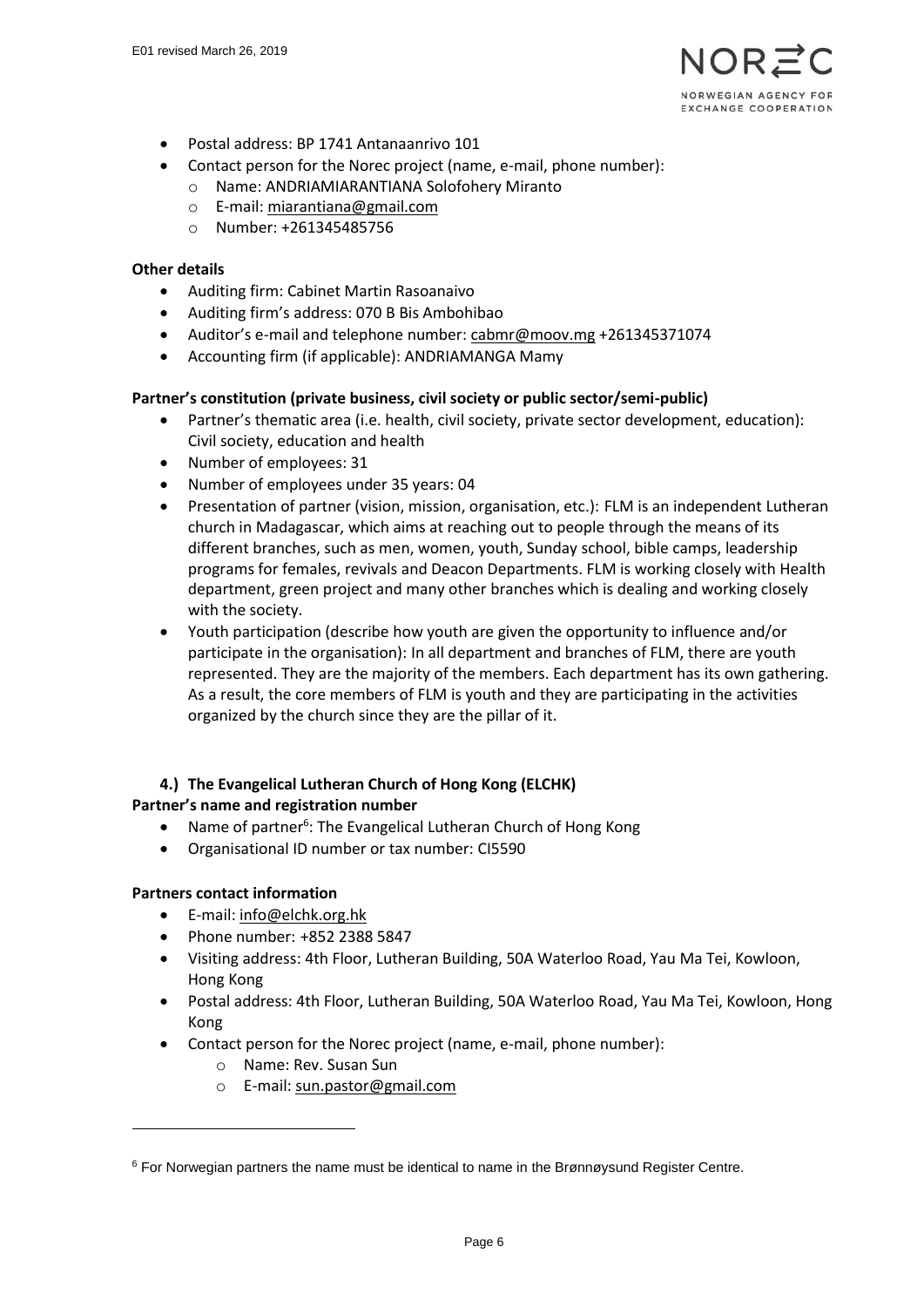o Phone number: +852 9550 4280

#### **Other details**

- Auditing firm: W.H.Wong & Co.
- Auditing firm's address: Rm.6, 16/F., Enterprise Square 3, 39 Wang Chiu Road, Kowloon Bay, Hong Kong
- Auditor's e-mail and telephone number: whwoong@whwong.com.hk / +852 2544 6963
- Accounting firm (if applicable): NIL

#### **Partner's constitution (private business, civil society or public sector/semi-public)**

- Partner's thematic area (i.e. health, civil society, private sector development, education): Civil society, education.
- Number of employees: Over 2000
- Number of employees under 35 years: About 200
- Presentation of partner (vision, mission, organisation, etc.): ELCHK is a Lutheran church founded in 1954 in Hong Kong. The mission of ELCHK is to proclaim the gospel, to administer the sacraments, to edify and nurture believers and to serve the community. They have ten different departments performing a whole range of tasks, such as equipping the pastors, nurturing the believers, running educational institutions, providing social services, ministering overseas mission and so on.
- Youth participation (describe how youth are given the opportunity to influence and/or participate in the organisation): Several departments of ELCHK, especially the Department of Youth, aims at providing holistic care to the youth. We provide opportunity for their participation in organizing and implementing different activities, such as worship team, short-term mission, overseas training experience, etc. We have many integrated youth centres working for the physical, psychological and intellectual development of the youth through creative approaches.

#### **Partner cooperation**

- Description of how the partners have come to know each other and their motivation to cooperate
- Description of decision-making procedures within the partnership, hereunder how the coordinating partner was selected
- Description of how the project documents have been prepared, hereunder how project expected outcomes and the competency requirements for the Norec participants have been defined
- Description of how responsibilities have been shared within the partnership
- Communication channels within the partnership

The Connect program has been running continuously as a NOREC program for 17 years. NMS is the coordinating partner and is the link between the partners. The other partners in Connect are selected among partners of NMS across the world.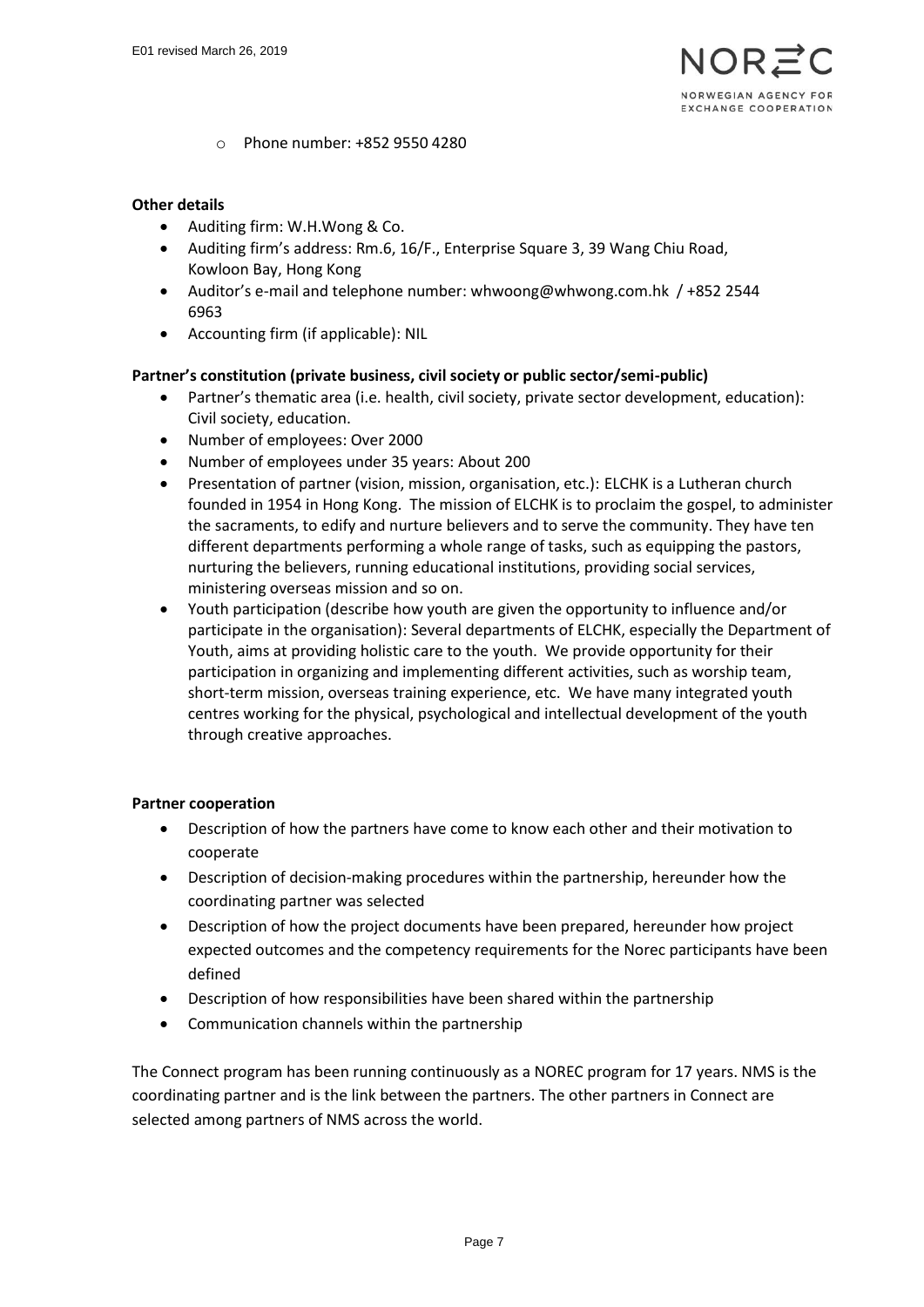# RWEGIAN AGENCY FOR EXCHANGE COOPERATION

NMS collaborates with independent churches and organizations across the world in a partnership model. Equality, mutual respect and understanding of each other's differences are basic principles of the cooperation. The goal of a partnership is to create security and predictability when it comes to roles and expectations. NMS has a history with FLM for over 150 years, with ELCHK since the 1960s and with ME since 1975.

The motivation for taking part in this exchange program for all partners is to raise young leaders, strengthen the youth participation in each organization and exchange knowledge, ideas and skills. We see exchange as a possibility to develop and renew our organizations and the civil societies around.

In the annual partner meetings, different aspects of the exchange program are discussed and evaluated, such as goals and content of the program, activities for the participants, number of participants, recruitment of new participants, deadlines and budget. NMS takes the strategic and administrative role, but major decisions regarding these matters are taken collectively at the annual partner meetings.

The main content of this project description, hereunder the project's expected outcomes, has in large been prepared together at the partner meeting in Addis Ababa, Ethiopia, 25-29<sup>th</sup> of November 2019. At this meeting the contact persons from each organization were present. We decided to continue our main direction and plans from our last project description but has also made some adjustments based upon our experiences during the last and this and that we have focused more in depth in some areas of the program.

Sharing of responsibilities within the program:

- NMS, as the coordinating partner, has, in cooperation with HIS, the overall responsibility for the administration of the program. Hereunder is to have the main responsibility of following up contact with Norec, renewal of the agreements and reporting, and to follow up each of the other partners.
- The coordinating partner has the main responsibility of planning program, activities, practical issues, day-to-day follow up for South participants in Norway. South partners have the main responsibility of planning the program, activities, practical issues and day-today follow-up for North participants in their respective organization.
- NMS has, in cooperation with HIS, the responsibility of the preparatory course, infield course and a debriefing ("spring") course after the internship period.
- Norec funds and other funds are accounted for through HIS. An external accounting office (Numeris AS, Mandal) is doing the accounting on a day-to-day basis. Revision is done annually by BDO.
- All partners use external revision firms to verify that the money is used according to the budget. Revision follows ISA 805 standard.
- Reports, budgets, participant details and applications are sent from each partner to the coordinating according to deadlines agreed upon on partner meetings.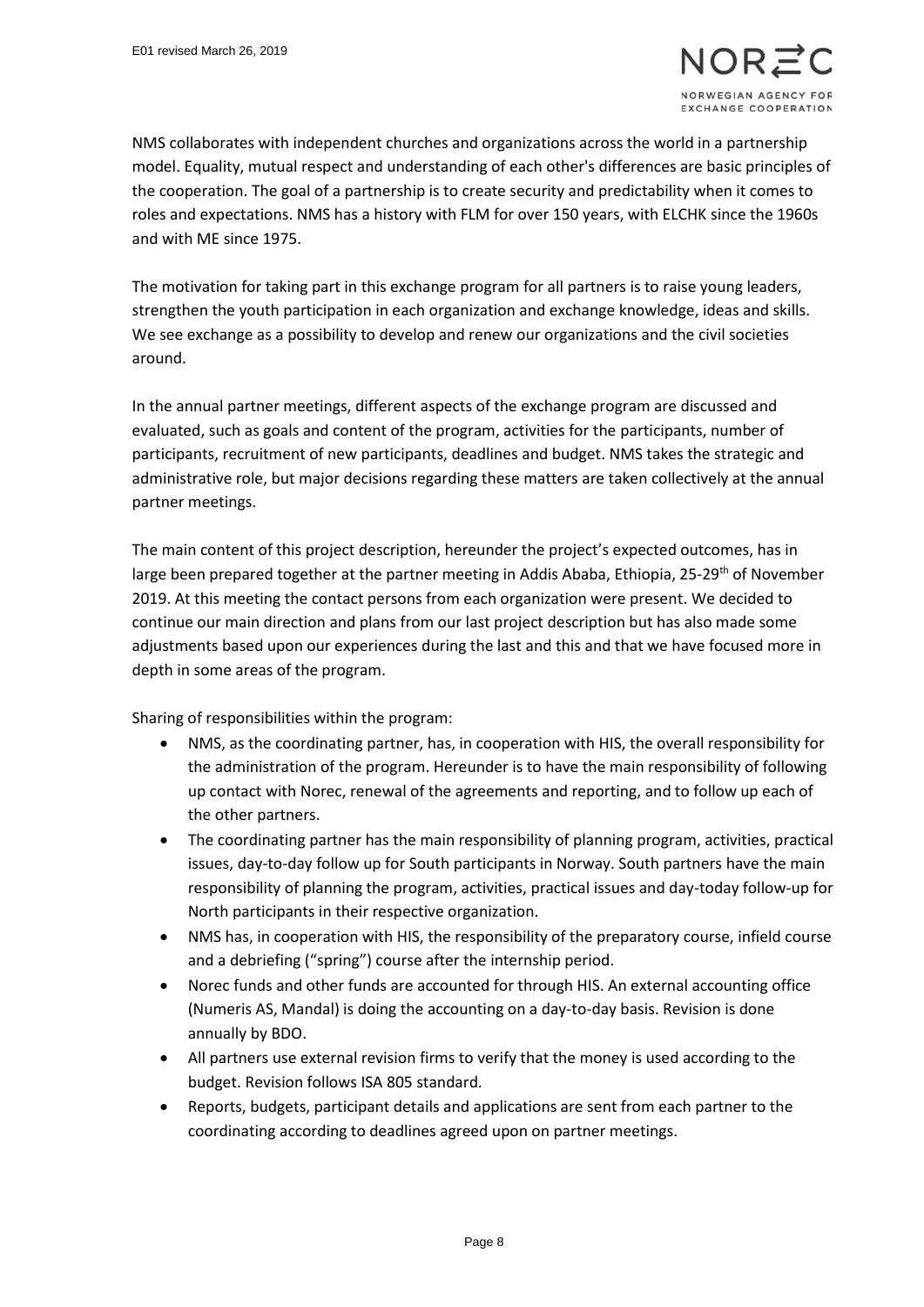- The budget is discussed at the partner meeting and thereafter is made by the coordinating partner. It is the responsibility of the coordinating to follow-up and distribute the budget.
- In addition to the annual partner meeting for all partners, the coordinating partner will make a visit to the other partners at least every second year for follow-up and mutual planning of the exchange.

Communication lines:

- Every partner has appointed a contact person for day-to-day contact with the coordinating partner's program leader.
- During internship the participants should report to the local contact person first, and after that, if needed, the program leader of Connect.
- The participants are writing two internship reports during their time abroad, and one final report after. Coordinating partner will follow up feedback directly with the other partners through contact persons.
- Emergency situations includes contact person/partner organization, HIS and NMS. NMS has the overall responsibility for the security when participants are abroad. Communication and decisions are made according to the security plans.

#### **Norec participant administration**

- Description of recruitment procedures for the Norec participants
- Description of partners' general experience in volunteer administration, hereunder motivational aspects as well as conflict prevention and handling
- Description of how the technical requirements for hosting volunteers from abroad, such as work permit, accommodation, insurance, salary payments etc. will be handled
- Description of measures to facilitate volunteer's introduction, as well as social and cultural adaptation for incoming Norec participants
- Description of how the knowledge and resources of Norec participants will be utilised both during and after the exchange
- 1.) The coordinating partner recruits participants through public application process administrated by HIS in cooperation with Norwegian Christian Student Ministry (NKSS – Norges Kristelige Student- og Skoleungdomslag) and Stromme Foundation. All relevant applicants that applied before the deadline are interviewed.
- 2.) Other partners recruit participants with an open application among youth in their organizations. Relevant applicants are interviewed. ME also use a psychologist in their process.
- 3.) A detailed "Participant Agreement" outlines responsibilities and rights of the participants and sending and receiving organizations.
- 4.) Through 17 years of exchange within NOREC, the coordinating partner, and for many years also FLM and ME, have gained a lot of experience. In addition, all partners also have also participated in other exchange and volunteer programs for youth: NMS has the exchange/volunteer programs Ucrew and Uteam, ME is also participates in Ucrew, FLM and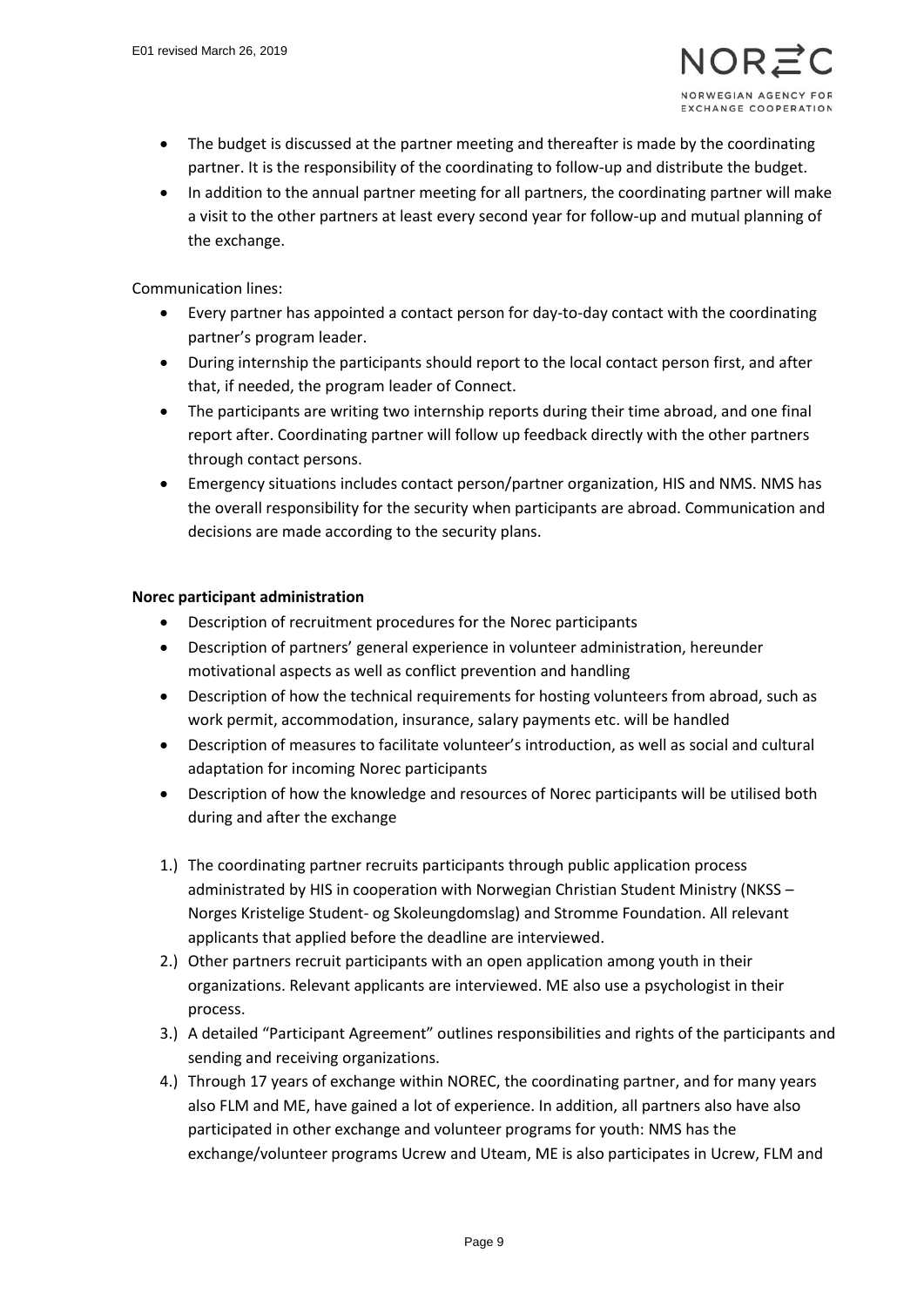ELCHK have had volunteer programs with participants going to USA (ELCA) for training and serving in the camp.

- 5.) The experiences are shared within the partnership.
- 6.) Every year a partner meeting takes place involving representative/-s from each partner.
- 7.) Each partner organization has the responsibility to arrange working permit, accommodation and transportation (within the country) for the participants having internship in their country. Flight tickets to and from the host country is arranged by the coordinating partner.
- 8.) Participants going to Norway they will have a visa for "Exchanges, cultural and organizational work." Participants going to Madagascar will have a visa for "Volunteer Worker."
- 9.) Suitable accommodation could be an apartment, a shared apartment, living in a host family or in a dorm.
- 10.)Each South partner has a preparation course with the participants they are sending before they leave their country to go to Norway.
- 11.)All participants attend a 7 weeks long preparation course at HIS in Mandal, Norway. At this course issues regarding motivational intentions and conflict prevention and handling is raised.
- 12.)Information regarding NMS' work in Norway, and abroad, will be given to all participants in Mandal and Stavanger before the internship period.
- 13.)All partners and participants are informed about the "Security plan Connect 2020-2021" which both gives guidelines for how to avoid dangerous situations and how to act in case of emergency.
- 14.)When the North participants come to the host organization abroad they will get an introduction course arranged by the receiving organization.
- 15.)The receiving partners provide each participant a mentor during their period.
- 16.)Around halfway through the internship (normally in the beginning of January) all participants will participate in a week follow-up course, administrated by HIS. Here the issue of motivational intention is also addressed.
- 17.)After the exchange, all the participants have an 8 weeks long spring course at HIS, which will include debriefing. During this time, all participants will give feedback both to NMS and the other partners. They will also plan volunteer work in order to make sure knowledge and resources gained through the exchange will be beneficial for the organizations and society.
- 18.)The North participants are doing volunteer work during the spring, summer and in some cases fall after they have been abroad to contribute to the work of NMS as well as in the society in general. This is done according to the plans of NMS.
- 19.)The South participants are doing volunteer work after coming back to their sending organization. The sending partners are together with each participants making individual plans for how the participants should work as volunteers and participate and contribute to the organization and local society after coming home. The volunteer work is primarily done during the summer and fall after the exchange.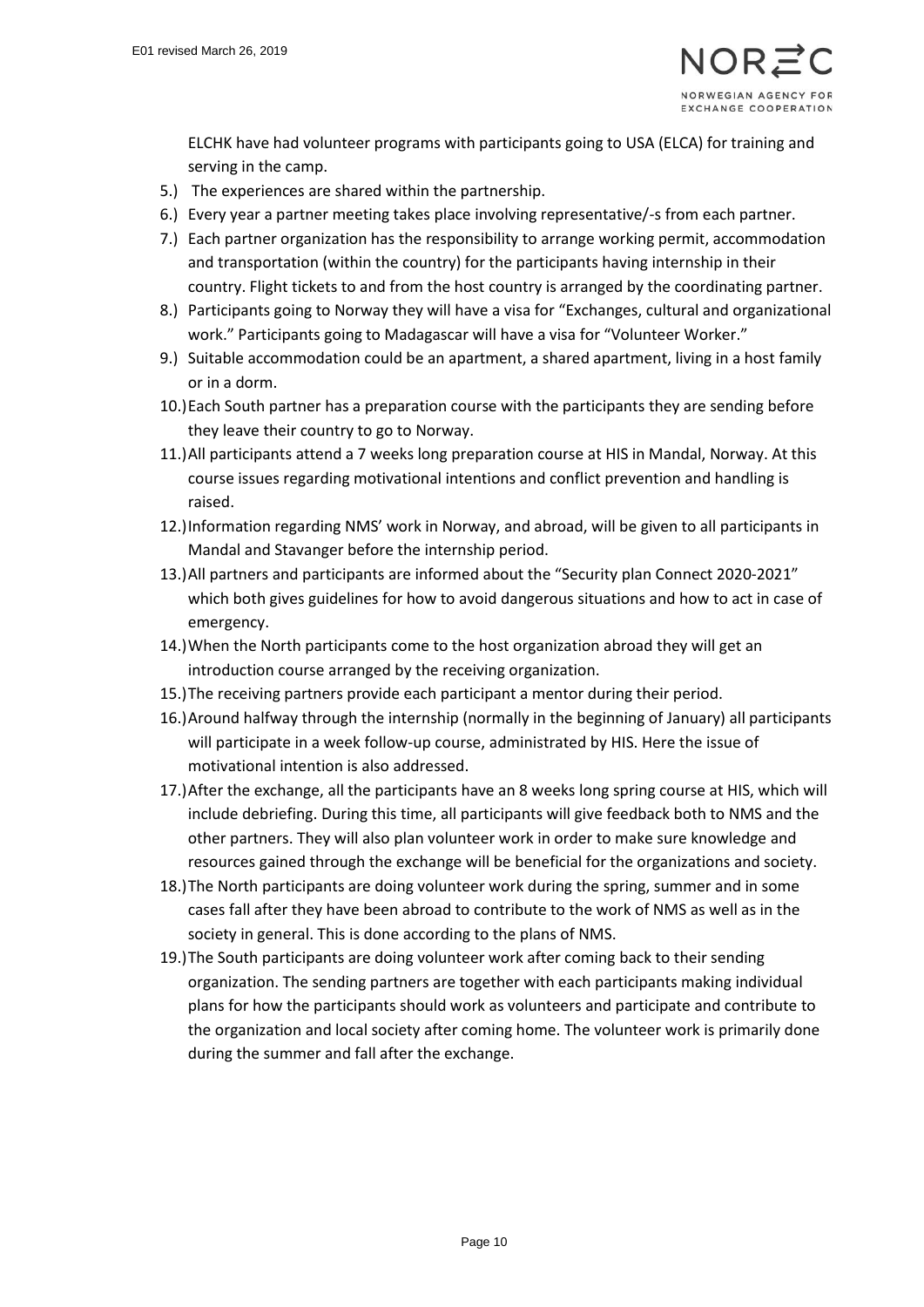During the partner meeting in November 2019 the following deadlines have been common agreed upon within the partnership:

|                              | Deadlines for contact persons in the Connect exchange program 2020-2021                                                                                                                                                                                                                        |  |  |  |  |
|------------------------------|------------------------------------------------------------------------------------------------------------------------------------------------------------------------------------------------------------------------------------------------------------------------------------------------|--|--|--|--|
| January                      | Skype-meeting with Andreas. Follow up project description/expected results.<br>(Or at the partner meeting.)                                                                                                                                                                                    |  |  |  |  |
|                              | Second half of the grant is transferred to the partners.                                                                                                                                                                                                                                       |  |  |  |  |
| 1 <sup>st</sup> of February  | Send the volunteer work report for the participants to Daiana.                                                                                                                                                                                                                                 |  |  |  |  |
| 1 <sup>st</sup> of March     | Send to Andreas:<br>Names, application forms (if applicable), copy of passport and contact<br>$\bullet$<br>information of new participants.<br>Signed partnership agreement.<br>Contribution from your organization to the narrative report for the<br>$\bullet$<br>previous exchange round.   |  |  |  |  |
| 1 <sup>st</sup> of April     | Being ready to go to the embassy for the visa application to apply for a<br>Norwegian visa.<br>Send auditing and financial report for the previous exchange round to Andreas.                                                                                                                  |  |  |  |  |
| $1st$ of May                 | Send updated program for voluntary work to the participants and Daiana.<br>Send to Andreas:<br>The completed and signed participant agreement.<br>Documentation of completed high school for the participants.<br>Medical examination and personal health declaration for the<br>participants. |  |  |  |  |
| $1st$ of June                | Send working plan for participants coming, including weekly schedule and<br>overall program, for all the 6 months, to Andreas.                                                                                                                                                                 |  |  |  |  |
| 1 <sup>st</sup> of September | Send proposed budget for the present exchange round to Andreas.                                                                                                                                                                                                                                |  |  |  |  |
| August/<br>September         | Skype meeting with Norwegian participants.                                                                                                                                                                                                                                                     |  |  |  |  |
| September                    | Skype meeting with Andreas. Follow up project description/expected results.                                                                                                                                                                                                                    |  |  |  |  |
| 1 <sup>st</sup> of October   | 1 <sup>st</sup> of half the grant is transferred to the partners.                                                                                                                                                                                                                              |  |  |  |  |
| 1 <sup>st</sup> of December  | Send revised proposed budget to Andreas (if applicable).                                                                                                                                                                                                                                       |  |  |  |  |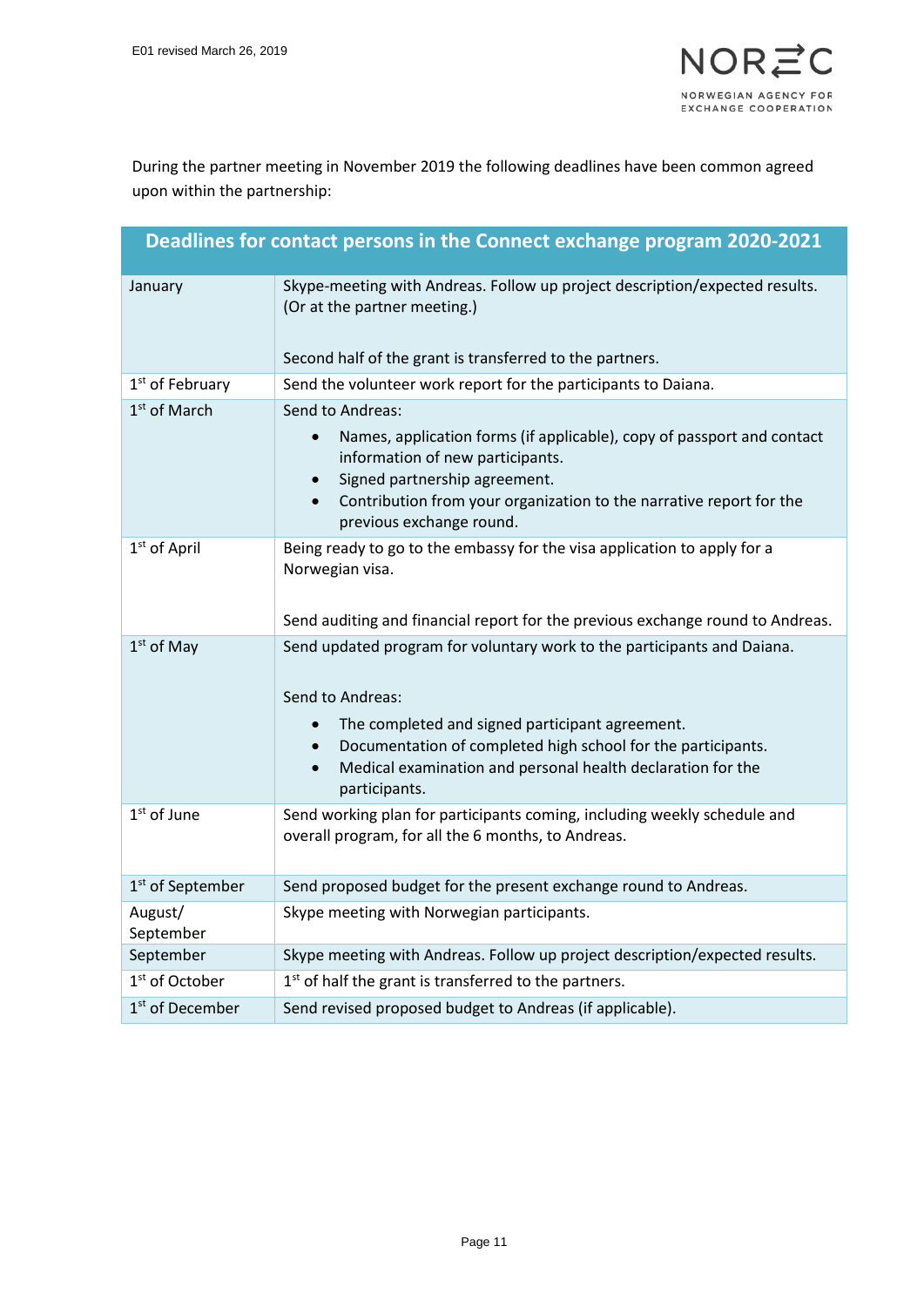

#### **Internal administration<sup>7</sup>**

Please describe your organisation's routines for, and experience with;

- Project planning and budgeting procedures
- Project internal monitoring, data collection and evaluation procedures
- Project reporting
- Accounting, audit and financial control systems and procedures

#### **NMS**

NMS has a wide experience in working with different types of projects, and have developed a Quality Development System (QDS) for project administration. The QDS gives a thorough explanation on the routines and procedures of NMS's project planning, reporting, monitoring and evaluation.

The Finance Section of NMS has responsibility for control of the budget and accounts, but the actual bookkeeping is carried out by KNIF Regnskap. The Controller closely monitors the budget, quality controls transfers of funds, and works to prevent corruption. The Controller also follows-up financial routines by giving concrete and systematic feedback to the partner/project leader for all the accounts once a year. Check lists are compiled and followed-up.

#### **Movimento Encontrão**

**Project planning and budgeting procedures:** Budget begins to be prepared in September of each year based on the previous year's accomplishments and the following year's projects. It is reviewed by the Board at the November meeting and approved by the assembly in March of the current year.

**Project internal monitoring, data collection and evaluation procedures:** The financial manager monitors the values and evaluates.

**Project reporting:** ME posts the offsetting entry of all documents, every month sheets are closed with completed and budgeted. The Board of Directors receives these statements every month.

**Accounting, audit and financial control systems and procedures:** Every beginning of the month the documents from the previous month are sent to the accounting office. The Fiscal Council analyses the documents and guides to any changes or improvement of the processes. If there are irregularities, they are posted in the Council's opinion and read in the general assembly that will judge whether or not to approve the accounts. Depending on the irregularity, the fiscal council itself will advise the assembly to reject the accounts.

#### **FLM**

1

The budget planning and procedures are assured by the accountant and the contact person which is based on the previous year. It is reviewed and approved by the board during the monthly meeting.

<sup>&</sup>lt;sup>7</sup> This section requests information about your internal routines, not regarding your planned routines for the Norec project.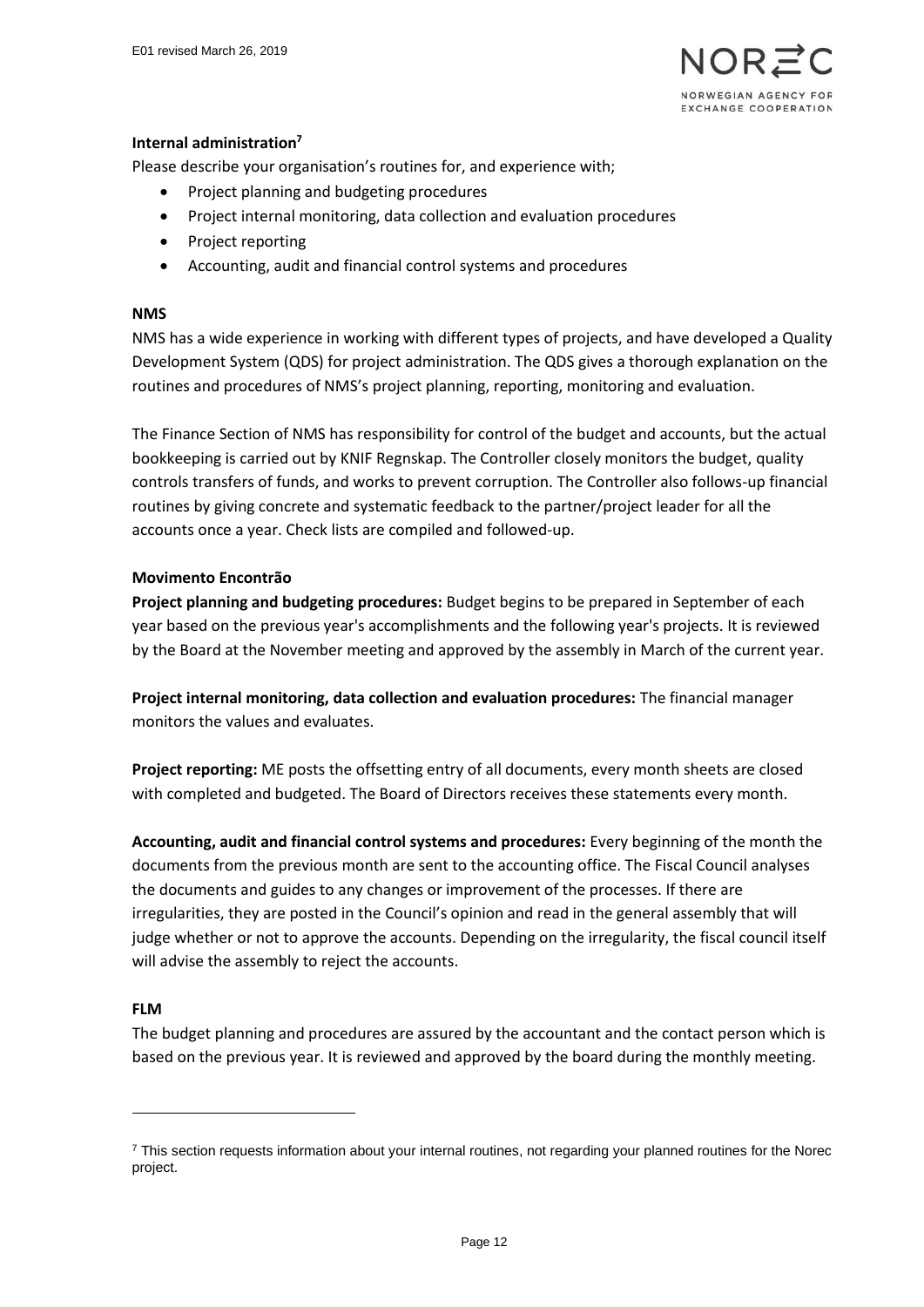

FLM has two systems regarding the project administration: One is the internal control which is responsible for the financial evaluation every 3 months. This control is doing the report to the partners of the church, such as NMS. The other one is the DAF PP (Director of Administration Finance Project and Program). This section is responsible for monitoring the account, follow ups and procedures. The report is presented once a year at the National church council (KMSL). The bookkeeping is assured by the accountant through the document sent on a monthly bases for each project. The fiscal year is from January to December. An external auditing is not mandatory, it varies depends on the need of each project.

#### **ELCHK**

The Annual General Meeting of Members (AGM) of ELCHK is the highest decision-making authority in the administrative structure. The AGM is held once a year, with representatives from all the congregations, for the approval of yearly plan. It elects members to the Board of Directors and the Church Council. There are 10 administrative departments, each responsible for different aspects of the church development, such as Christian nurture, youth development, human resource, finance, etc. The proposals of these departments are made to the Church Council for approval. The Church Council convenes a meeting once a month to conduct church ministry in general.

The daily bookkeeping is administrated by a crew of staff in the general office. A monthly financial report is approved in the Church Council. Every year, our financial report is checked by our internal auditors, and an independent auditing firm. The annual financial report and the budget must be approved by the AGM, before submitting to the Companies Registry of the Government of the Hong Kong Special Administrative Region.

# **3 EXPECTED PROJECT RESULTS**

For the purpose of aligning the Norec Civil Society projects with Norec's strategic priorities, as well as for the purpose of aggregating sector-specific results, Norec have two standard expected results for Norec Civil Society projects.

Partner organisations and civil society in general are strengthened when young leaders with increased knowledge and new skills are given responsibility and engage as change agents in their communities. Norec focuses on 1) leadership development in the exchanges, and 2) the follow-up of Norec participants after the exchanges to facilitate their continued participation in, and contribution to, civil society.

Expected result for each round of exchange:

- The Norec Civil Society exchange develops young leaders who take responsibility and create positive change in their lives and communities.
- The Norec Civil Society partners have structures in place to facilitate homecoming Norec participants continued participation in, and contribution to, sending organization and/or civil society in general.

Each partnership has to make sure that the essence (intention) of these goals are included in their expected results.

#### **Purpose of the project**

Please give a short explanation of the challenges (organisational and/or societal) the partners want to address through this project, and how the project will help the partners in addressing these challenges.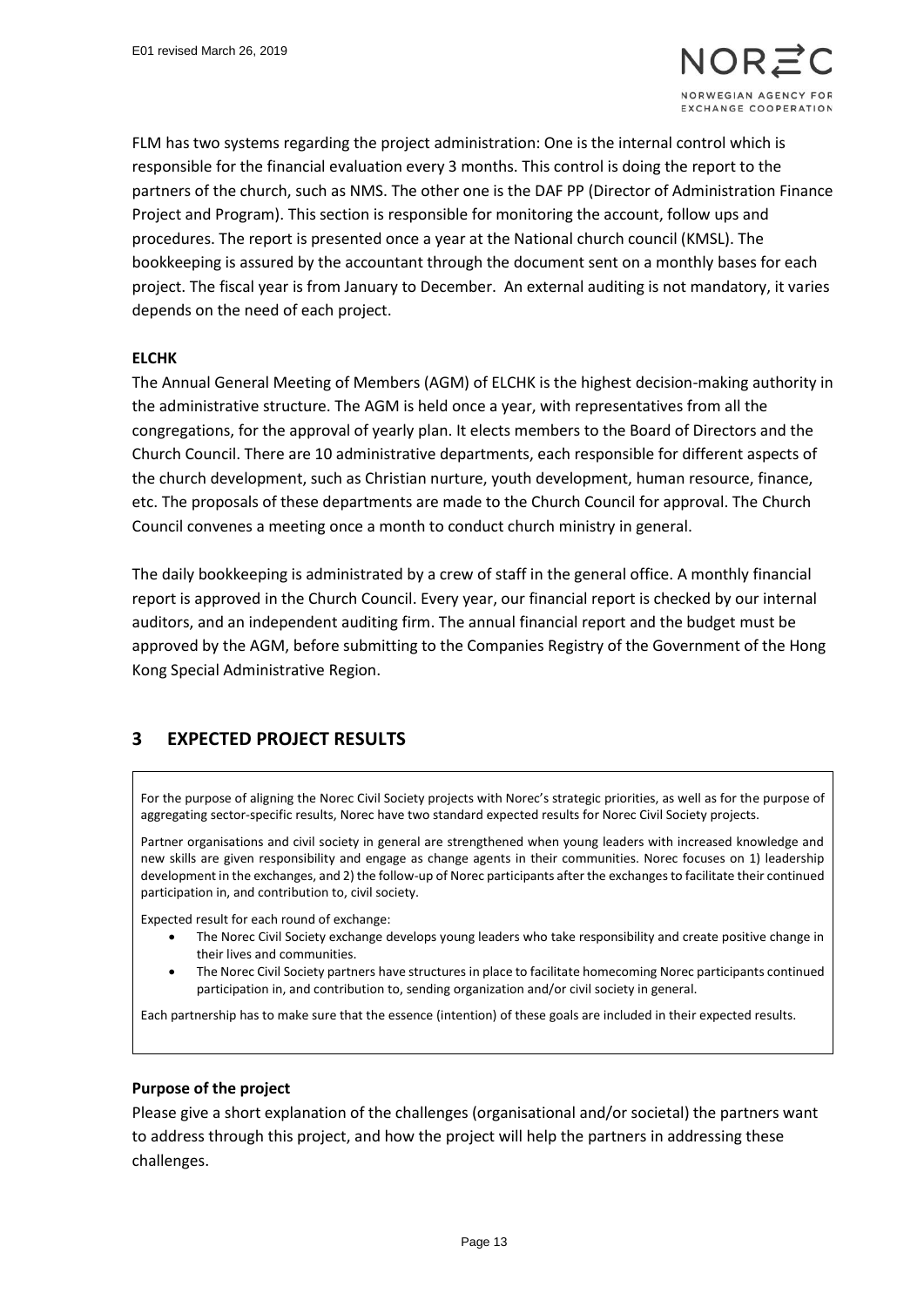#### **Challenges and how they are addressed**

One shared challenge for all the partners has to do with the participation of youth, and youth leadership in the organizations. Therefore, we want to focus on training young leaders to take responsibility in their society and organizations, and to use this program to enable youth participation in the organizations. The challenges with youth participation and leadership look a bit different in the different organizations, and the tools we are using to meet these challenges are also different.

In NMS, ME and ELCHK there is a challenge of engaging new generations in their work and make them take responsibilities within the organization. In FLM the situation is a bit different: Most of the members are young people, around 60 % are youth, but the challenge is that there are few young people that are taking leadership responsibilities within the organization. Especially, among people that are below 30 years old there are few in leadership positions and with leadership responsibilities.

The program will address these challenges in different ways:

- In the program itself there will be participants from all four organizations and through the program they will be developed as leaders and hopefully also motived for the work of the organizations, that can make them participate and take new leadership responsibilities in their sending organization when come back home. And their engagement within the organization will hopefully also inspire and motivate other young people to also engage and take responsibilities within the organization. To follow-up and motivate the participants to take more leadership responsibilities after the end of the volunteer period, we will also focus more on follow up activities, for instance through arrange alumni meetings in each country.
- During the internship abroad and the volunteer period in ME, FLM and ELCHK, the participants will engage in different sorts of leadership training of young people. It could for instance be small groups, mentoring one-to-one, youth groups, workshops and talks about leadership and camps. The participants will also be part of training others in different skills (for instance though English club) that may be useful for them in executing leadership responsibilities within the organization.
- The local work of NMS in many places is mostly attracting older people and therefore also (conscious or unconscious) more customized to this audience. Therefore, in NMS, the Connect project is focusing on strengthening the capacity for youth involvement in NMS. It is about developing and strengthening arenas that attract young people to engage within the organization and take leadership responsibilities. One example is creating groups for young adults (Connect-groups) and another starting local projects for youth and young adults like "Ukirke" and "Ung i Bodø."

Poverty, injustice, climate change and other environmental problems, are examples of challenges that we find in all our countries. For instance, Madagascar is considered as one of the least developed countries in the world according to the UN development index and a huge part of the population is living below the poverty line. But even in Hong Kong, where there are a lot of billionaires, there is an increasing gap between rich and poor and today. 1 of 5 inhabitants lives below the poverty line in Hong Kong. Another example is environment and climate, in Madagascar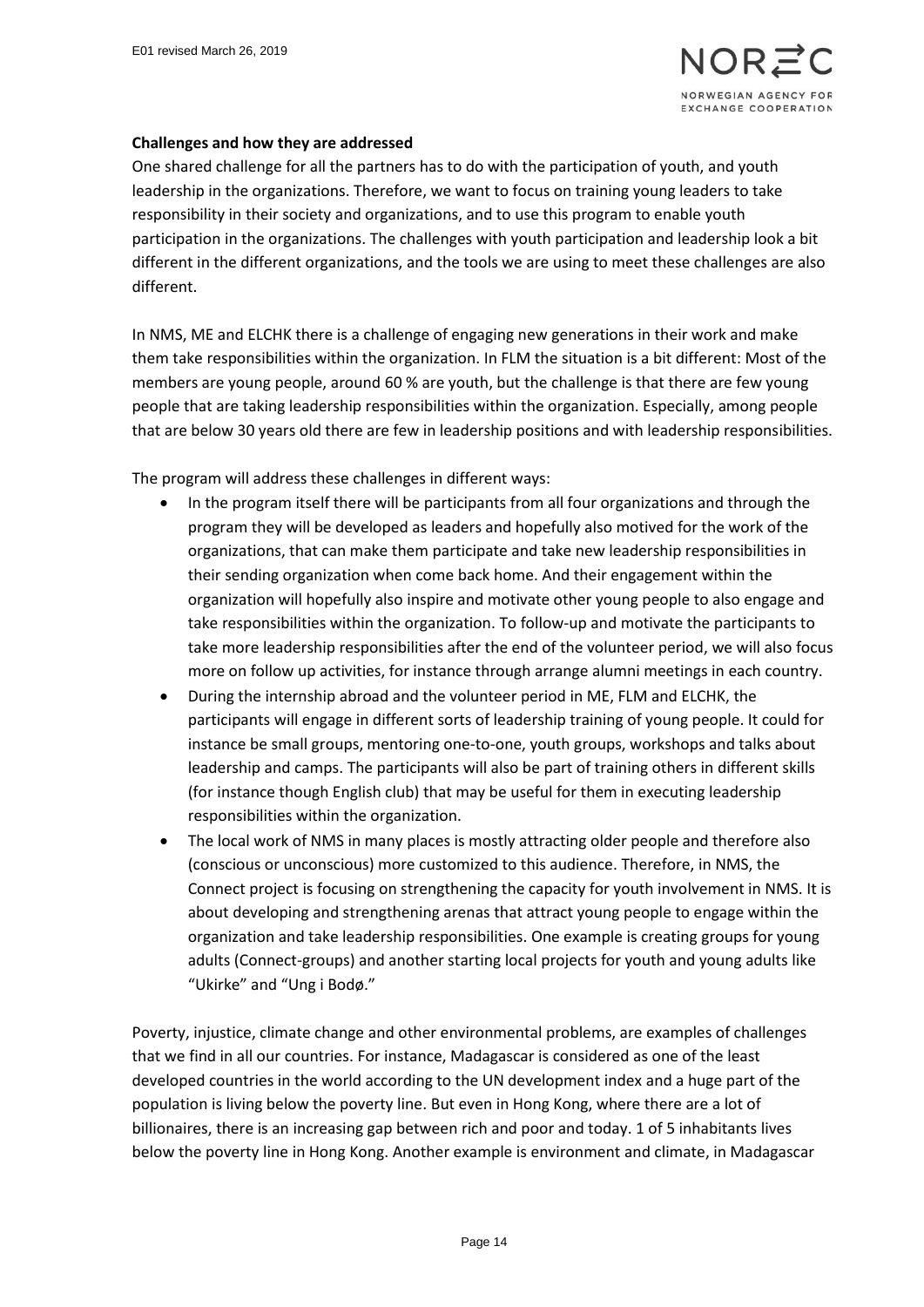for instance, the changed climate affects the farming in many parts of the country. Locally we can do some things to fight poverty, injustice and environmental problems, but they are also global challenges where our actions may not just affect people where we are, but also in other parts of the world.

To make a change we need people who are engaged in making a positive change and contribution to these challenges, on a local and a global level. And for us as churches and mission organizations, it is important that the churches/organizations and our members are engaged in these issues and take responsibility and do something ourselves, but also trying to impact the society around us. The project will help the partners to do that in different ways:

- First of all, we think the program make a difference for participants' engagement in these issues. Through the program they receive teaching about these global challenges. By living in another country, and in many cases also engage in social projects, they may receive a deeper and broader understanding of the social challenges we meet around the world. Especially the Norwegian participants may experience some of these challenges in a new way. But the participants may also learn from the country they have been on exchange to, new strategies they could use to fight these challenges and get motivation to do that. Through the knowledge and experiences acquired, the participants may be more engaged in social and global issues and motivated to get involved in work connected to them and impact the organizations and churches they are part of to be more engaged.
- During the stay abroad and their volunteer work in their sending organization, the participants will participate in activities wanting to raise young people's involvement in global issues. For instance, they may arrange workshops, have talks in churches, mission groups or youth groups, and have activities in camps, that focus on these types of issues. In ME they will also promote initiatives into the local community.

We see a need of more cross-cultural understanding in the organizations (as well as in the society in general). And especially FLM an ELCHK will focusing on using the program to address this challenge. FLM is working with partners from all over the world and because there are few foreigners in Madagascar, there is a huge need of more cross-cultural understanding among the youth in FLM to make them more competent in engaging with organization/people from other parts of the world. But cross-cultural competence is also important to improve the communication and cooperation within the church, because there are significant cultural differences between different parts of Madagascar. ELCHK is also cooperating with other organizations from different parts of the world. In meetings, camps and conferences people from ELCHK meet with people with another cultural background. Therefore, they also experience a need of increased intercultural competence in this organization.

This project will address this challenge in different ways.

- The presence of participants from Norway within the organization may increase the crosscultural understand among the people they are involved with
- Both North and South participants will share their knowledge and experience about culture and cross-cultural understanding through workshops, presentations and activities, for instance in youth groups, sport groups, choirs, churches, scouts, schools, and camps. They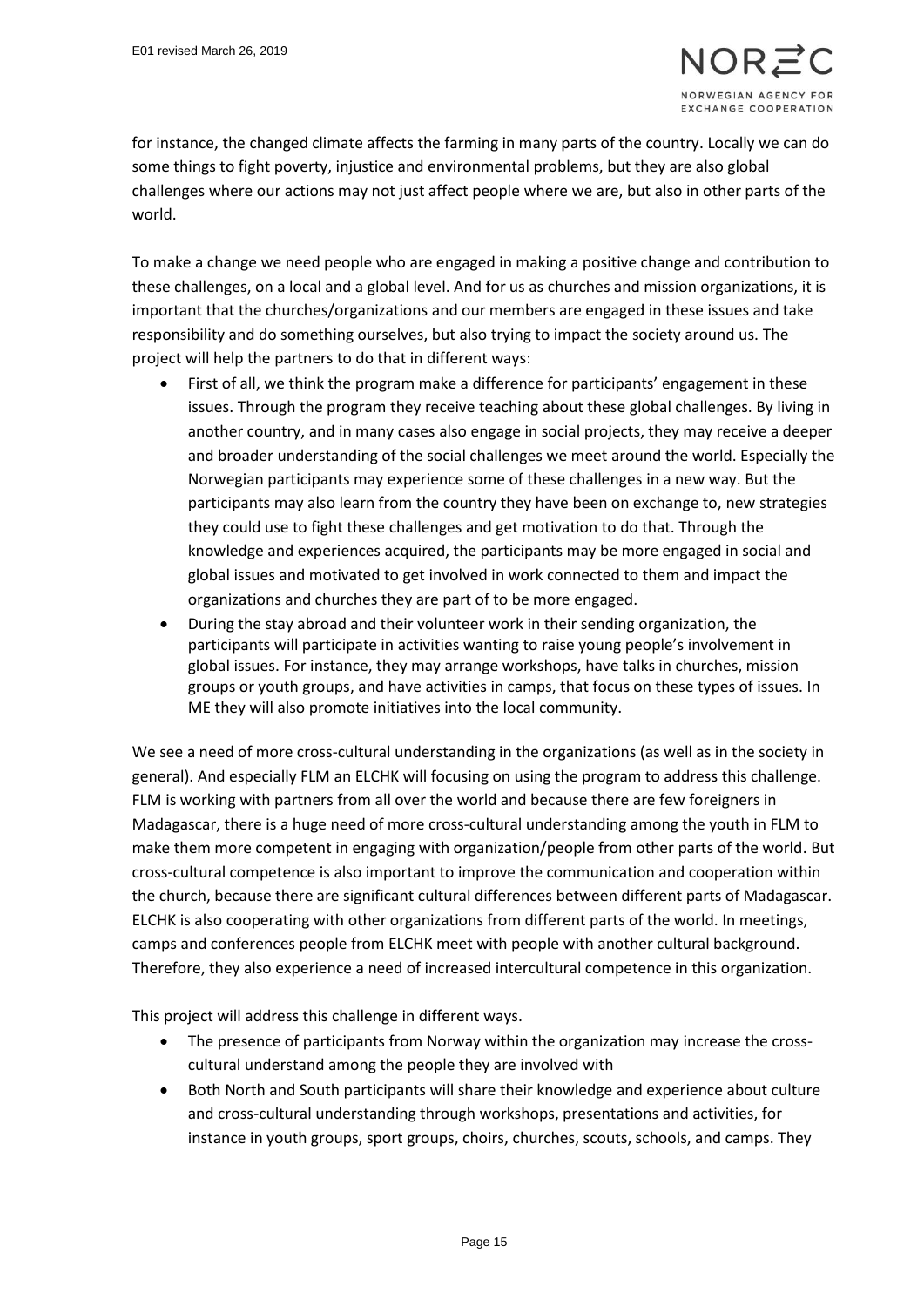may also share knowledge through in written publications (like monthly bulletin in ELCHK) and through radio (FLM).

An organizational challenge for the exchange program itself is the visibility and the knowledge of the program within the organization and the society. To meet this challenge, we will increase the visibility of the exchange program on digital platforms. That means developing new websites and being more present on strategic social media platforms. During the exchange round 2019-2020 we have started to focus on developing new platforms and finding good strategies concerning social media. During the upcoming exchange we want to continue to develop these platforms and ensure we will have expedient routines for continuing publish and update them.

#### **Main focus of the Connect program**

Based on the mentioned challenges above, the main goal for Connect to raise young leaders that are influencing their societies in a positive way and that are working for a world without injustice and poverty.

Connect believes that this is achieved by challenging youth to use their talents, by sharing experiences, knowledges and ideas between young people from different countries, and by people living in the local community of another culture than your own.

The program has four common goals to show the shared focus for all partners:

- 1.) Raising young leaders to influence their societies in a positive way.
- 2.) Empower and motivate young people to take part in the organizations and influence their work.
- 3.) Involving organizations and civil societies in global and social challenges related to issues like injustice, poverty and environment, and inspiring them to take actions for this.
- 4.) Building bridges between different cultures and raise awareness of being part of a global world.

Each partner has used the four goals above to creating the expected results of program in their organization.

#### **Expected results framework**

The expected results may be summarised in the following table (one table for each expected result), or by using your own format. See guideline B13 for more information on result management in Norec.

Include the following information:

- 1-3 expected results for the exchange project as a whole
- 1-3 expected results for each partner
- Indicators to be used to measure progress on each of the expected results

Baseline value/status on each of the selected indicators (situation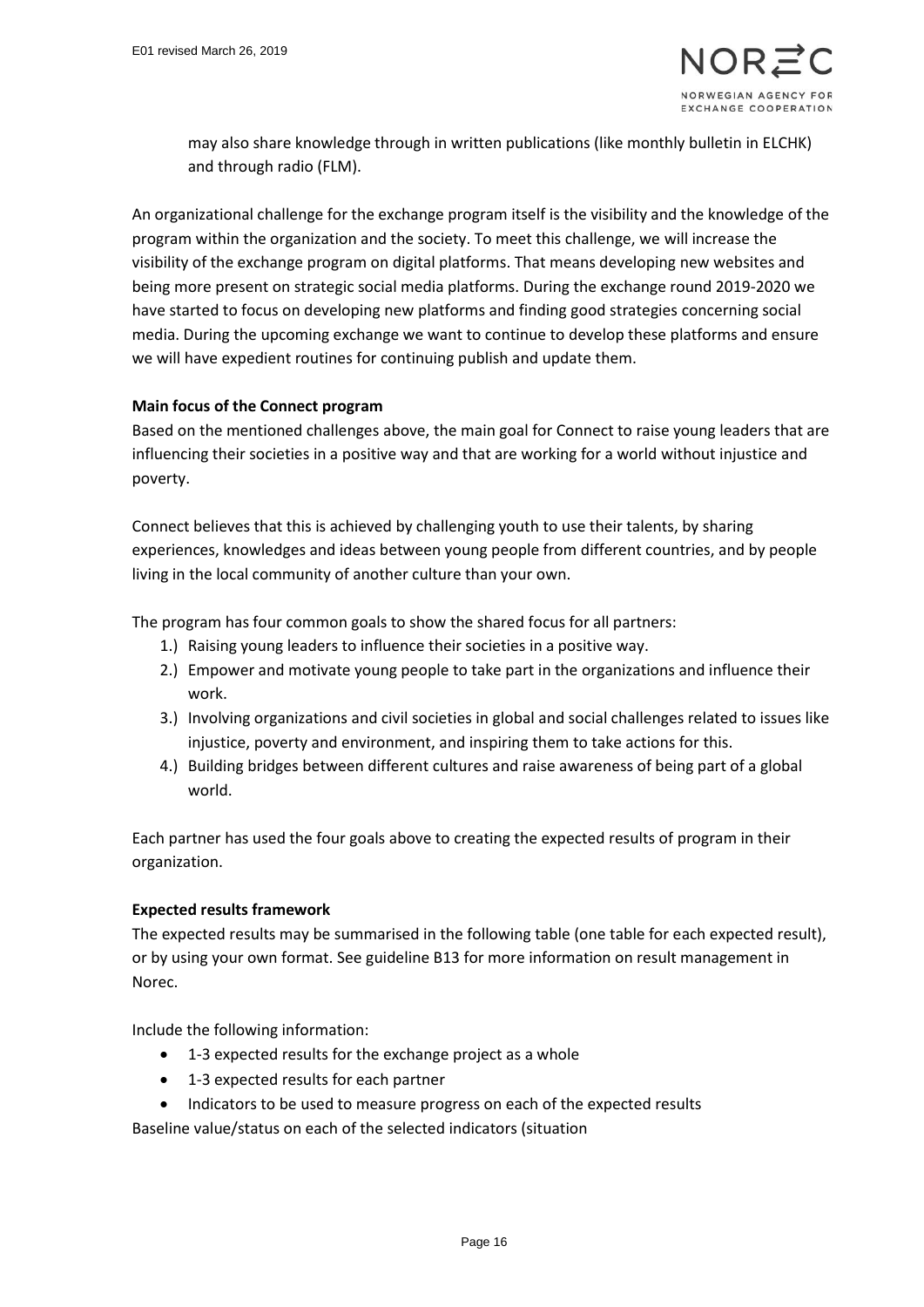# **Common for the whole program**

| Expected        | <b>Indicators</b>         | Situation at start                                                       | <b>Situation after</b>         | How to    | When to  |
|-----------------|---------------------------|--------------------------------------------------------------------------|--------------------------------|-----------|----------|
| result          | $(1 - 3)$                 | (baseline value):                                                        | (target):                      | measure:  | measure: |
| Result 1: The   | % of                      | By May 2019, 40 %                                                        | In 2022, 65 % of               | Surveys./ | March/   |
| youth           | participants              | of the participants                                                      | the participants               | Reports.  | April    |
| participants of | engaged*                  | of the exchange                                                          | from the last two              |           | every    |
| Connect has a   | within in the             | 2017-2018 from                                                           | rounds of                      |           | year.    |
| long-lasting    | organization.             | NMS, had been                                                            | exchange in NMS                |           |          |
| engagement      |                           | engaged within                                                           | are still engaged              |           |          |
| in the sending  |                           | their sending                                                            | within in the                  |           |          |
| organization.   |                           | organization after                                                       | organizations.                 |           |          |
|                 |                           | the exchange.                                                            |                                |           |          |
|                 |                           | By June 2019,                                                            | In 2022, 85 % of               |           |          |
|                 |                           | 0 % of the                                                               | the participants               |           |          |
|                 |                           | participants of the                                                      | from the last two              |           |          |
|                 |                           | exchange 2017-                                                           | rounds of                      |           |          |
|                 |                           | 2018 from ME, had                                                        | exchange from                  |           |          |
|                 |                           | been engaged                                                             | ME are still                   |           |          |
|                 |                           | within their sending                                                     | engaged within                 |           |          |
|                 |                           | organization after                                                       | in the                         |           |          |
|                 |                           | their exchange.                                                          | organizations.                 |           |          |
|                 |                           | By June 2019, 75 %                                                       | In 2022, 85 % of               |           |          |
|                 |                           | of the participants                                                      | the participants               |           |          |
|                 |                           | of the exchange                                                          | from the last two              |           |          |
|                 |                           | 2017-2018 from                                                           | rounds of                      |           |          |
|                 |                           | FLM, had been                                                            | exchange from<br>FLM are still |           |          |
|                 |                           | engaged within<br>their sending                                          | engaged within                 |           |          |
|                 |                           | organization after                                                       | in the                         |           |          |
|                 |                           | their exchange.                                                          | organizations.                 |           |          |
|                 |                           | ELCHK hasn't been                                                        | In 2022, 100 % of              |           |          |
|                 |                           | part of the program                                                      | the participants               |           |          |
|                 |                           | before.                                                                  | from the last two              |           |          |
|                 |                           |                                                                          | rounds of                      |           |          |
|                 |                           |                                                                          | exchange from                  |           |          |
|                 |                           |                                                                          | <b>ELCHK</b> are still         |           |          |
|                 |                           |                                                                          | engaged within                 |           |          |
|                 |                           |                                                                          | in the                         |           |          |
|                 |                           |                                                                          | organizations.                 |           |          |
| Summary of      | North/South participants: |                                                                          |                                |           |          |
| main activities |                           | Receiving information about the organizations during the preparation     |                                |           |          |
|                 |                           | course, introduction course and the spring/debriefing course.            |                                |           |          |
|                 | ٠                         | Visit different projects of the host organization during the internship. |                                |           |          |
|                 |                           | Giving the participants information about how they could participate in  |                                |           |          |
|                 |                           | the organization after the exchange during the spring/debriefing course  |                                |           |          |
|                 |                           | (North participants)/home-coming seminar (South participants).           |                                |           |          |
|                 |                           | Participate in and arrange alumni meetings for former Connect            |                                |           |          |
|                 | participants.             |                                                                          |                                |           |          |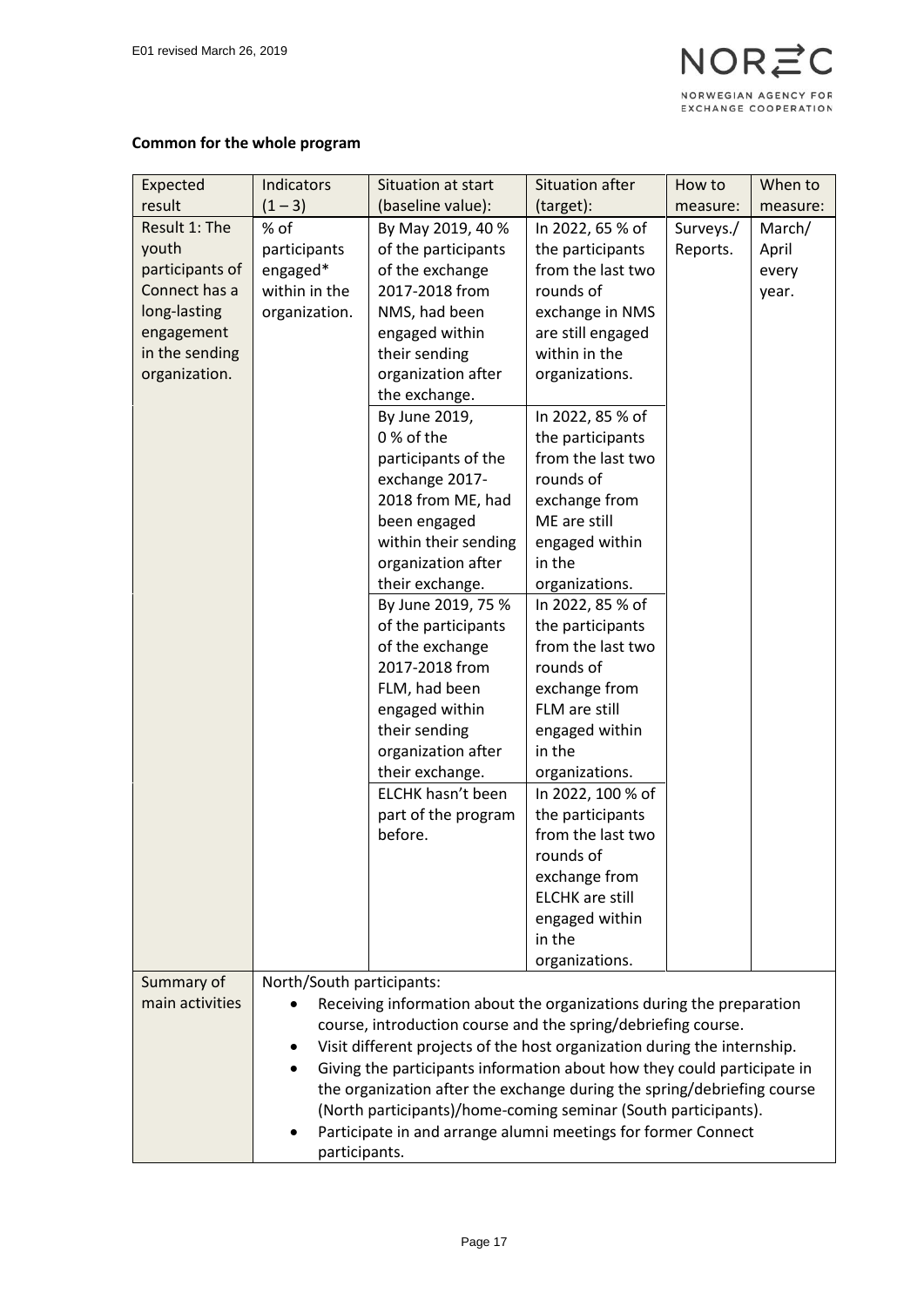

\* Definition of what each organization put into "engagement" in the organization:

- NMS: participating in Connect groups, being leaders in camps of NMSU, participate in Uteam, Ucrew or as a volunteer or volunteering in Second Hand Shops.

- ME: being part of a committee of representatives, part of a mentoring groups, or camps leader.

- FLM: being an active member in one of the 8 department of FLM (have some responsibility in these departments).

- ELCHK: being a leader at youth camps, leadership task in a youth groups/worship team, or member of the department committee leader in youth project.

| Expected                                                                                                                                     | Indicators                                                                                                                    | Situation at                                                               | Situation                    | How to   | When to                           |  |
|----------------------------------------------------------------------------------------------------------------------------------------------|-------------------------------------------------------------------------------------------------------------------------------|----------------------------------------------------------------------------|------------------------------|----------|-----------------------------------|--|
| result                                                                                                                                       | $(1 - 3)$                                                                                                                     | start (baseline                                                            | after                        | measure  | measure:                          |  |
|                                                                                                                                              |                                                                                                                               | value):                                                                    | (target):                    |          |                                   |  |
| Result 2:<br>Participants<br>are involved<br>in work<br>regarding<br>social and<br>global issues<br>in their local<br>communities.<br>$\ast$ | % of the participants<br>are engaged in these<br>matters, either<br>through work or<br>volunteer engagement.                  | Measured in<br>the beginning<br>of the<br>exchange.                        | 75 % of the<br>participants. | Surveys. | March/<br>April<br>every<br>year. |  |
| Summary of                                                                                                                                   | North and South participants:                                                                                                 |                                                                            |                              |          |                                   |  |
| main activities                                                                                                                              |                                                                                                                               | Learn about global challenges, development work, social work and           |                              |          |                                   |  |
|                                                                                                                                              |                                                                                                                               | diakonia during the preparatory course and the spring/debriefing course.   |                              |          |                                   |  |
|                                                                                                                                              |                                                                                                                               |                                                                            |                              |          |                                   |  |
|                                                                                                                                              | North participants:                                                                                                           | Work in different social projects during their stay abroad: In Hong Kong   |                              |          |                                   |  |
|                                                                                                                                              |                                                                                                                               | the participants will be involved in programs at a social service unit. In |                              |          |                                   |  |
|                                                                                                                                              |                                                                                                                               | FLM the participants will be involved in institutions like Akany Avoko     |                              |          |                                   |  |
|                                                                                                                                              |                                                                                                                               | (centre for teenage girls). In ME they may volunteer in different social   |                              |          |                                   |  |
|                                                                                                                                              |                                                                                                                               | projects in the communities where they live.                               |                              |          |                                   |  |
|                                                                                                                                              | In ME the North participants will be part of starting and organizing<br>workshops about fighting poverty and about recycling. |                                                                            |                              |          |                                   |  |
|                                                                                                                                              | South participants:                                                                                                           |                                                                            |                              |          |                                   |  |
|                                                                                                                                              |                                                                                                                               | Work in Second hand Shops of NMS.                                          |                              |          |                                   |  |
|                                                                                                                                              | The participants will work in projects working with people with<br>٠                                                          |                                                                            |                              |          |                                   |  |
|                                                                                                                                              | disabilities, homeless, drug prevention or drug rehabilitation during their<br>volunteer period.                              |                                                                            |                              |          |                                   |  |
|                                                                                                                                              | The participants from ME will arrange workshops sessions that address                                                         |                                                                            |                              |          |                                   |  |
|                                                                                                                                              | global issues (poverty, environment, injustice) and start one                                                                 |                                                                            |                              |          |                                   |  |
|                                                                                                                                              | recycling.                                                                                                                    | handicraft/recycling workshop group for practical matters related to       |                              |          |                                   |  |
|                                                                                                                                              | ٠                                                                                                                             | The participants from FLM will be volunteers in FLM schools during their   |                              |          |                                   |  |
|                                                                                                                                              | volunteer period.                                                                                                             |                                                                            |                              |          |                                   |  |
|                                                                                                                                              |                                                                                                                               | The participants from FLM will start Connect groups during their           |                              |          |                                   |  |
|                                                                                                                                              | volunteer period.                                                                                                             |                                                                            |                              |          |                                   |  |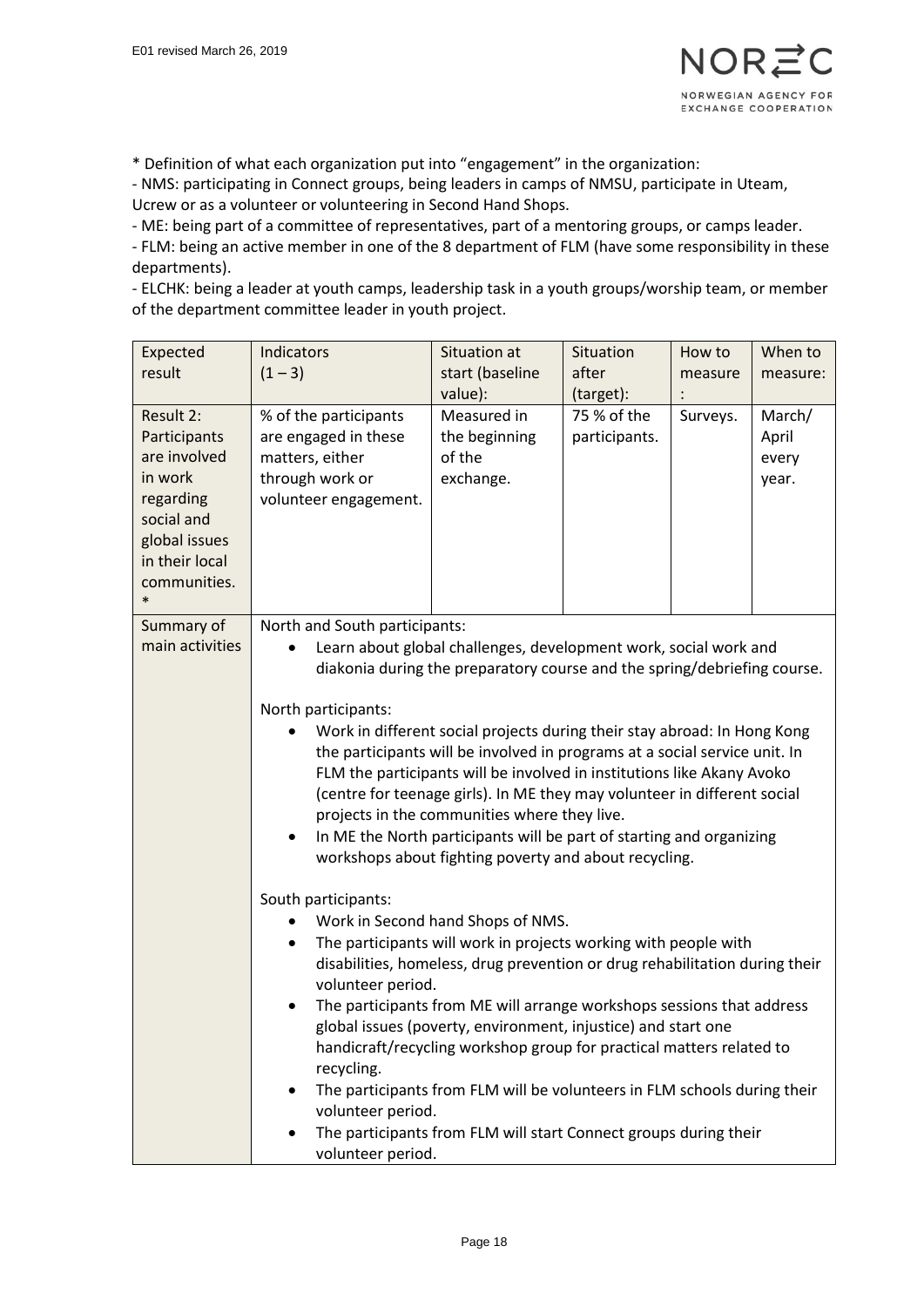\* This could for instance be work among refugees/immigrants, work with drug prevention/rehabilitation, work with people with disabilities, work among vulnerable people, work with environmental issues engaged in organizations focusing on advocacy etc.

| Expected           | Indicators                                                                                                                                                  | Situation at start          | <b>Situation after</b>                                                 | How to    | When to  |
|--------------------|-------------------------------------------------------------------------------------------------------------------------------------------------------------|-----------------------------|------------------------------------------------------------------------|-----------|----------|
| result             | $(1 - 3)$                                                                                                                                                   | (baseline value):           | (target):                                                              | measure:  | measure: |
| Result 3: The      | Activity on                                                                                                                                                 | By February 2020            | All partner                                                            | Count the | February |
| organizations      | Instagram                                                                                                                                                   | two of the                  | organization have                                                      | number of | 2022.    |
| have               | and/or                                                                                                                                                      | organizations have          | created an account                                                     | Facebook/ |          |
| increased          | Facebook.                                                                                                                                                   | accounts on                 | for the exchange                                                       | Instagram |          |
| their visibility   |                                                                                                                                                             | Instagram for the           | on either                                                              | accounts  |          |
| of the             |                                                                                                                                                             | Connect program.            | Instagram or                                                           | and the   |          |
| exchange           |                                                                                                                                                             | None have an                | Facebook or both                                                       | number of |          |
| program on         |                                                                                                                                                             | account on                  | that is updated in                                                     | updates.  |          |
| digital            |                                                                                                                                                             | Facebook.                   | average at least 6                                                     |           |          |
| platform.          |                                                                                                                                                             | By 27.02.2020.              | times a month                                                          |           |          |
|                    |                                                                                                                                                             | <b>NMS Connect</b>          | during the                                                             |           |          |
|                    |                                                                                                                                                             | have 186                    | exchange.                                                              |           |          |
|                    |                                                                                                                                                             | followers on                | All accounts                                                           |           |          |
|                    |                                                                                                                                                             | Instagram.                  | together have 1000                                                     |           |          |
|                    |                                                                                                                                                             | ME have 513<br>followers on | followers on                                                           |           |          |
|                    |                                                                                                                                                             | Instagram.                  | Instagram and<br>1500 likes on                                         |           |          |
|                    |                                                                                                                                                             |                             | Facebook.                                                              |           |          |
|                    | Number of                                                                                                                                                   | By March 2020, 1            | 1 shared web                                                           | Count the | February |
|                    | shared web                                                                                                                                                  | shared web                  | platforms with at                                                      | number of | 2022.    |
|                    | platforms                                                                                                                                                   | platform is on its          | least 2 posts a                                                        | platforms |          |
|                    | driven by                                                                                                                                                   | way.                        | month in average                                                       | and       |          |
|                    | participants                                                                                                                                                |                             | during the                                                             | number of |          |
|                    | and                                                                                                                                                         |                             | exchange.                                                              | posts.    |          |
|                    | frequency of                                                                                                                                                |                             |                                                                        |           |          |
|                    | posts.                                                                                                                                                      |                             |                                                                        |           |          |
|                    | The number                                                                                                                                                  | By March 2020, 2            | $4$ of $4$                                                             | Count the | February |
|                    | of partner-                                                                                                                                                 | of the partners             | organizations have                                                     | number of | 2022.    |
|                    | organizations                                                                                                                                               | have pages on               | developed                                                              | new       |          |
|                    | with web                                                                                                                                                    | their websites              | platforms on the                                                       | platforms |          |
|                    | platforms                                                                                                                                                   | about the                   | internet about                                                         | and       |          |
|                    | that are                                                                                                                                                    | exchange.                   | exchange                                                               | consider  |          |
|                    | updated                                                                                                                                                     |                             | (websites, blog,                                                       | their     |          |
|                    | regularly.                                                                                                                                                  |                             | etc.) and webpages                                                     | updates.  |          |
|                    |                                                                                                                                                             |                             | are frequently                                                         |           |          |
|                    |                                                                                                                                                             |                             | updated.                                                               |           |          |
| Summary of         | North/South participants:                                                                                                                                   |                             |                                                                        |           |          |
| main<br>activities |                                                                                                                                                             |                             | Get information on the preparatory course about their responsibilities |           |          |
|                    | regarding digital platforms.                                                                                                                                |                             |                                                                        |           |          |
|                    | Receive training in using digital platforms during the preparation course.<br>٠<br>Update online pages according to the plans and make contributions to the |                             |                                                                        |           |          |
|                    | content.                                                                                                                                                    |                             |                                                                        |           |          |
|                    |                                                                                                                                                             |                             |                                                                        |           |          |
|                    | Update the Facebook/Instagram accounts regularly according to the<br>plans.                                                                                 |                             |                                                                        |           |          |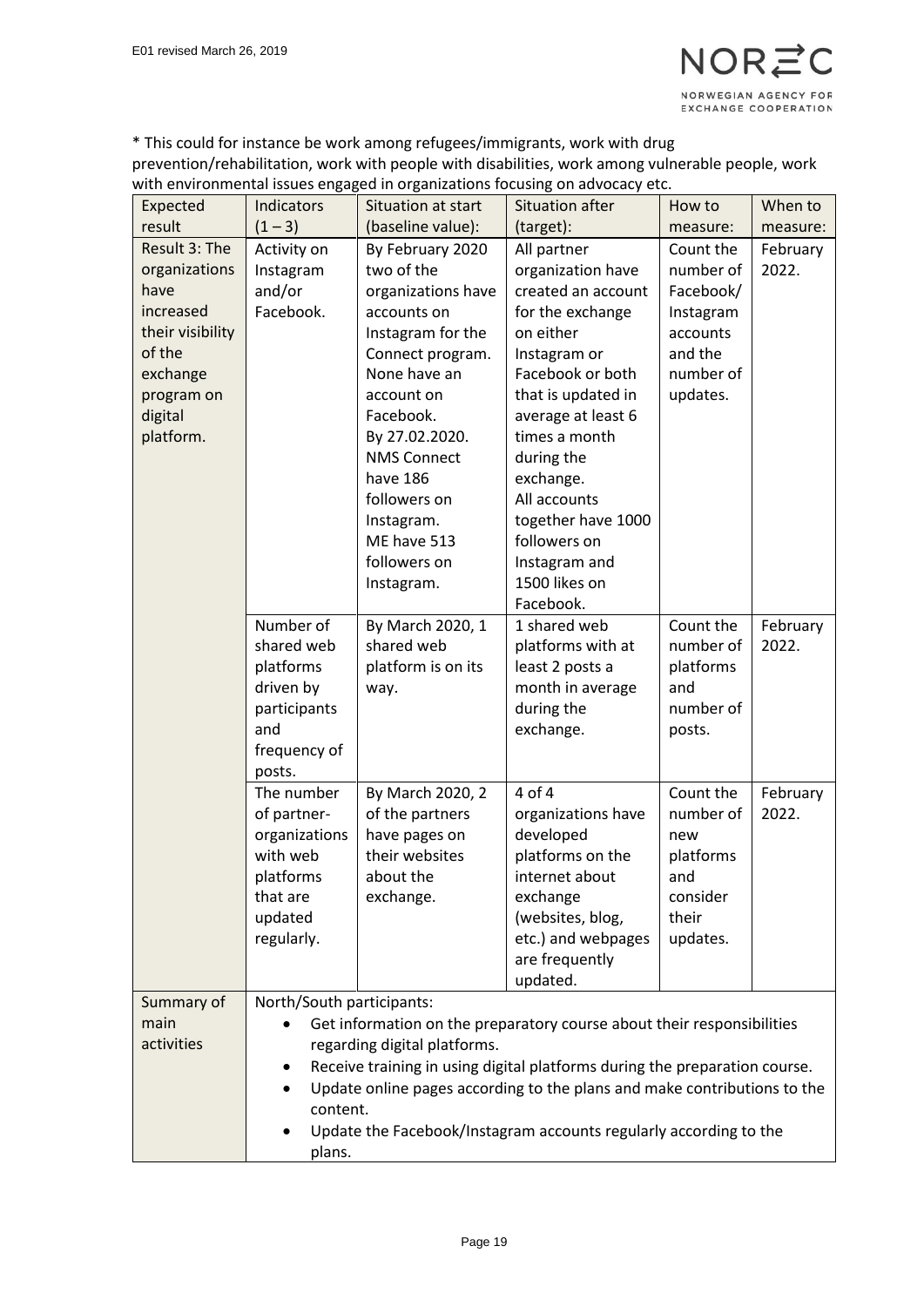#### **NMS, Norway**

| Expected                      | Indicators          | Situation at start                                                                 | <b>Situation after</b>         | How to   | When to    |
|-------------------------------|---------------------|------------------------------------------------------------------------------------|--------------------------------|----------|------------|
| result                        | $(1 - 3)$           | (baseline value):                                                                  | (target):                      | measure: | measure:   |
| Result 1: NMS                 | # of Connect        | 4 Connect groups                                                                   | 8 Connect                      | Count    | Every year |
| has                           | groups              | exists by                                                                          | groups exists                  | existing | in March.  |
| strengthened                  | (groups for         | 27.02.2018.                                                                        | within 2022.                   | groups.  |            |
| the capacity                  | young adults)       |                                                                                    |                                |          |            |
| for youth                     | in NMS.             |                                                                                    |                                |          |            |
| involvement in                | # of NMS            | 134 members in                                                                     | 200 members in                 | Check    | $31st$ of  |
| the                           | members in          | 2019.                                                                              | 2021.                          | the data | December   |
| organization in               | the age of 19-      |                                                                                    |                                | base of  | each year. |
| Norway.                       | 26 years old.*      |                                                                                    |                                | NMS.     |            |
|                               | Development         | Ukirke started in                                                                  | In Ukirke the                  | Reports  | June       |
|                               | of the projects     | august 2018 and                                                                    | existing events                | from     | 2021.      |
|                               | "Ukirke" and        | now has 7 regular                                                                  | continue                       | project  |            |
|                               | "Ung i Bodø."       | events for                                                                         | regularly and<br>has increased | leaders. |            |
|                               |                     | teenagers and<br>students/young                                                    | its weekly                     |          |            |
|                               |                     | adults and around                                                                  | attenders with                 |          |            |
|                               |                     | 60-65 people                                                                       | 25 %.                          |          |            |
|                               |                     | coming in a week                                                                   |                                |          |            |
|                               |                     | (February 2020).                                                                   |                                |          |            |
|                               |                     |                                                                                    |                                |          |            |
|                               |                     | "Ung i Bodø"                                                                       | "Ung i Bodø"                   |          |            |
|                               |                     | started in 2019                                                                    | has more                       |          |            |
|                               |                     | with one regular                                                                   | activities for                 |          |            |
|                               |                     | event every week                                                                   | youth/young                    |          |            |
|                               |                     | for youth and by                                                                   | adults and has                 |          |            |
|                               |                     | March 2020 it is                                                                   | increased their                |          |            |
|                               |                     | around 15 people                                                                   | weekly                         |          |            |
|                               |                     | coming in average                                                                  | attenders with                 |          |            |
|                               |                     | each week. There                                                                   | 33% and there                  |          |            |
|                               |                     | is one volunteer                                                                   | are attenders                  |          |            |
|                               |                     | involved in the                                                                    | from more                      |          |            |
|                               |                     | project (in addition                                                               | different areas                |          |            |
|                               |                     | to staff).                                                                         | of Bodø. There                 |          |            |
|                               |                     |                                                                                    | are 6 volunteers               |          |            |
|                               |                     |                                                                                    | involved in the                |          |            |
|                               |                     |                                                                                    | project.                       |          |            |
| Summary of<br>main activities | South participants: |                                                                                    |                                |          |            |
|                               |                     | Participate in planning and implementing events and meetings of<br>Connect-groups. |                                |          |            |
|                               | $\bullet$           | Promoting Connect-groups in relevant arenas (visit organizations, update           |                                |          |            |
|                               |                     | social media etc.).                                                                |                                |          |            |
|                               |                     | Participate in the work of starting new Connect groups.                            |                                |          |            |
|                               |                     | Assist and have leadership tasks in existing events in "Ukrike" and "Ung i         |                                |          |            |
|                               | Bodø."              |                                                                                    |                                |          |            |
|                               |                     |                                                                                    |                                |          |            |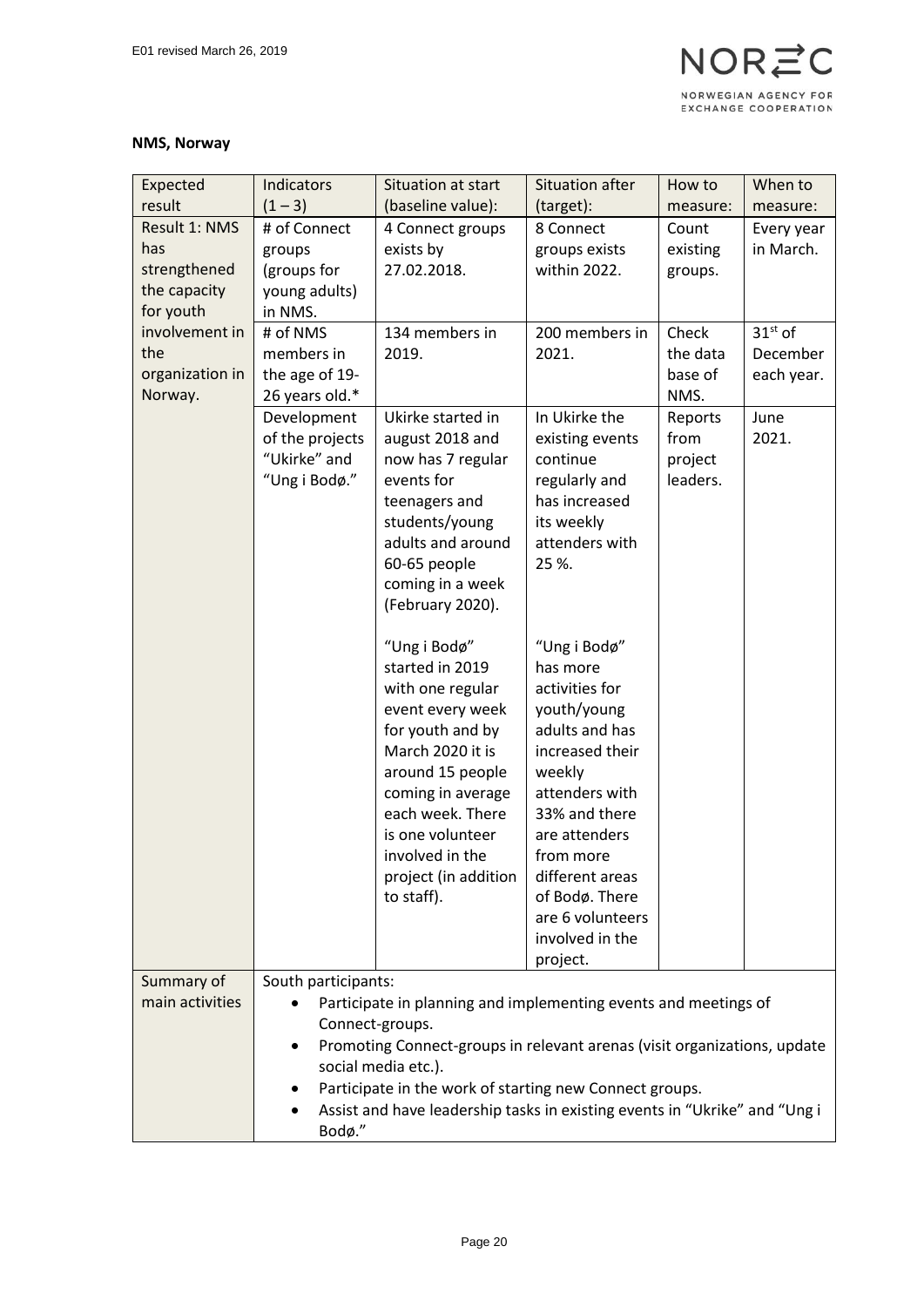| Work with building and strengthening relationships with youth/young<br>$\bullet$<br>adults through cooperation with the student chaplains, second hand<br>shop, local congregations and in other possible arenas and promote<br>"Ukirke" in these arenas.<br>Work to recruit and involve more volunteers in Ukrike and "Ung i Bodø."<br>$\bullet$<br>Involvement in local congregations connected to "Ukirke" and "Ung i<br>$\bullet$<br>Bodø."<br>Being responsible for a New year's event in Ukirke.<br>$\bullet$<br>Plan and implement a new camp for youth in Bodø.<br>$\bullet$ |
|--------------------------------------------------------------------------------------------------------------------------------------------------------------------------------------------------------------------------------------------------------------------------------------------------------------------------------------------------------------------------------------------------------------------------------------------------------------------------------------------------------------------------------------------------------------------------------------|
| North participants:<br>Visit Connect-groups. Planning and implement events for Connect<br>$\bullet$<br>groups.<br>Having volunteer tasks within NMS and NMSU: for instance, be leaders<br>$\bullet$<br>at "Ucamp Summer" and other camps, be volunteers in Second Hand<br>Shops, have responsibilities in existing Connect groups, participate in<br>starting new Connect groups and promote the work of NMS.                                                                                                                                                                        |

\* The baseline value in the application for the exchange round 2019-2020 (# of member in 2018) has turned out to not be correct. It was too high. Therefore, the value of the target in this application has also been downgraded according to what we think is a realistic goal.

| Expected<br>result                                                         | <b>Indicators</b><br>$(1 - 3)$                                                                                                                     | Situation at<br>start (baseline<br>value):                                                                                                                  | Situation<br>after<br>(target):                                                                                                                    | How to<br>measure:                                               | When to<br>measure:     |
|----------------------------------------------------------------------------|----------------------------------------------------------------------------------------------------------------------------------------------------|-------------------------------------------------------------------------------------------------------------------------------------------------------------|----------------------------------------------------------------------------------------------------------------------------------------------------|------------------------------------------------------------------|-------------------------|
| Result 2: The<br>global<br>engagement<br>of the<br>members of<br>NMS, NMSU | # of<br>subscribers<br>to the<br>newsletters<br>of "Frivillig i<br>utlandet."                                                                      | 30 subscribers<br>by December<br>31, 2019.                                                                                                                  | 300<br>subscribers<br>until 2022.                                                                                                                  | Look in the<br>database how<br>many<br>subscribers<br>there are. | December<br>every year. |
| and their<br>partner<br>congregations<br>are<br>strengthened.              | # of<br>applicants to<br>youth<br>exchange<br>and<br>volunteer<br>programs.                                                                        | 43 applicants<br>this year by<br>07.03.2020.                                                                                                                | In 2022 the<br>number of<br>applicants<br>has<br>extended to<br>80<br>applicants.                                                                  | Look in the<br>data-base.                                        | March every<br>year.    |
|                                                                            | $%$ of<br>participants<br>in focus<br>groups in the<br>placements<br>of South<br>participants<br>that has an<br>increased<br>global<br>engagement. | There is some<br>global<br>engagement<br>in<br>NMS/NMSU<br>and the<br>congregations<br>where the<br>South<br>participants<br>will have their<br>internship. | 75 % of<br>participants<br>of focus<br>groups in the<br>placements<br>of South<br>participants<br>have<br>increased<br>their global<br>engagement. | Questionnaires.                                                  | April 2021.             |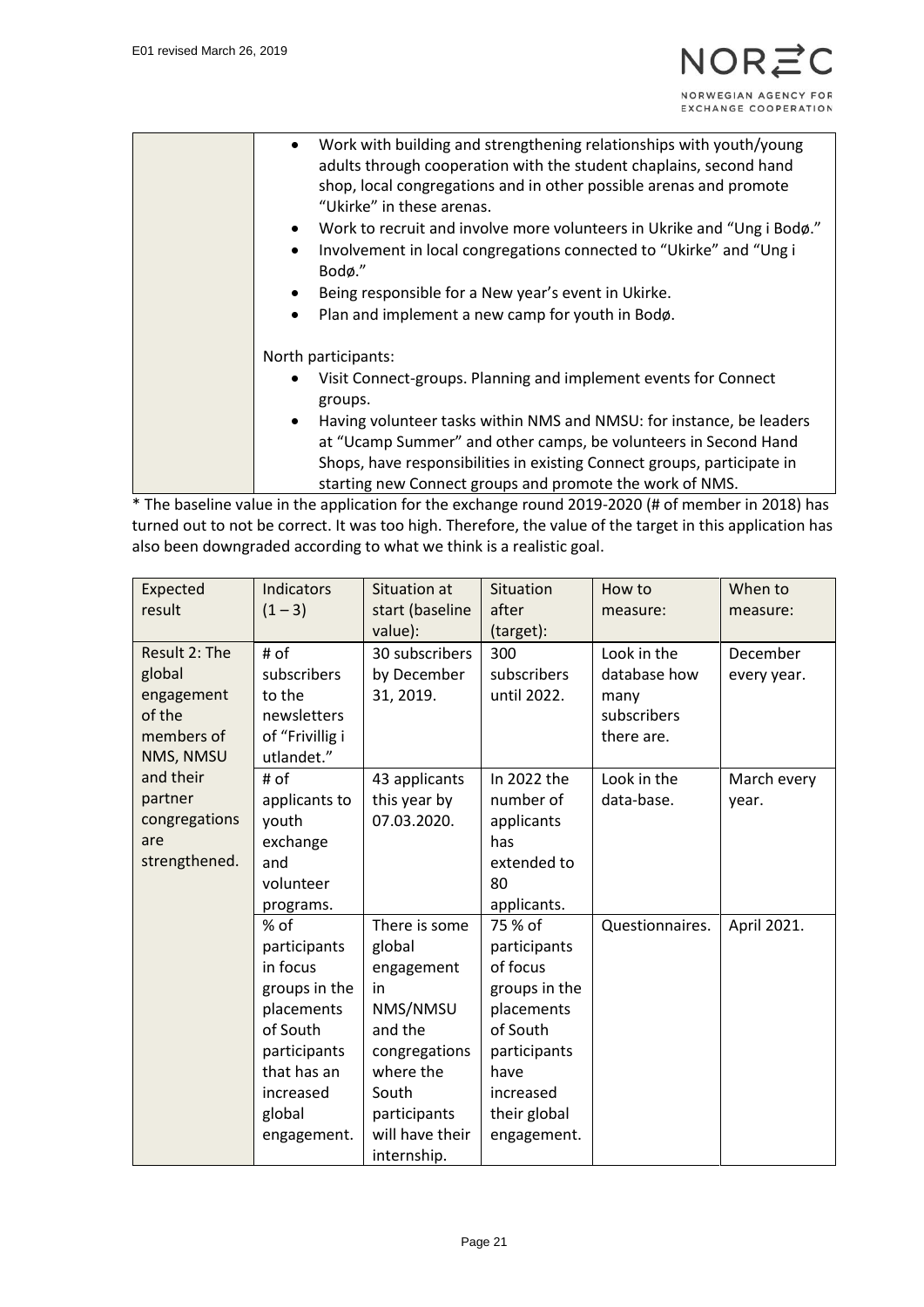| Summary of      | North/South participants:                                                                             |
|-----------------|-------------------------------------------------------------------------------------------------------|
| main activities |                                                                                                       |
|                 | Learn about NMS and its partner organizations during the preparatory<br>$\bullet$                     |
|                 | course.                                                                                               |
|                 | Learn about global challenges, development and diakonia during the<br>$\bullet$                       |
|                 | preparatory course and the spring/debriefing course.                                                  |
|                 | Being trained to have presentations and lead other types of activities in<br>$\bullet$                |
|                 | NMS/NMSU during the preparatory course.                                                               |
|                 |                                                                                                       |
|                 | South participants:                                                                                   |
|                 | Visit mission groups in NMS and NMSU, and local congregations to have                                 |
|                 | presentations/workshops with a global focus (for instance about their                                 |
|                 | sending organization, their home country, and their own perspectives of<br>their home and of Norway.) |
|                 | Plan and implement events with global focus in churches, "Ukirke," "Ung<br>$\bullet$                  |
|                 | i Bodø" etc.                                                                                          |
|                 | Being leaders in NMSU camps and have presentations with a global                                      |
|                 | focus.                                                                                                |
|                 | Participate and have leadership roles in different activities in local<br>$\bullet$                   |
|                 | congregations, such as confirmation and youth work, tasks in services,                                |
|                 | events for youth like "Lys Våken" and "Tårnagenter."                                                  |
|                 |                                                                                                       |
|                 | North participants:                                                                                   |
|                 | Visiting local mission groups and local congregations and have                                        |
|                 | presentations/workshops with a global focus.                                                          |
|                 | Share their experience and stories from their stay abroad that NMS<br>$\bullet$                       |
|                 | could use in their work.                                                                              |
|                 | Take and share pictures(/videos) from their stay abroad that NMS could<br>$\bullet$                   |
|                 | use in their work.                                                                                    |
|                 | Write blog/vlog posts from their stay abroad to be used within NMS and<br>$\bullet$                   |
|                 | local congregations.                                                                                  |
|                 | Visit confirmation groups and teach about global challenges and the<br>$\bullet$                      |
|                 | global church.                                                                                        |
|                 | Being responsible for global events on "Ucamp Summer" and other                                       |
|                 | camps.                                                                                                |
|                 |                                                                                                       |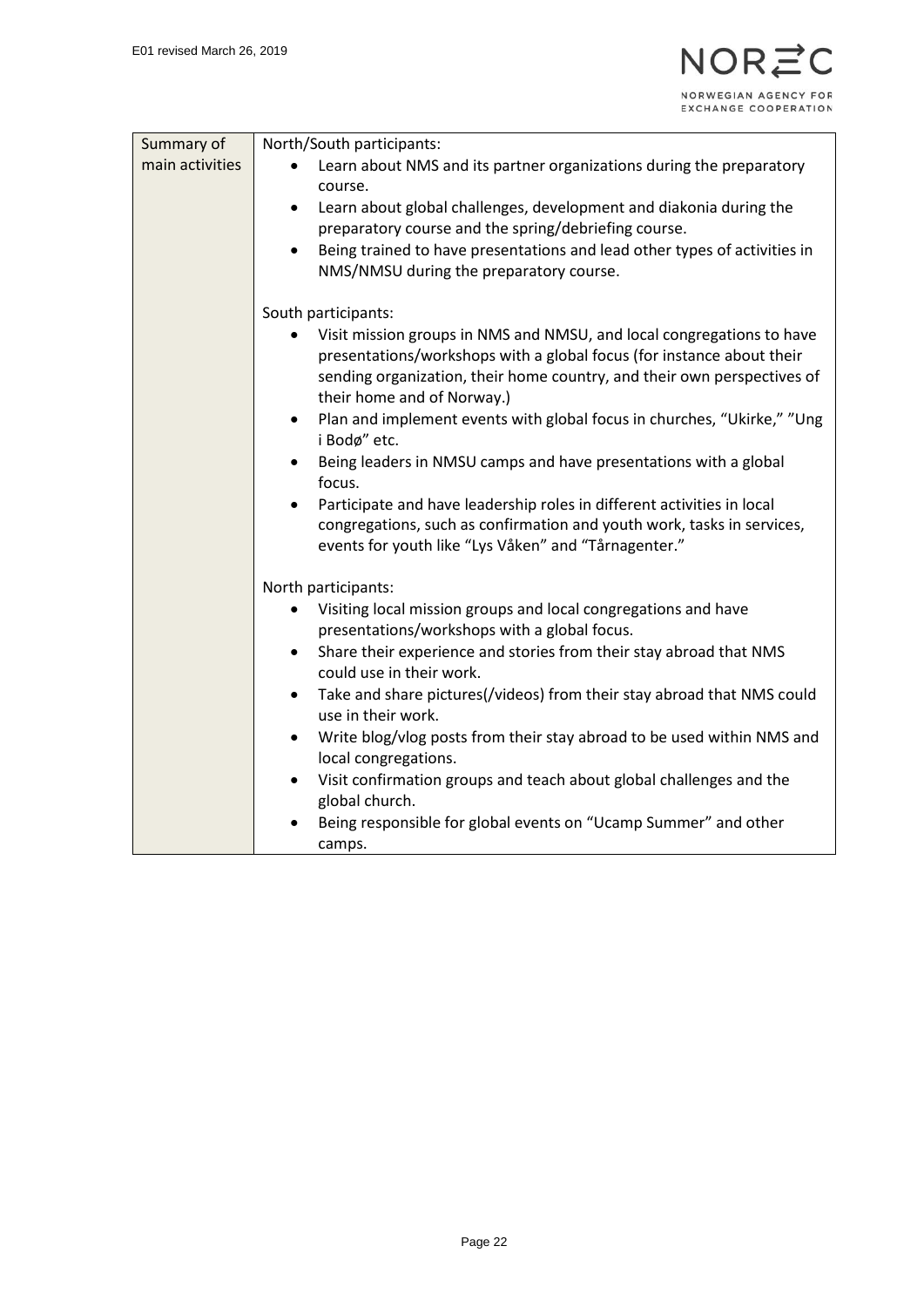#### **Movimento Encontrão, Brazil**

| Expected            | Indicators              | Situation at                 | Situation                                            | How to                                                                      | When to                                                                     |
|---------------------|-------------------------|------------------------------|------------------------------------------------------|-----------------------------------------------------------------------------|-----------------------------------------------------------------------------|
| result              | $(1 - 3)$               | start                        | after                                                | measure:                                                                    | measure:                                                                    |
|                     |                         | (baseline                    | (target):                                            |                                                                             |                                                                             |
|                     |                         | value):                      |                                                      |                                                                             |                                                                             |
| Result 1: ME<br>has | # of<br>mentoring       | 1 group<br>exists in         | 8 groups<br>exist within                             | Count existing<br>groups.                                                   | Every year in<br>February.                                                  |
| increased           | groups on               | February                     | 2022.                                                |                                                                             |                                                                             |
| the number          | national level          | 2020.                        |                                                      |                                                                             |                                                                             |
| of young            | in ME that              |                              |                                                      |                                                                             |                                                                             |
| leaders who         | regularly               |                              |                                                      |                                                                             |                                                                             |
| take part in        | meet.                   |                              |                                                      |                                                                             |                                                                             |
| the                 | # of youth              | 4 represen-                  | 15 represen-                                         | Count                                                                       | Every year in                                                               |
| organization.       | (from 18 to             | tatives from                 | tatives from                                         | representatives                                                             | February.                                                                   |
|                     | 25 years old)           | 18 to 25                     | 18 to 25                                             | from 18 to 25                                                               |                                                                             |
|                     | represented             | years old in                 | years old                                            | years old.                                                                  |                                                                             |
|                     | in the                  | March 2020.                  | within 2022.                                         |                                                                             |                                                                             |
|                     | regional                | (0 represen-                 |                                                      |                                                                             |                                                                             |
|                     | committees              | tatives in                   |                                                      |                                                                             |                                                                             |
|                     | of ME has<br>increased. | March                        |                                                      |                                                                             |                                                                             |
|                     | # of youth              | 2019.<br>3 camps in          | 5 camps in                                           | Count existing                                                              | December every                                                              |
|                     | camps in ME.            | 2019.                        | 2021.                                                | camps.                                                                      | year.                                                                       |
| Summary of          | North participants:     |                              |                                                      |                                                                             |                                                                             |
| main                |                         |                              |                                                      | Collaborate in structuring the youth/young adult programs in cooperation    |                                                                             |
| activities          |                         |                              |                                                      | with ME and its local partners, pastors and congregations.                  |                                                                             |
|                     | $\bullet$               |                              |                                                      | Assist the leaders and have leadership tasks in existing youth groups/small |                                                                             |
|                     | groups.                 |                              |                                                      |                                                                             |                                                                             |
|                     | $\bullet$               |                              |                                                      | Participate in planning meetings with the local leaders and pastors and put |                                                                             |
|                     |                         |                              | into practice the strategies of Movimento Encontrão. |                                                                             |                                                                             |
|                     | $\bullet$               |                              |                                                      | Help organize and participate in youth camps. Being responsible for tasks   |                                                                             |
|                     |                         |                              | in these camps, such as having games and workshops.  |                                                                             |                                                                             |
|                     | $\bullet$               |                              |                                                      | Help train and mentor young people for taking part in the leadership of     |                                                                             |
|                     |                         | youth groups.                |                                                      | Start and/or lead English language clubs and promote this initiative into   |                                                                             |
|                     |                         | the local community.         |                                                      |                                                                             |                                                                             |
|                     |                         |                              |                                                      |                                                                             |                                                                             |
|                     | South participants:     |                              |                                                      |                                                                             |                                                                             |
|                     |                         |                              |                                                      | Start up and/or take responsibilities in existing mentoring group locally   |                                                                             |
|                     |                         | and on national level in ME. |                                                      |                                                                             |                                                                             |
|                     | ٠                       |                              | Mentor next year's exchange participants from ME.    |                                                                             |                                                                             |
|                     | ٠                       |                              | Help organize and participate in youth camps.        |                                                                             |                                                                             |
|                     |                         |                              |                                                      | Visit partner organizations and help to promote ME and leadership           |                                                                             |
|                     |                         | training programs and camps. |                                                      |                                                                             |                                                                             |
|                     |                         |                              |                                                      |                                                                             | Participate in planning meetings with the local leaders and pastors and put |
|                     |                         |                              |                                                      | into practice the strategies of Movimento Encontrão, in their local         |                                                                             |
|                     |                         | congregations.               |                                                      |                                                                             |                                                                             |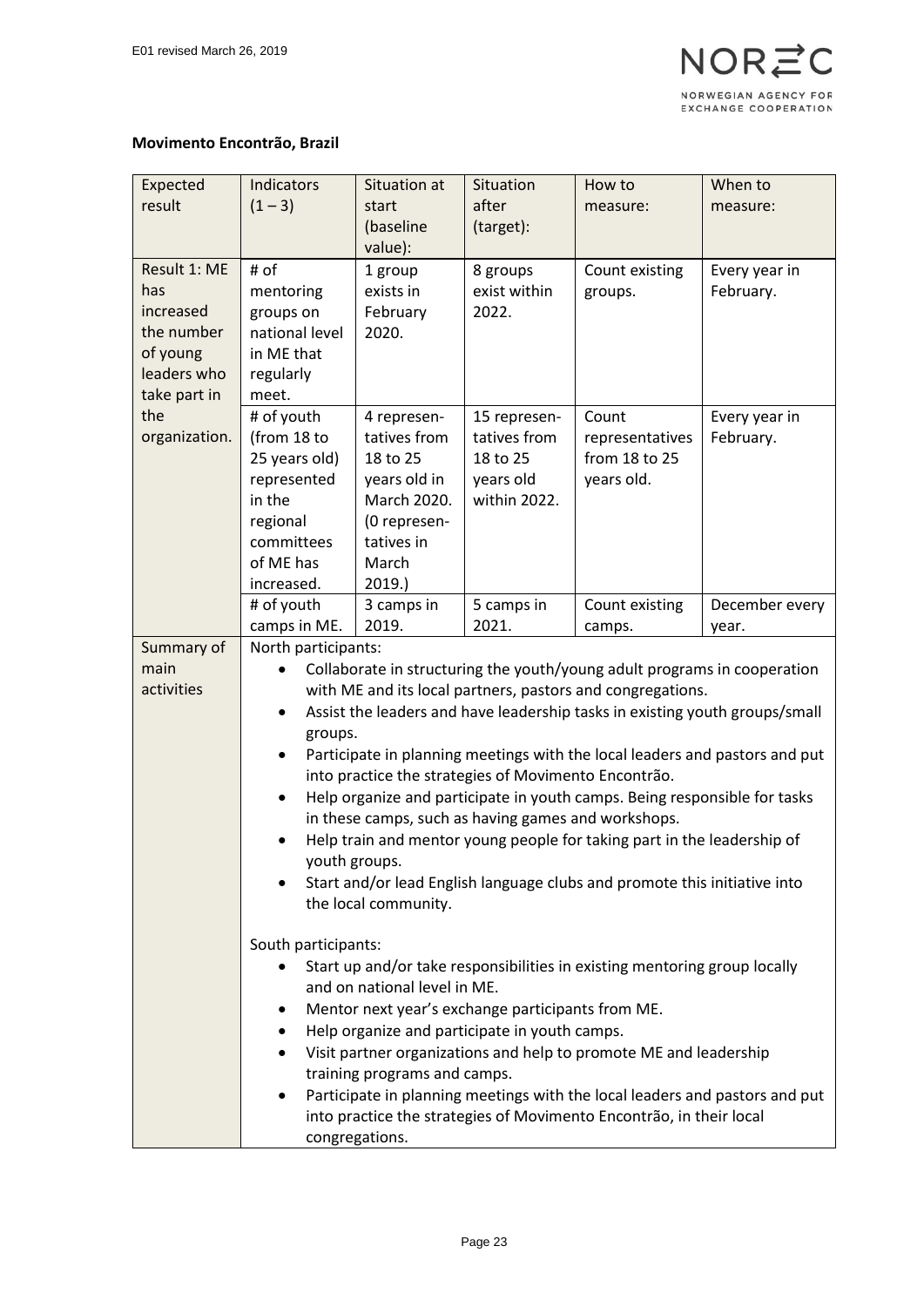• Collaborate in structuring the youth/young adult programs in cooperation with ME and its local partners, pastors and congregations. • Participate in and have responsibilities at ME General Assembly 2022.

| Expected<br>result                                                                    | Indicators<br>$(1 - 3)$                                                                                                                                                                                                                                                                                                                                                                                                                                                                                                                                                                                                                                                                                                                                                                                                                                                                                                                                                                                                                                                                                       | Situation<br>at start<br>(baseline                       | <b>Situation after</b><br>(target):                                                                                            | How to<br>measure:                                             | When to<br>measure:                                         |  |
|---------------------------------------------------------------------------------------|---------------------------------------------------------------------------------------------------------------------------------------------------------------------------------------------------------------------------------------------------------------------------------------------------------------------------------------------------------------------------------------------------------------------------------------------------------------------------------------------------------------------------------------------------------------------------------------------------------------------------------------------------------------------------------------------------------------------------------------------------------------------------------------------------------------------------------------------------------------------------------------------------------------------------------------------------------------------------------------------------------------------------------------------------------------------------------------------------------------|----------------------------------------------------------|--------------------------------------------------------------------------------------------------------------------------------|----------------------------------------------------------------|-------------------------------------------------------------|--|
| Result 3:<br>Local<br>congregations<br>are more<br>engaged in<br>fighting<br>poverty. | # of workshops<br>sessions/events focusing<br>on fighting poverty in<br>local congregations<br>where the participants<br>are involved.<br># of people involved in<br>recycling works at the<br>local<br>congregation/community.                                                                                                                                                                                                                                                                                                                                                                                                                                                                                                                                                                                                                                                                                                                                                                                                                                                                               | value):<br>0<br>workshops<br>and<br>events.<br>0 people. | 2 workshops/<br>events a year<br>in each<br>congre-<br>gation.<br>40 people in 4<br>different<br>congregations<br>within 2022. | Count<br>existing<br>workshops<br>/events.<br>Count<br>people. | Every<br>year in<br>Decem-<br>ber.<br>Feb-<br>ruary<br>2022 |  |
| Summary of<br>main<br>activities                                                      | North participants:<br>Start workshops to address the subject poverty and how to fight it.<br>Start handicraft/recycling workshop groups for practical crafting and<br>teach others how to do it.<br>Promote the workshops into the community.<br>$\bullet$<br>Get involved with and talk to people of the community and make them<br>feel part of the project.<br>Strength the relationship between ME and its partners by visiting partner<br>organizations by promoting this initiative.<br>South participants:<br>Start workshops and events in the local congregations to address the<br>subject poverty and how to fight it.<br>Work (start and/or engage) in one project towards people with<br>disabilities/homeless/drug prevention/rehabilitation.<br>Start and/or get involved in handicraft/recycling workshops group for<br>$\bullet$<br>practical crafting in the local congregations and teach others how to do it.<br>Promote the workshops into the community.<br>$\bullet$<br>Get involved with and talk to people of the community and make them<br>$\bullet$<br>feel part of the project. |                                                          |                                                                                                                                |                                                                |                                                             |  |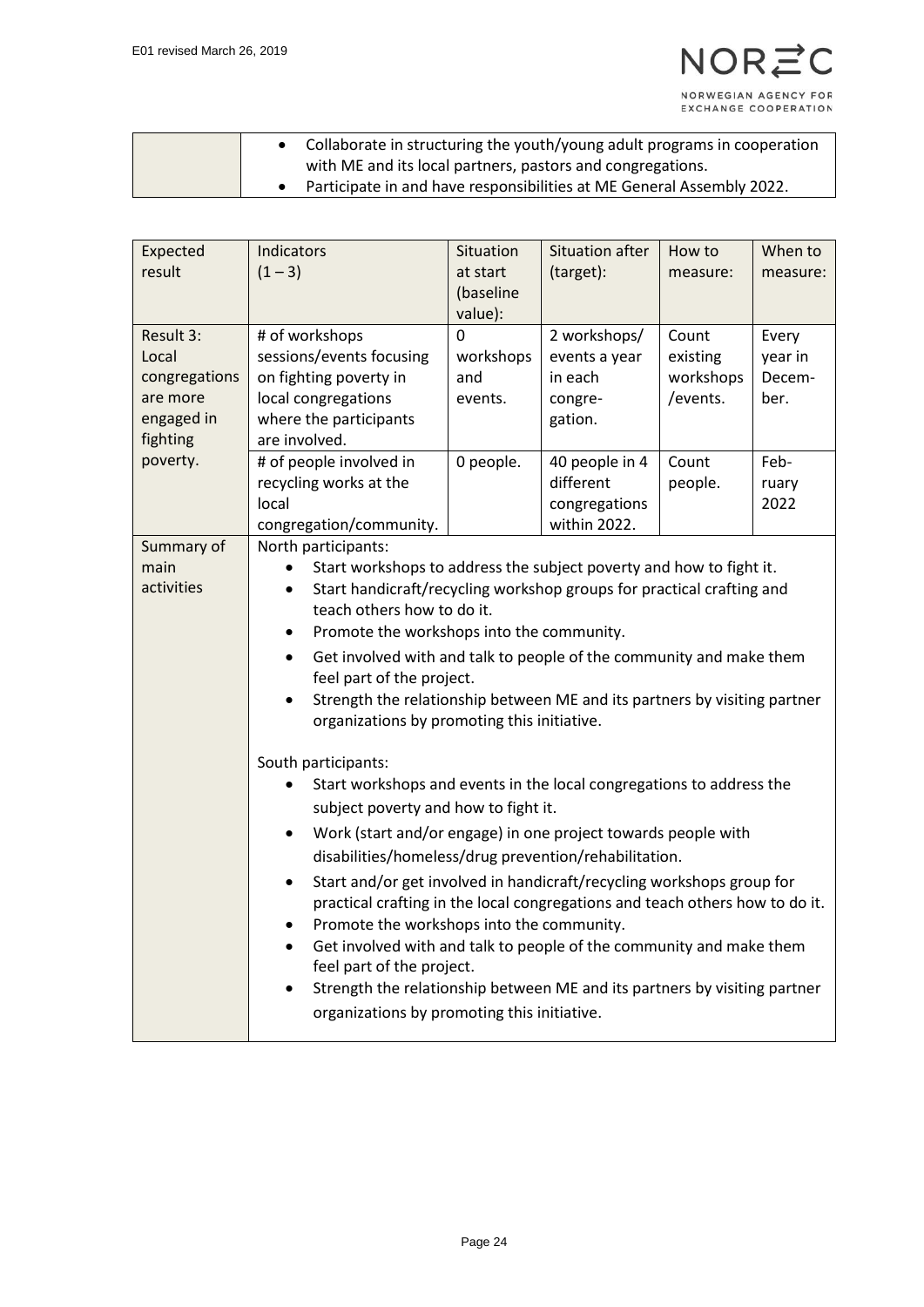| NOR                                          |
|----------------------------------------------|
| NORWEGIAN AGENCY FOR<br>EXCHANGE COOPERATION |

#### **FLM**

| Expected                                                                                                                 | <b>Indicators</b>                                                                                                                                                                                                                                                                                                                                                                                                                                                                                                                                                                                                                                                                                                                                                                                                                                                                                              | Situation              | <b>Situation after</b>                                                                                                                                                                                                                                                                                                                                                                                                                                     | How to                                                                 | When to                                        |
|--------------------------------------------------------------------------------------------------------------------------|----------------------------------------------------------------------------------------------------------------------------------------------------------------------------------------------------------------------------------------------------------------------------------------------------------------------------------------------------------------------------------------------------------------------------------------------------------------------------------------------------------------------------------------------------------------------------------------------------------------------------------------------------------------------------------------------------------------------------------------------------------------------------------------------------------------------------------------------------------------------------------------------------------------|------------------------|------------------------------------------------------------------------------------------------------------------------------------------------------------------------------------------------------------------------------------------------------------------------------------------------------------------------------------------------------------------------------------------------------------------------------------------------------------|------------------------------------------------------------------------|------------------------------------------------|
| result                                                                                                                   | $(1 - 3)$                                                                                                                                                                                                                                                                                                                                                                                                                                                                                                                                                                                                                                                                                                                                                                                                                                                                                                      | at start<br>(baseline  | (target):                                                                                                                                                                                                                                                                                                                                                                                                                                                  | measure:                                                               | measure:                                       |
|                                                                                                                          |                                                                                                                                                                                                                                                                                                                                                                                                                                                                                                                                                                                                                                                                                                                                                                                                                                                                                                                | value):                |                                                                                                                                                                                                                                                                                                                                                                                                                                                            |                                                                        |                                                |
| Result 1:<br>The young<br>leaders* in<br><b>FLM</b> take<br>more<br>responsibilities<br>in their local<br>congregations. | % of FLM's<br>exchange<br>participants<br>who become<br>youth leaders*<br>in FLM.                                                                                                                                                                                                                                                                                                                                                                                                                                                                                                                                                                                                                                                                                                                                                                                                                              | 0                      | At least 75 % of<br>FLM's exchange<br>participants<br>become youth<br>leaders.                                                                                                                                                                                                                                                                                                                                                                             | Count the<br>number.                                                   | In January<br>2022.                            |
|                                                                                                                          | # young<br>leaders at the<br>places where<br>the<br>participants<br>have been<br>volunteering**<br>has increased.                                                                                                                                                                                                                                                                                                                                                                                                                                                                                                                                                                                                                                                                                                                                                                                              | Count in<br>June 2020. | In average 1 person<br>below 35 years old<br>is in the leader<br>committee of the<br>youth department<br>in the local<br>congregations by<br>2022.                                                                                                                                                                                                                                                                                                         | Count the<br>number of<br>young<br>leaders in<br>each<br>congregation. | In<br>December<br>every<br>year until<br>2022. |
| Summary of<br>main activities                                                                                            | North participants:<br>Help out with the Lutheran Hour ministry activities such as youth<br>training, dealing with environmental issues, rehabilitation of the places<br>and taking care of vulnerable people in the church.<br>Be among the leaders in "Sport" (Vohipeno/Fort-Dauphin) and "Sports<br>$\bullet$<br>and Life Skills" (Tana) and being responsible for sport activities and<br>games, have devotions and talk about being a good leader.<br>Be part of the activities in a local KTLM (Youth department) group or a<br>$\bullet$<br>local scout group and have talks about good leadership and their<br>leadership experiences.<br>Lead English club in the local churches or in the centres where they are<br>$\bullet$<br>living (Sefafi in Vohipeno and Mahavoky in Fort-Dauphin). In these<br>English clubs they will talk about taking responsibilities as young in their<br>congregation. |                        |                                                                                                                                                                                                                                                                                                                                                                                                                                                            |                                                                        |                                                |
|                                                                                                                          | South participants:<br>leadership.<br>$\bullet$<br>Antananarivo.<br>٠                                                                                                                                                                                                                                                                                                                                                                                                                                                                                                                                                                                                                                                                                                                                                                                                                                          | more responsibilities. | Be a volunteer at FLM schools to share their knowledge about<br>Assist in the leadership trainings at Lutheran Hour Ministry in<br>Lead or create the English clubs where they will have some activities to<br>help young people to be better leaders.<br>Share their knowledge and what they have learned during the exchange<br>about leadership in the synodal youth gathering.<br>Be part of the Connect group to empower young leaders at FLM to take |                                                                        |                                                |

\* By the expression "youth leaders in FLM" it is meant to be a member in at least one of the 8 department in FLM (FKTLM/Youth department, Scout department, Sunday school department etc.) in their local congregation and have responsibility in this department.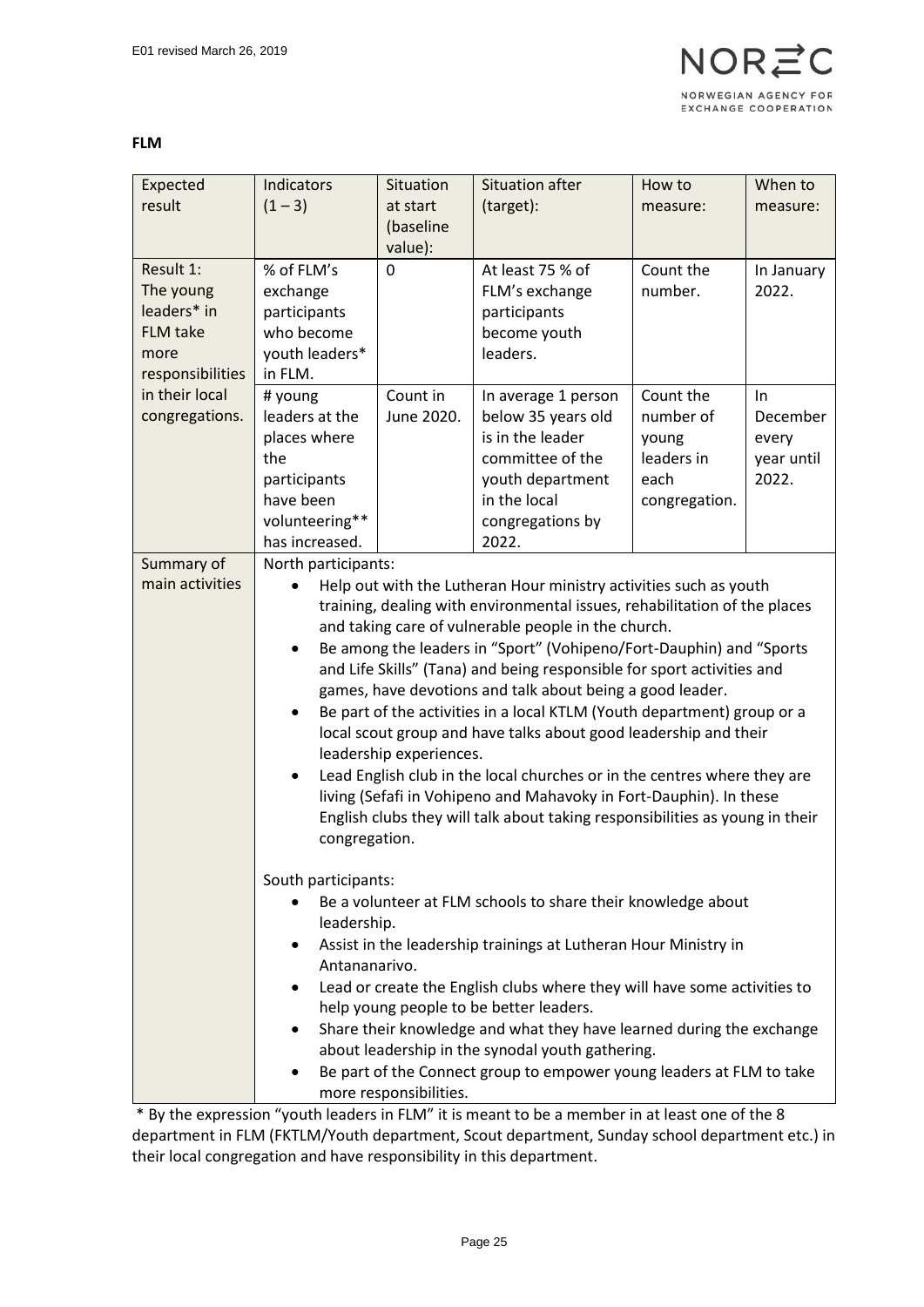

\*\* This includes congregations in Antananarivo, Vohipeno, Fort Dauphin, Horombe, Manakara, Nosivolo, and Betroka.

| Expected<br>result                                                                        | Indicators<br>$(1 - 3)$                                                                                                                                                                                                                                                                                                                                                                                                                                                                                                                                                                                                                                                                                                                                                                                                                                                                                                                                                     | Situation at start<br>(baseline value):                             | Situation<br>after                                                                                  | How to<br>measure: | When to<br>measure:                                  |  |
|-------------------------------------------------------------------------------------------|-----------------------------------------------------------------------------------------------------------------------------------------------------------------------------------------------------------------------------------------------------------------------------------------------------------------------------------------------------------------------------------------------------------------------------------------------------------------------------------------------------------------------------------------------------------------------------------------------------------------------------------------------------------------------------------------------------------------------------------------------------------------------------------------------------------------------------------------------------------------------------------------------------------------------------------------------------------------------------|---------------------------------------------------------------------|-----------------------------------------------------------------------------------------------------|--------------------|------------------------------------------------------|--|
|                                                                                           |                                                                                                                                                                                                                                                                                                                                                                                                                                                                                                                                                                                                                                                                                                                                                                                                                                                                                                                                                                             |                                                                     | (target):                                                                                           |                    |                                                      |  |
| Result 2:<br>The youth in<br>FLM has a<br>strengthened<br>cross-cultural<br>understanding | % of the youth<br>that attended<br>the<br>participant's<br>regular<br>activities have<br>an increased<br>cross-cultural<br>understanding.                                                                                                                                                                                                                                                                                                                                                                                                                                                                                                                                                                                                                                                                                                                                                                                                                                   | The youth don't<br>have much cross-<br>cultural under-<br>standing. | 80 % of<br>the youth<br>have an<br>increased<br>knowledge<br>of cross-<br>cultural<br>issues.       | Questionnaire.     | In the end<br>of the stay<br>of the<br>participants. |  |
|                                                                                           | % of the<br>students at<br>Akany Avoko<br>have an<br>increased<br>cross-cultural<br>understanding                                                                                                                                                                                                                                                                                                                                                                                                                                                                                                                                                                                                                                                                                                                                                                                                                                                                           | The students<br>don't have much<br>cross-cultural<br>understanding. | 90 % of<br>the<br>students<br>have an<br>increased<br>knowledge<br>of cross-<br>cultural<br>issues. | Questionnaire.     | In the end<br>of the stay<br>of the<br>participants. |  |
| Summary of<br>main activities                                                             | North Participants:<br>Sharing about their culture and cultural activities in the groups of scouts,<br>youth and sport, they are participating in.<br>Have conversation about cultural diversity at the English Club in Tana,<br>$\bullet$<br>Vohipeno and Fort-Dauphin.<br>Volunteer at Akany Avoko Tana (centre for teenage girls) and lead<br>٠<br>activities such as games and presentations about culture.<br>Share about their culture at the youth department in local FLM churches.<br>South Participants:<br>Share in the youth camps of FLM their experiences as participate in an<br>intercultural exchange.<br>Help with the introduction course for new participants in terms of<br>culture.<br>Arrange an event with the Connect-group about cultural understanding.<br>Be engaged in their sending church and local KTLM group to share their<br>knowledge about another culture.<br>Write a blogpost for Connect, share the link on Facebook and Instagram. |                                                                     |                                                                                                     |                    |                                                      |  |
|                                                                                           | Post on Facebook and Instagram account of Connect Madagascar.                                                                                                                                                                                                                                                                                                                                                                                                                                                                                                                                                                                                                                                                                                                                                                                                                                                                                                               |                                                                     |                                                                                                     |                    |                                                      |  |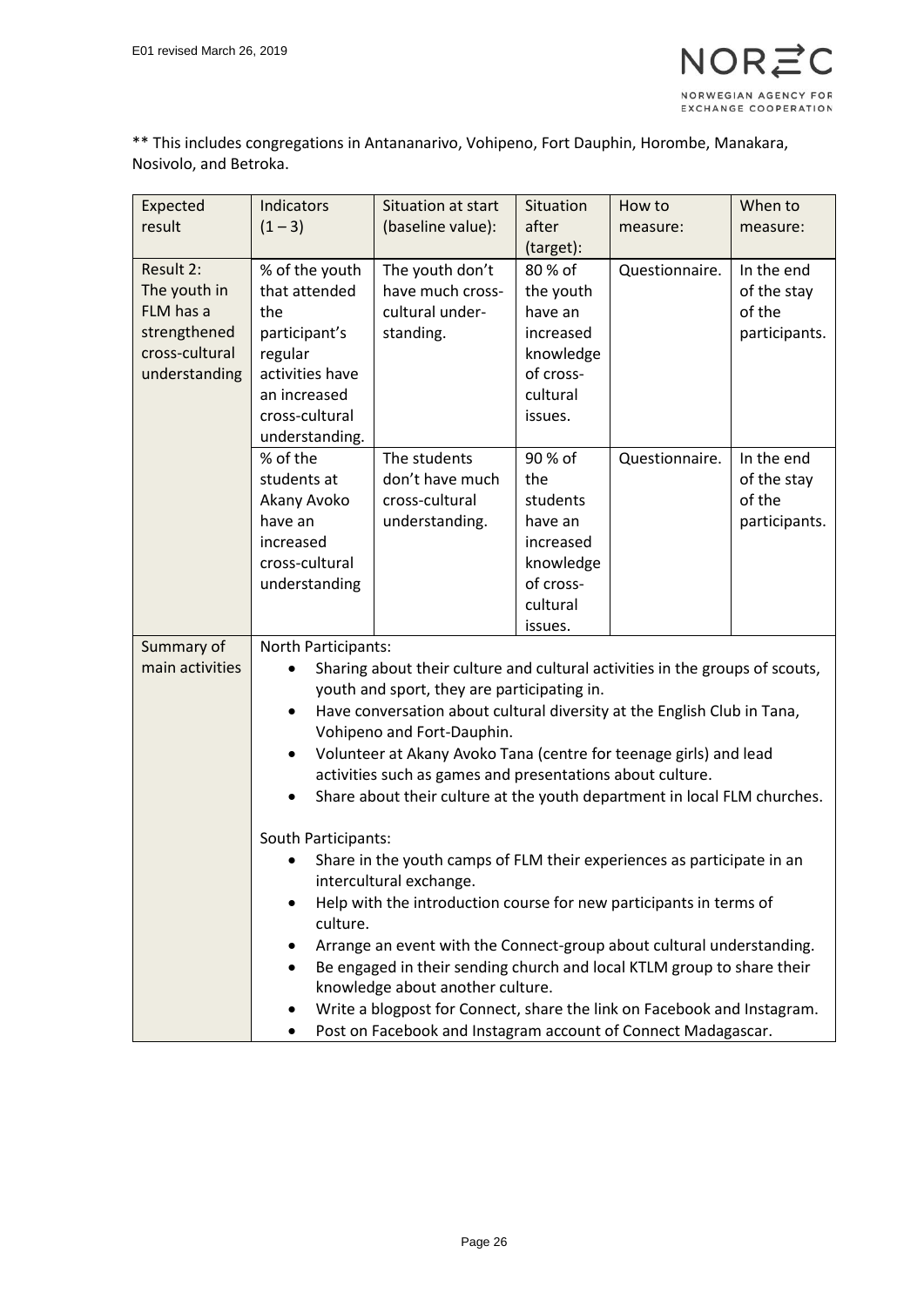#### **ELCHK, Hong Kong**

| Expected                                                                   | Indicators                                                                                                                                                                                                                                                                                                                                                                                                                                                                                                                                                                                                                     | Situation at start                                                                                                               | Situation after                                                                                                                                                         | How to                                                         | When to                                  |  |
|----------------------------------------------------------------------------|--------------------------------------------------------------------------------------------------------------------------------------------------------------------------------------------------------------------------------------------------------------------------------------------------------------------------------------------------------------------------------------------------------------------------------------------------------------------------------------------------------------------------------------------------------------------------------------------------------------------------------|----------------------------------------------------------------------------------------------------------------------------------|-------------------------------------------------------------------------------------------------------------------------------------------------------------------------|----------------------------------------------------------------|------------------------------------------|--|
| result                                                                     | $(1 - 3)$                                                                                                                                                                                                                                                                                                                                                                                                                                                                                                                                                                                                                      | (baseline value):                                                                                                                | (target):                                                                                                                                                               | measure:                                                       | measure:                                 |  |
| Result 1:<br>To have<br>more<br>competent<br>young<br>leaders in<br>ELCHK. | The students in<br>the "English for<br>fun group"<br>manage to<br>complete a task,<br>like drama etc.,<br>they didn't<br>manage to<br>complete<br>before.                                                                                                                                                                                                                                                                                                                                                                                                                                                                      | None of the<br>students have<br>the confidence<br>and skills to<br>complete the<br>task.                                         | More than 50%<br>of the students<br>have the<br>confidence and<br>skills to<br>complete the<br>task.                                                                    | Count % of<br>the<br>students<br>that<br>complete<br>the task. | At the end<br>of the<br>activity.        |  |
|                                                                            | The type of<br>leadership tasks<br>the South<br>participants are<br>qualified to<br>perform.                                                                                                                                                                                                                                                                                                                                                                                                                                                                                                                                   | There are some<br>leadership tasks*<br>that the South<br>participants are<br>not qualified to<br>perform before<br>the exchange. | All the South<br>participants are<br>performing<br>leadership tasks<br>that they<br>couldn't<br>perform before<br>the exchange.                                         | Reports of<br>the type of<br>tasks that<br>they<br>perform.    | End of<br>January<br>2022.               |  |
|                                                                            | The number of<br>youth leaders<br>(18-28 years<br>old) in youth<br>camps in ELCHK.                                                                                                                                                                                                                                                                                                                                                                                                                                                                                                                                             | 18 youth leaders<br>in youth camps<br>in 2019.                                                                                   | 24 youth leaders<br>in youth camps<br>in 2021.                                                                                                                          | Count<br>number of<br>youth<br>leaders<br>each year.           | After the<br>youth<br>camp<br>each year. |  |
| Summary of<br>main<br>activities                                           | North participants:<br>Organize, plan and implement the activity "Learning English for fun" for<br>youth in ELCHK social service unit.<br>Assist in youth groups in the congregation. Organize, plan and implement<br>٠<br>activities, half of them with focus on leadership.<br>South participants:<br>Attend home-coming seminar for the participants where they are<br>prepared for their leadership tasks.<br>Attend the training course for being leaders in youth camps.<br>Participate in planning and implementing youth camps in summer of 2021,<br>through being members of the camp committee and leaders for small |                                                                                                                                  |                                                                                                                                                                         |                                                                |                                          |  |
|                                                                            | groups.                                                                                                                                                                                                                                                                                                                                                                                                                                                                                                                                                                                                                        |                                                                                                                                  | Plan, promote and implement workshops/forums/training courses<br>connected to leadership to the youth in ELCHK.<br>Serve as members of a department committee in ELCHK. |                                                                |                                          |  |

\* Tasks that the South participants from ELCHK are not qualified to perform before going on exchange are following tasks: youth camp leader, short term mission leader, committee member in the department. The goal is that they will be qualified to perform some of these tasks after completing the exchange.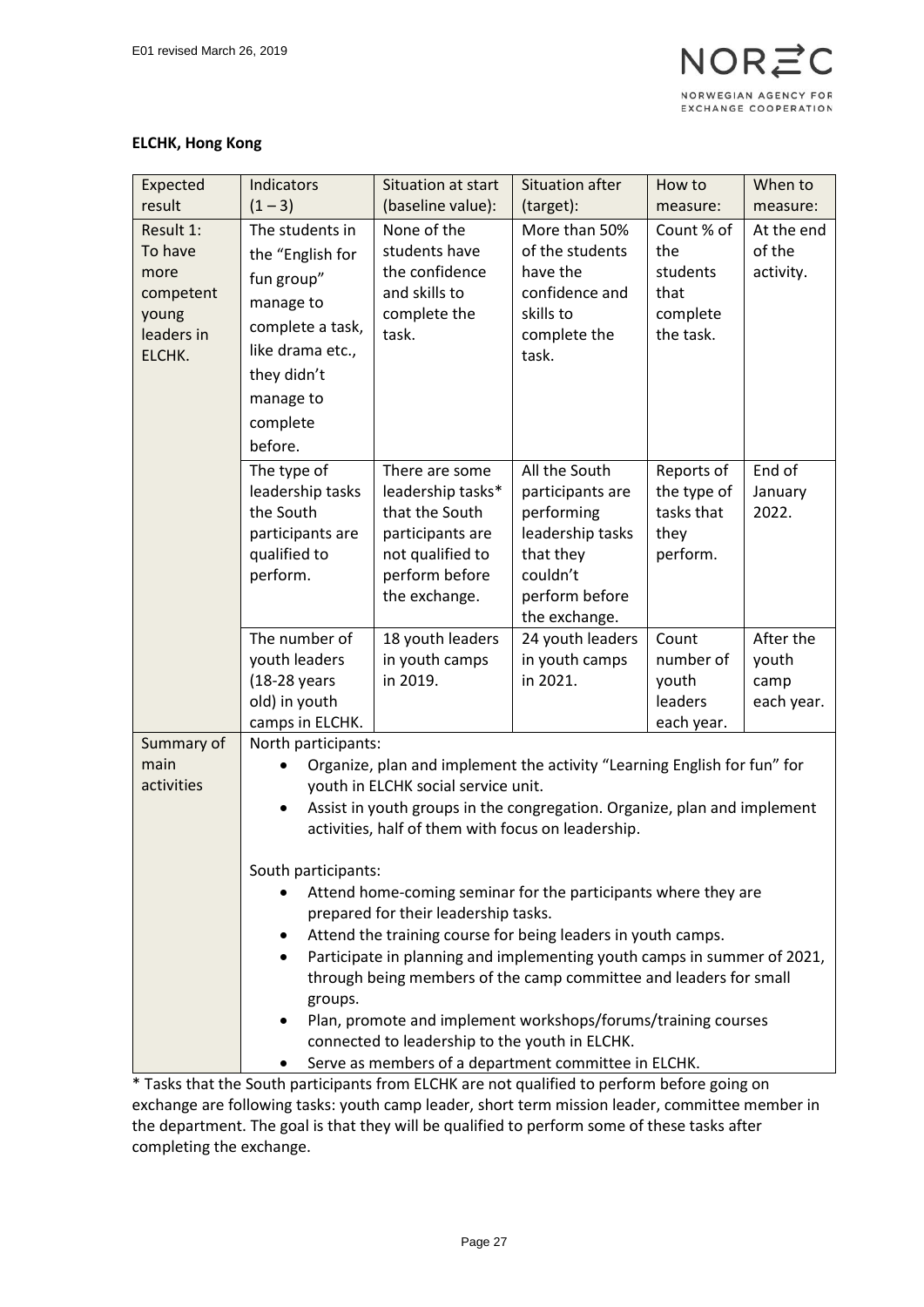| O <sub>R</sub>       |
|----------------------|
| NORWEGIAN AGENCY FOR |
| EXCHANGE COOPERATION |

|              | Indicators                                                                                                                                         | Situation at   | <b>Situation after</b>                                                  | How to         | When to   |  |
|--------------|----------------------------------------------------------------------------------------------------------------------------------------------------|----------------|-------------------------------------------------------------------------|----------------|-----------|--|
| Expected     |                                                                                                                                                    |                |                                                                         |                |           |  |
| result       | $(1 - 3)$                                                                                                                                          | start          | (target):                                                               | measure:       | measure:  |  |
|              |                                                                                                                                                    | (baseline      |                                                                         |                |           |  |
|              |                                                                                                                                                    | value):        |                                                                         |                |           |  |
| Result 2:    | % of youth                                                                                                                                         | The youth      | 90 % of the                                                             | Questionnaire. | After the |  |
| The cross-   | participating in                                                                                                                                   | don't have     | youth have an                                                           |                | program.  |  |
| cultural     | programs at                                                                                                                                        | much cross-    | increased                                                               |                |           |  |
| under-       | the social                                                                                                                                         | cultural       | knowledge of                                                            |                |           |  |
| standing     | service unit                                                                                                                                       | under-         | cross-cultural                                                          |                |           |  |
| among youth  | and the                                                                                                                                            | standing.      | issues.                                                                 |                |           |  |
| in ELCHK is  | congregation                                                                                                                                       |                |                                                                         |                |           |  |
| strengthened | where the                                                                                                                                          |                |                                                                         |                |           |  |
|              | <b>North</b>                                                                                                                                       |                |                                                                         |                |           |  |
|              | participants                                                                                                                                       |                |                                                                         |                |           |  |
|              | are present has                                                                                                                                    |                |                                                                         |                |           |  |
|              | an increased                                                                                                                                       |                |                                                                         |                |           |  |
|              | knowledge of                                                                                                                                       |                |                                                                         |                |           |  |
|              | cross-cultural                                                                                                                                     |                |                                                                         |                |           |  |
|              | issues.                                                                                                                                            |                |                                                                         |                |           |  |
|              | % of attenders                                                                                                                                     | The            | 80% of the                                                              | Questionnaire  | After the |  |
|              | to an event                                                                                                                                        | attenders      | attenders have                                                          | after some of  | events.   |  |
|              | with global                                                                                                                                        | have some      | an increased                                                            | the events.    |           |  |
|              | sharing has an                                                                                                                                     | cross-cultural | knowledge of                                                            |                |           |  |
|              | increased                                                                                                                                          | under-         | cross-cultural                                                          |                |           |  |
|              | knowledge of                                                                                                                                       | standing.      | issues after the                                                        |                |           |  |
|              | cross-cultural                                                                                                                                     |                | event.                                                                  |                |           |  |
|              | issues.                                                                                                                                            |                |                                                                         |                |           |  |
| Summary of   | North participants:                                                                                                                                |                |                                                                         |                |           |  |
| main         | Have presentations and activities with focus on broaden the cross-                                                                                 |                |                                                                         |                |           |  |
| activities   |                                                                                                                                                    |                | cultural understanding among the youth at the ELCHK social service unit |                |           |  |
|              |                                                                                                                                                    |                | and the youth groups in the congregation.                               |                |           |  |
|              |                                                                                                                                                    |                | Organizing workshops/sharing with focus on cross-cultural issues to     |                |           |  |
|              |                                                                                                                                                    |                | youth groups in other congregations of ELCHK.                           |                |           |  |
|              |                                                                                                                                                    |                |                                                                         |                |           |  |
|              | Write about cross-cultural understanding once in the monthly bulletin<br>that is spread to all the social welfare centres, and once in the monthly |                |                                                                         |                |           |  |
|              |                                                                                                                                                    |                |                                                                         |                |           |  |
|              | bulletin spread to all the congregations.                                                                                                          |                |                                                                         |                |           |  |
|              | Assist in some programs and events with supervision at a social service<br>٠                                                                       |                |                                                                         |                |           |  |
|              | unit, such as Christmas party, Chinese New Year program.                                                                                           |                |                                                                         |                |           |  |
|              | Help to be tour guide in ELCHK Grace Youth Camp.                                                                                                   |                |                                                                         |                |           |  |
|              | South participants:                                                                                                                                |                |                                                                         |                |           |  |
|              |                                                                                                                                                    |                | Write about global understanding twice a year in the monthly bulletin   |                |           |  |
|              |                                                                                                                                                    |                |                                                                         |                |           |  |
|              | that is spread to all the congregations.                                                                                                           |                |                                                                         |                |           |  |
|              | Plan, promote and implement workshops/forums/talks with focus on<br>٠                                                                              |                |                                                                         |                |           |  |
|              | cross-cultural issues to youth coming from different congregations.                                                                                |                |                                                                         |                |           |  |
|              | Talk about cross-cultural understanding to a group of young leaders                                                                                |                |                                                                         |                |           |  |
|              | during the monthly youth worship.<br>Organize program about cross-cultural understanding in the ELCHK social                                       |                |                                                                         |                |           |  |
|              | service unit and the congregation.                                                                                                                 |                |                                                                         |                |           |  |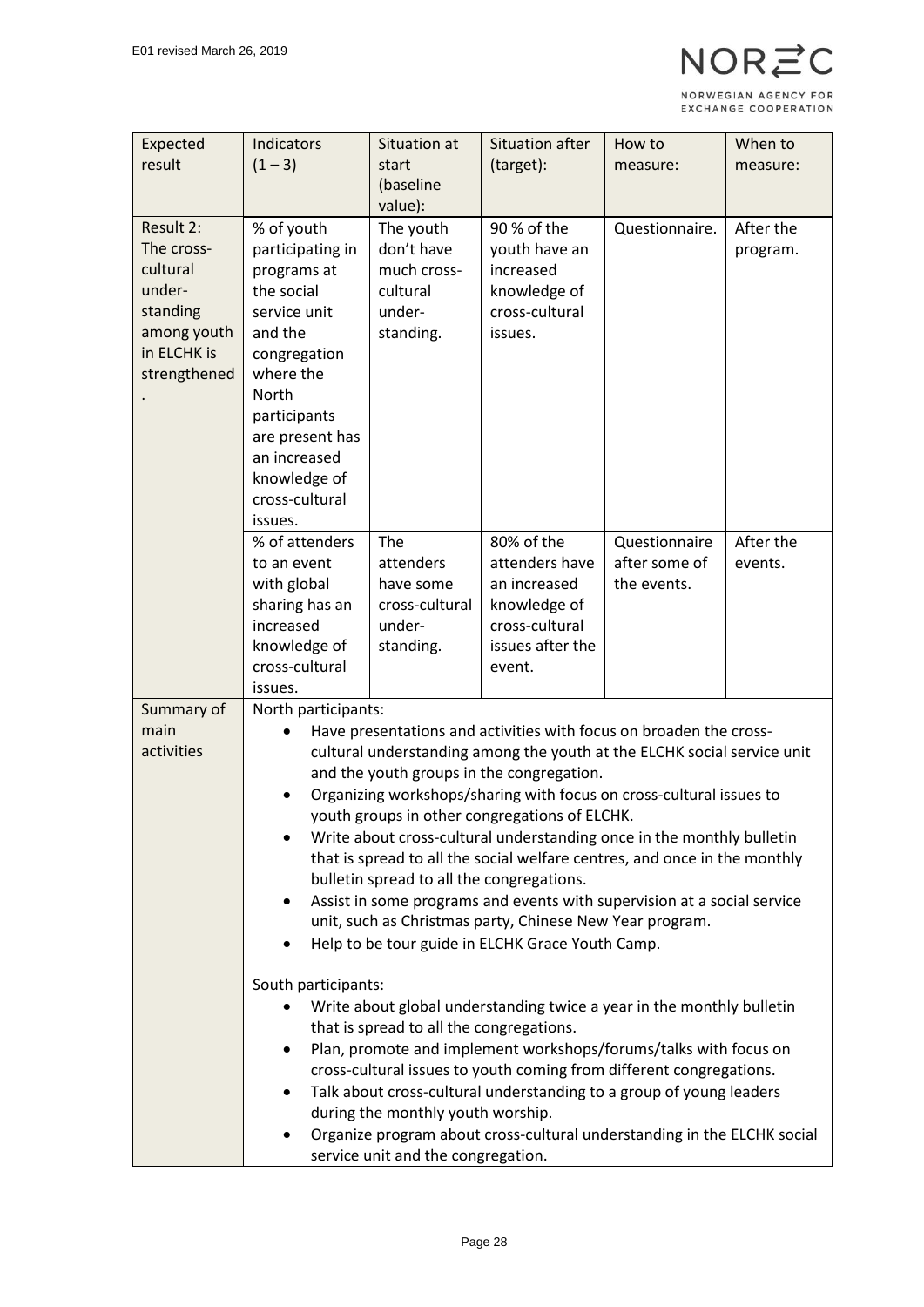#### **Sustainability of the expected results**

Shortly describe how the results of the project can be sustained if the project should be discontinued.

The Connect program is one of the youth exchange projects in NMS. The work with these projects is, among others, funded by NMS (own funds) and NOREC. This means that if NOREC stops its funding, NMS will continue doing exchange – but the activities will of course be reduced. The exchange done through the Connect program will be very difficult. Exchange, and especially youth exchange, is seen as a vital area for continuing development within NMS. This is something NMS already is using a lot of money on in different programs and something that NMS will continue to do even if this program would be discontinued. One advisor at the NMS head office, is responsible for following up all the exchange programs of NMS, included Connect. His salary is paid by NMS.

NMS is a partner with each of the other partner organizations also apart from the exchange program. This means that the support and exchange of knowledge, experiences and ideas may be possible to continue even if the project would be discontinued.

Our belief is also that this exchange has an impact on the participants for the rest of their lives; that they have an inner motivation to do the volunteer work, and to engage and take responsibility in the organizations and society in general afterwards. Based upon experiences and results from questionnaires made to participants from previous exchange rounds, it shows a high degree of participation in civil society and in going into leadership roles in the sending organizations. The organizations in the exchange program may also continue to use the previous participants and the experiences, skills and knowledges they have received from the exchange. This will be an effect and benefit of the exchange that will have an impact for all the partner organizations, even if the exchange program would be discontinued. But of course, there will not be added new people in the organizations that has received the experience, knowledge and skills that the program gives.

#### **Public relation activities**

Shortly describe how the partnership can publicise the Norec project within their own organisation, in their local community and for the public in general.

All the organizations have a special focus during the previous and this exchange round of developing web platforms (web pages and social media) to make project more visible both within the organizations, to the public and community in general.

In addition, there could be information about the project within the written publications of the organizations that have it. For instance, NMS has a nationwide magazine ("Misjonstidene") and regional magazines of NMS and ELCHK has a monthly bulletin that is spread to all the welfare centres and a monthly bulletin for their congregations.

Another way of publicising the Norec project within the organization is to speak about it and give information about it at national and regional gatherings, during services, in youth groups, in mission groups and at camps.

During the exchange the participants are supposed to write an article that they send to a magazine and newspaper to try to get it published and by that the Norec project can be publicise. In addition, the participants are creating vlog/blog posts that they are publishing on the organizations websites.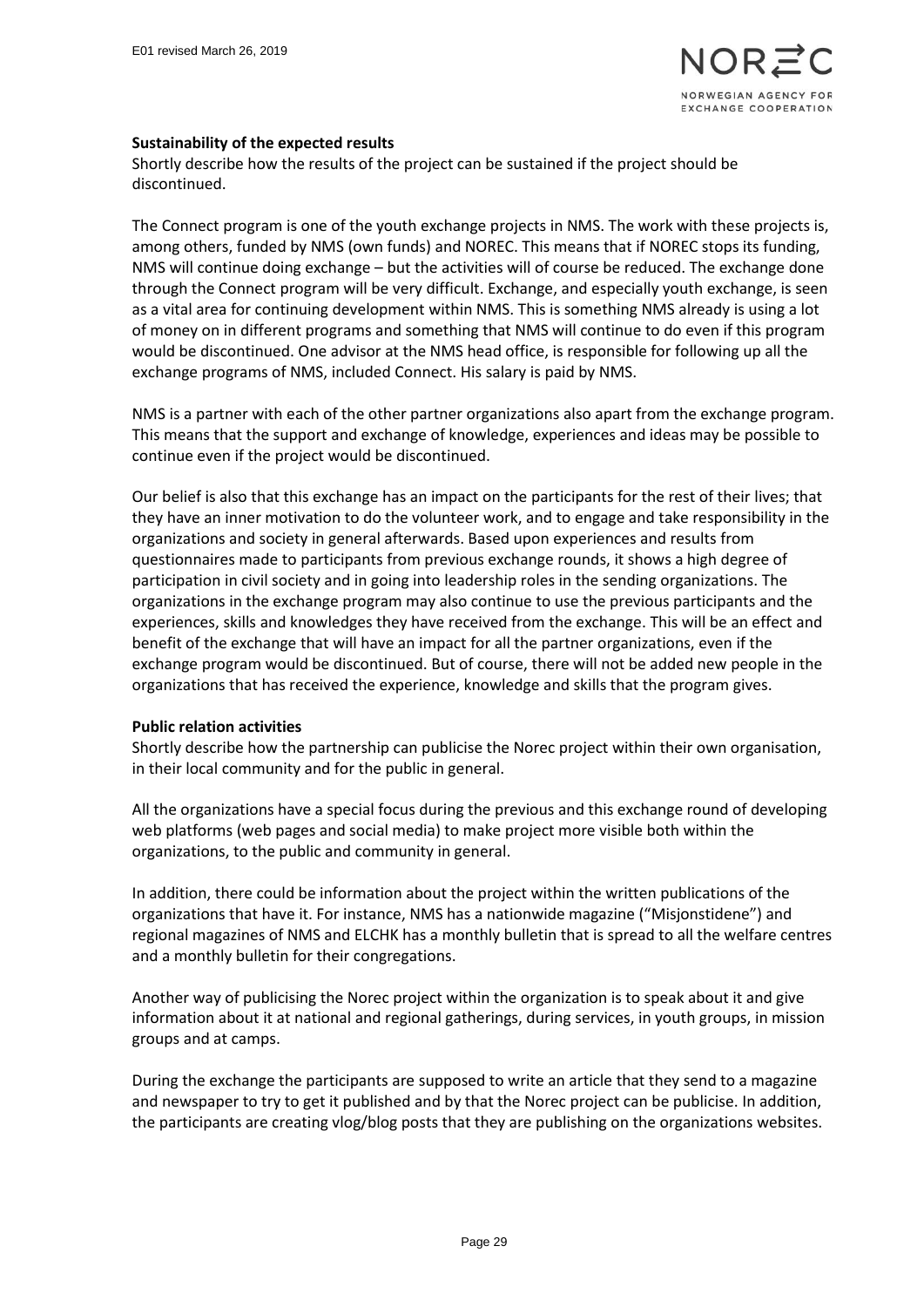

#### **Consequences and special considerations**

#### Shortly describe:

Possible positive/negative side-effects of the expected result

- Possible environmental consequences of the project
- Consequences for rights and equality, in particular gender equality and the rights of disabled persons

An exchange program necessarily involves travelling long distances, and because of that, the only realistic option is to travel by airplane. This of course doesn't have a good impact on the environment. However, while being in their internship, the participants are using public transportation in their daily life, which is better for the environment than using a vehicle just by themselves. During the exchange program the participants learn about environmental issues and about how they could live a more sustainable lifestyle and contribute to a better environment. This may have a positive effect on the environment. One example is that many South participants during the exchange become more aware of the problem of rubbish in nature, and when coming home they have a very different approach to this issue than before.

NMS approved a new strategic plan at the General Assembly in July 2017. In this strategy NMS has decided to focus on three different tasks. One of these is to «fight injustice» This task has been explained in the following way in the document of Quality Development System (QDS) in NMS: "We fight injustice by working for equal treatment and inclusion of underprivileged groups, and we want to stimulate churches to do the same. NMS wants to fight against oppressive practices to women, strengthen the work for human rights and improve the situation for faith minorities and disabled people."

The rights and inclusion of disabled people are important in the work of NMS. Work for the rights and inclusion of disabled people and other unprivileged groups is also something that FLM is focusing on: FLM is running schools for deaf and blind people to increase the rights and possibilities for them in the society. In the exchange program we want, as far as it is possible, to arrange for people with different types of disabilities to participate.

Gender roles and gender equality is both a thematic focus and one of NMS' cross-cutting themes that will be focused on in all the work. This is what NMS' policy-document regarding gender says about the aims: "The aim of the document is two-sided: First, we want to ensure that all actions and procedures supported or initiated by NMS focus on gender, and secondly, we seek to provide a framework for efforts to equal opportunities for women and men and to work for women's rights, both in their own organization and at NMS's partners."

In the exchange we want to give both men and women the same possibility to participate in the program. Our goal over time is to have an equal balance between men and women.

By the experiences and education, the participants get through the program, they can have a greater possibility to engage in their sending organization and society, and to have leadership roles when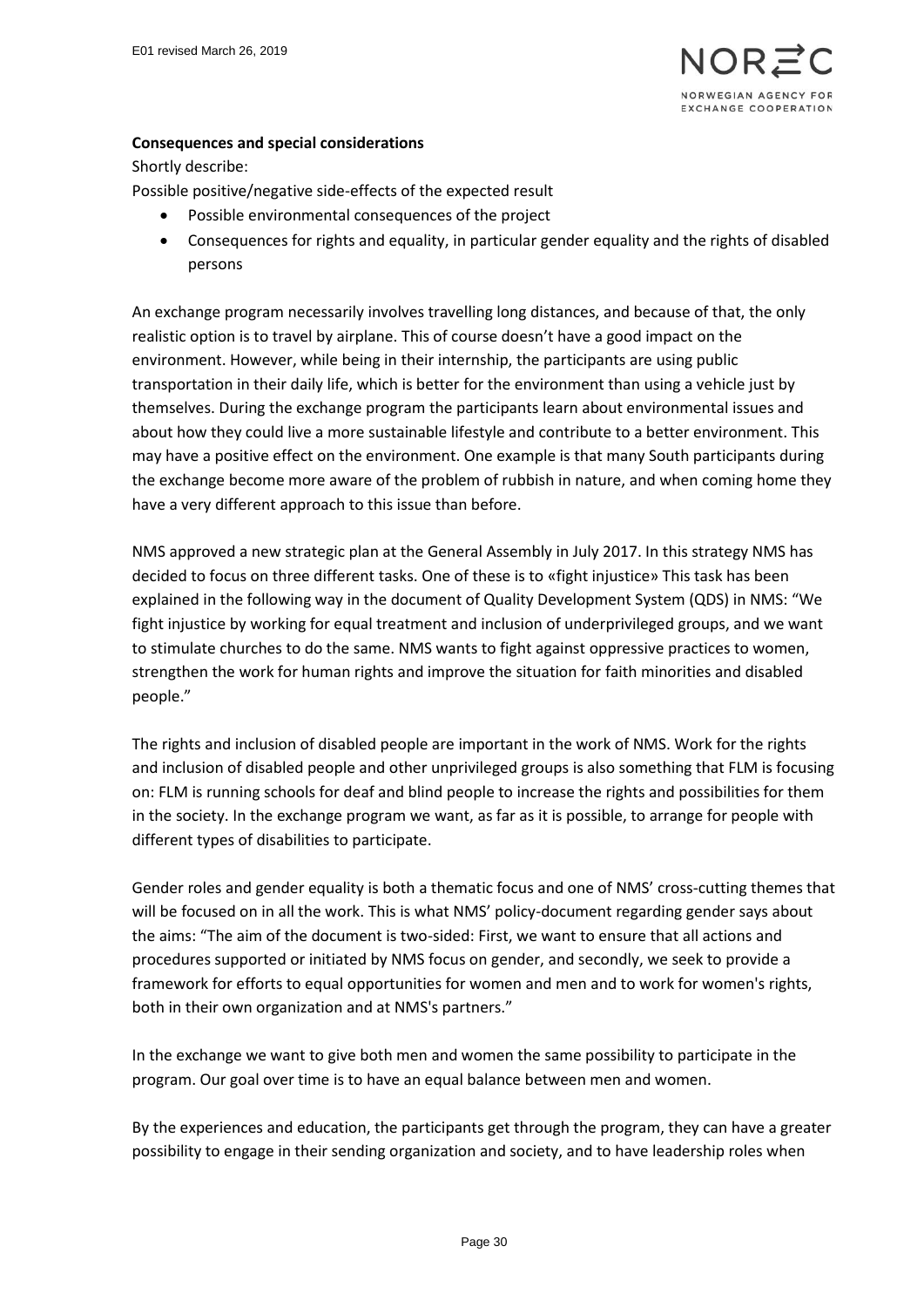they come home. This may have the consequence that women participated in the program are being encouraged by the program, as well as having received valued experience and skills, that may put them into leadership roles in the future which has mostly been held by men before.

Also, in the content of the exchange there is a focus on rights and equalities. In the teaching, the participants learn about injustices and human rights. Some of the participants are engaged in projects related to disabled people and other underprivileged groups. For instance, some of the participants at Madagascar are engaged some days a week in schools for deaf people. These things may give the participant a better understanding and awareness of issues related to rights and equalities and could make the participants have positive impacts on these issues in the future.

# **4 RISKS AND RISK MANAGEMENT**

Shortly describe:

- Possible risks that can negatively influence the achievement of the expected results, and how the project will manage these risks
- Possible risks associated with the project administration, and how the project will manage these risks

One risk that can negatively influence the achievement of the expected results is if the plans made in the project description are not implemented, but instead the participants are doing other things (or fewer things). There are several things we are doing to manage this risk and prevent it from happening:

- We are focusing to be well-prepared for the exchange. When working with the project description we put an effort in finding good tasks for the participants that are relevant for the project. This is done by the contact person in discussion with the leadership in the organization and with the program leader of Connect.
- We try to give the local contact person and other people in the internship places (as well as people involved in the volunteer work) good information about the program and its purpose, about the plans from the project description and about their responsibilities.
- The contact person in each organization and the program leader of Connect should before and during the exchange/volunteer period regularly check that the plans are implemented as planned. It is now scheduled regular skype-meetings between the program leader and the contact persons to make sure this is done.

One challenge may be that the people that are responsible, either for the project in the organization, or the person in charge locally for one of the internship places, discontinue their engagement just before or during the exchange. People moving or discontinue their engagement may be difficult to prevent and will sometimes happen, but we can do things to minimize the negative effect:

If the partner contact person in one of the organizations is discontinuing his/her engagement it is important that the person taking over the responsibility have information about plans, routines etc. Therefore, we have made a document within Connect that give information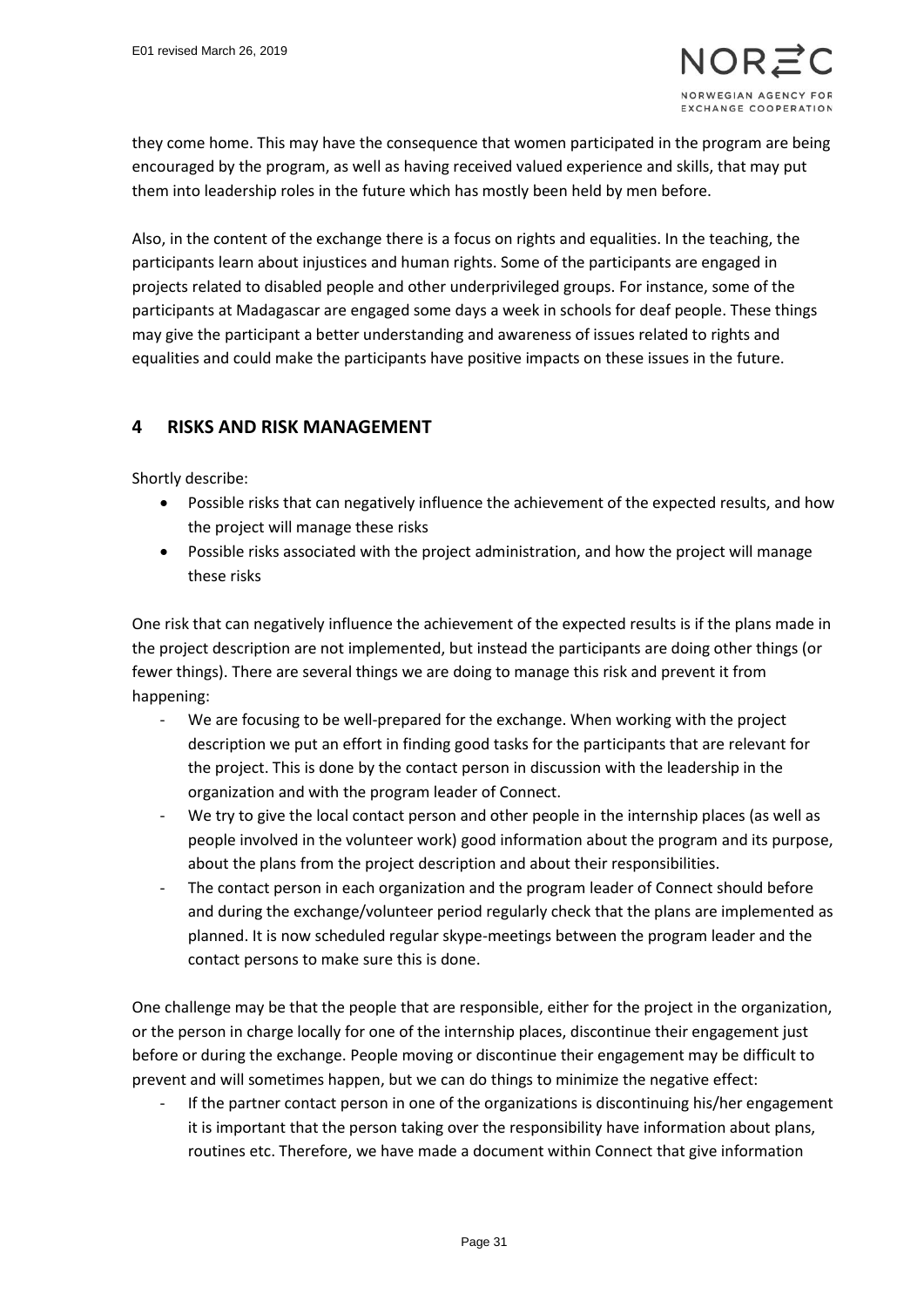about the project and the routines we have. In addition, it is important to have working plans, practical information etc. for each partner that is written down in a way that is easy for anybody to understand.

- One thing we try to do is that not only one person, but many, in each organization/internship place are engaged in the project, have knowledge about it and participate in the process of planning it. Therefore, it is important for us to include the leadership in each organization in deciding the goals and the content of the exchange and regularly inform them about the project and have a dialogue. For instance, when the coordinating partner is visiting one of the other partners, the representative always tries to meet the leaders in the organization. The contact persons are also trying to consult and discuss different issues in the project with other people in the organization.
- Also locally at the internship places of the participants we try to not have just one person that has knowledge about the project, but try to make sure that many people in the church/local part of the organization are feeling an ownership of receiving participants from abroad and have an understanding what the project is about and what responsibilities they have.
- If a local contact person is discontinuing his/her engagement, the partner contact person will also follow-up the place more closely and if needed visit it to ensure everything is working out in a good way. The same is for the program leader if a partner contact person would quit.

One risk is that participants discontinue the exchange before it is finished. This may of course effect negatively the achievement of the expected results. It may be many reasons for doing that, and in some cases, it can be more or less unavoidable (severe chronic health issues, family issues etc.) But there are especially two things that the partners will work on to make it less likely to happen:

- 1.) To recruit participants that are well-suited for going on exchange; that they are in a physical and psychical good health and as persons are suited for this program.
- 2.) That the participants are prepared and followed up in a good way, so they will have a good experience and that problems may be detected in an early stage (like the mental health of the participants, culture shock etc.).

If it happens that a participant is discontinuing the exchange it is important that we are flexible regarding finding solution for the teammate and give him/her different options for the rest of their internship.

To avoid participant from not fulfil their volunteer period in their sending organization, each partner will already in the process of recruitment emphasize this part of the exchange and further try to involve them in planning their plan for volunteer work. At the same we have to show flexibility if their circumstance is changed when they come back compared to what was planned (for instance if they move to another city).

One risk in the administration is the security situation. This is more prevalent in some places than others. To manage this risk, we have a security plan for participants when they are abroad. It is both giving instructions to avoid emergencies from happening, but also give information about what the participants and other involved will do in case of emergency. In addition, each organization have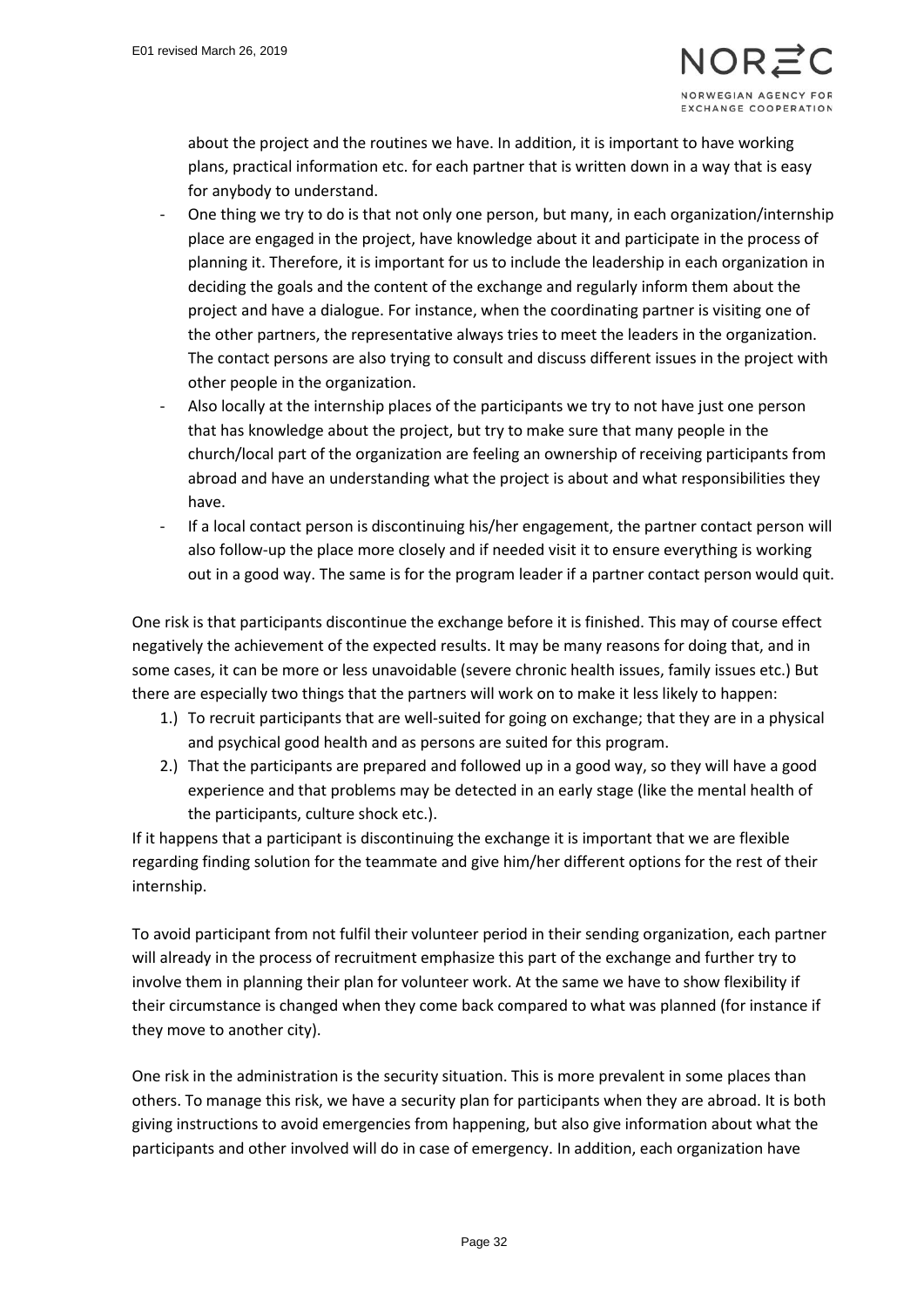created written guidelines for their internship places. To minimize the risk of participants not following them, the security plans are first explained carefully at the preparation course at HIS and then read together with the contact person when the participants are coming to the host country. In case of the security situation in one of the countries is getting serious (or there are other problems in the country/host organization) that may demand to move the participants, NMS will, together with the other partner organization, find solution for the rest of the participants' internship period in case they will be evacuated/moved from that country.

One risk in the administration is corruption. To avoid this, costs are always confirmed by at least two persons in each organization, external audit firms are used for auditing, and to follow up accounting routines is part of partner visits by the coordinating partner.

# **5 MAIN ACTIVITIES TO BE PERFORMED**

- Summary of main preparatory activities for the Norec participants
- Summary of main activities which are to be performed by the Norec participants during their exchange and how they contribute to achieving the expected results of the project. Notable differences between different countries should be indicated.
- Summary of main activities which are to be performed by the Norec participants after coming home and how they contribute to achieving the expected results of the project.
- Describe how the activities contribute to homecoming Norec participants' continued participation in, and contribution to, sending organisation and civil society in general

#### **Preparatory activities**

Before leaving their host organization, all the South participants will have a preparatory course which contains minimum following topics: Information about their sending organization, information about the exchange program, expectations of the participants, participant agreement, working tasks during the exchange and information about the host country and its culture.

Before the exchange all the participants will attend an around 7 weeks long preparatory course arranged by HIS in Norway. These weeks also includes NOREC Youth Camp. The preparatory course contains practical preparation for the exchange and teaching focusing on six main topics:

- 1. Culture and cross-cultural understanding
- 2. Aid and development cooperation
- 3. Ethics and Christian faith
- 4. Bible, mission and diakonia
- 4. Leadership and personal growth
- 5. Communication and advocacy

More specific topics during the preparatory course that may be worth mentioning are: teamwork, conflict management, security plans, setting boundaries, and information about the host countries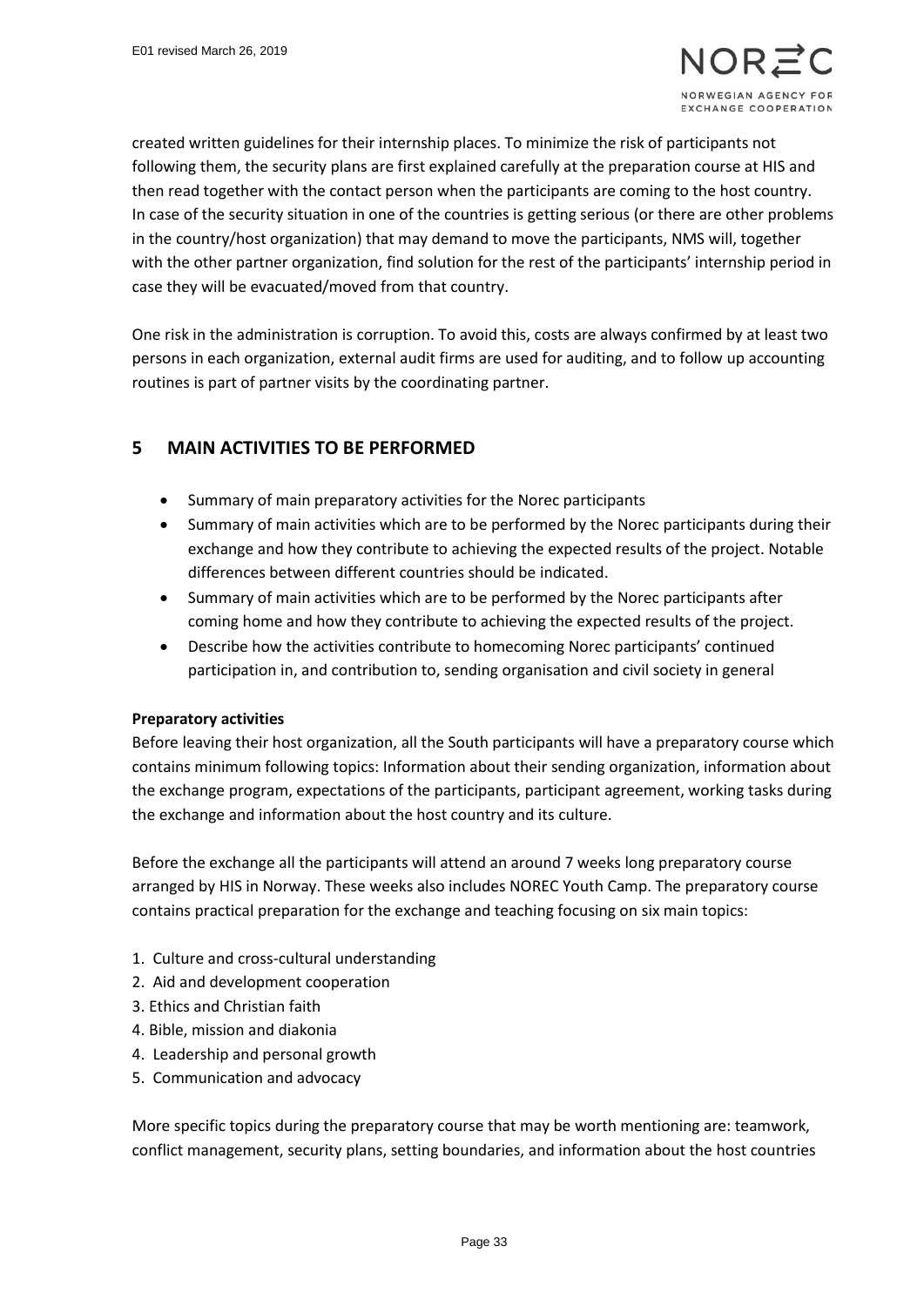and their cultures. In the preparatory course the participants will be introduced to the tasks they are going to perform during the internship and have relevant teaching/training for these tasks. During the preparatory course the participants are also going to the head office of NMS in Stavanger to learn more about NMS. In addition, the participants will also have both individual and team counselling by the staff at HIS.

At HIS the South participants are also going have an introduction language course in Norwegian, learning about practical and cultural things in regard to live in Norway, and are trained by NMS/NMSU staff for several of the tasks they are going to perform. During their exchange period they will regularly have classes in the Norwegian language.

When North participants come to their host country they will have an introduction course learning about the hosting organization, practical things related to living in the host country, safety, the culture/country they will be living in and they will get information and instructions about the main tasks they will perform during the internship period. The North participants will also have an approximately 80 hours language course learning Portuguese/Malagasy/Cantonese.

# **Main activities performed during exchange Common for the whole project**

One of the common expected outcomes is that the participants are involved in work regarding social and global issues in their local communities after the exchange. To motivate them for that, the participants will have learned about global challenges, development work, social work and diakonia during the preparatory course (and they will also learn about that at the spring/debriefing course).

During their stay abroad many of the North participants will have some of their working tasks in social institutions: In Hong Kong the participants will be involved in programs at a social service unit in ELCHK. In FLM the participants will be involved in institutions like Akany Avoko (centre for teenage girls). In ME they may volunteer in different social projects in the communities where they live and arrange workshops about fighting poverty and recycling. In Norway participants will work as volunteers in Second-hand shops of NMS. Some of the participants will also have some of their volunteer work in social institutions when coming back home, for instance the participants in ME will do work in social projects and the participants in FLM will be volunteers in schools. We believe that the work in these institutions will give them experience and an engagement for similar type of work when coming back home and inspire them to continue to volunteer also after the volunteer period. In addition, to be in another country, may give new perspectives that also may motivate them for this. Not at least many of the Norwegian participants may experience poverty and other social challenges in a way they haven't had before, that may give them a deeper motivation to do something themselves for changing the world to a better place in these matters.

Another common expected outcome is that the organizations have increased their visibility of the exchange program on digital platform. To attain this goal the participants will have received training in using digital platforms during the preparation course. Each organization will have a web platform and accounts on Facebook/Instagram about the Connect program (as well as having one web page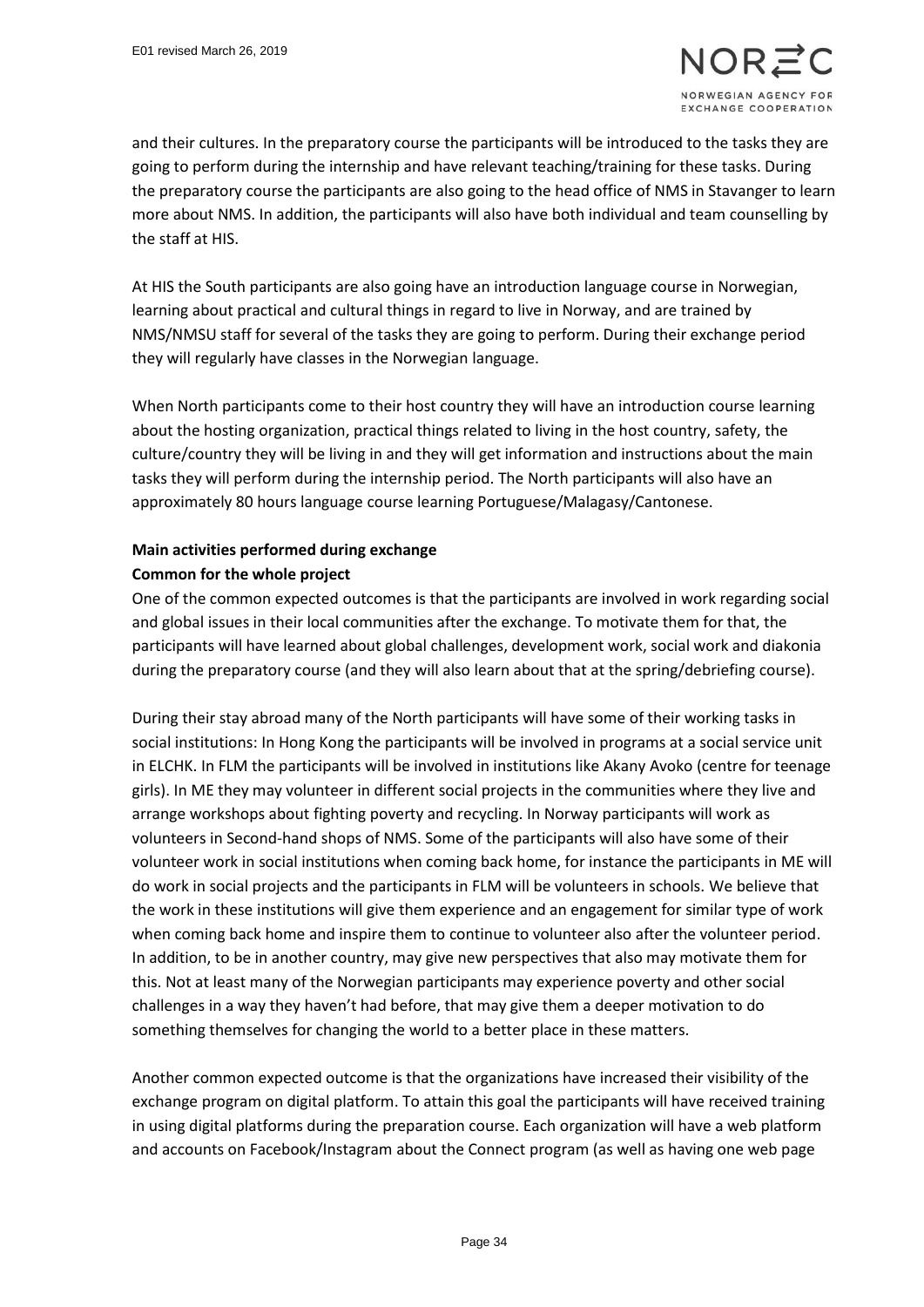

about the program in common). During the exchange the participants will work with updating and creating post regularly on these platforms. These types of tasks will also be part of their volunteer work in their sending organization.

#### **NMS**

The South participants are going to be in 5 teams, of two and two participants, located in Stavanger, Varhaug, Trondheim, Oslo and Bodø. They will have their exchange in NMS/NMSU and congregations that are cooperating with NMS. During the last year's we have increased the amount of work for the South participants that is directly connected to NMS/NMSU and not only work in local congregations. This is a direction for the internship that we will continue, and think is the best benefit for NMS/NMSU. When deciding where participants will be located, the decisive factor has been where NMS/NMSU has the need for them and capacity to follow them up. In Stavanger the main working tasks for the participants will be as the two previous rounds in "Ukirke," which is an NMS-project for youth and young adults in the city centre of Stavanger. NMS has together with local congregations in Bodø started a similar project there, and the team in Bodø will have their main tasks connected to contribute in its development. In Trondheim, Oslo and Varhaug the participants will work in local congregations of church of Norway that NMS has a close cooperation with, and in addition they will do work connected to NMS and NMSU like camps and visiting local mission groups.

One of the expected outcomes for NMS is to strengthen their capacity for youth involvement in the organization in Norway. The main strategy for this is groups for students and young adults – called "Connect-groups." In Oslo, Trondheim and Stavanger there are Connect-groups where the participants will be involved (the Connect-group in Stavanger has just started this semester) and there are plans of starting a new Connect-group in Bodø. An important part of the work of the South participants will be to develop and strengthening already existing groups and participate in starting a new group in Bodø. Therefore, they will have tasks connected to these groups such as participate in planning and implementing events and meetings of Connect-groups and promoting Connect-groups in relevant arenas.

Other project for strengthening the youth involvement in NMS is one project in Stavanger called "Ukirke" and one project in Bodø called "Ung i Bodø" ("Young in Bodø"). The experience of having Connect participants as part of "Ukirke" has been very positive and they have had a very important role in strengthening and developing this project. Therefore, we will also have participants next year in this project and they will participate to strengthen and develop this project even more. We also think it will be a good idea to have participants in a similar project in Bodø run by NMS in cooperation with local congregations called Rønvik to also strengthen and develop this project further. The participants will contribute and have leadership tasks in existing events. In Bodø they will participate in developing new activities for youth/students. The participants will also do work to recruit and involve more volunteers in these projects. In "Ukirke" they will also focus on building and strengthening relationships with youth/young adults, as well as organizations and congregations that is strategic to cooperate with. In Stavanger the participants will also have the responsibility for a New Year event in "Ukirke" and in Bodø they will also plan a new camp for youth and implement this camp.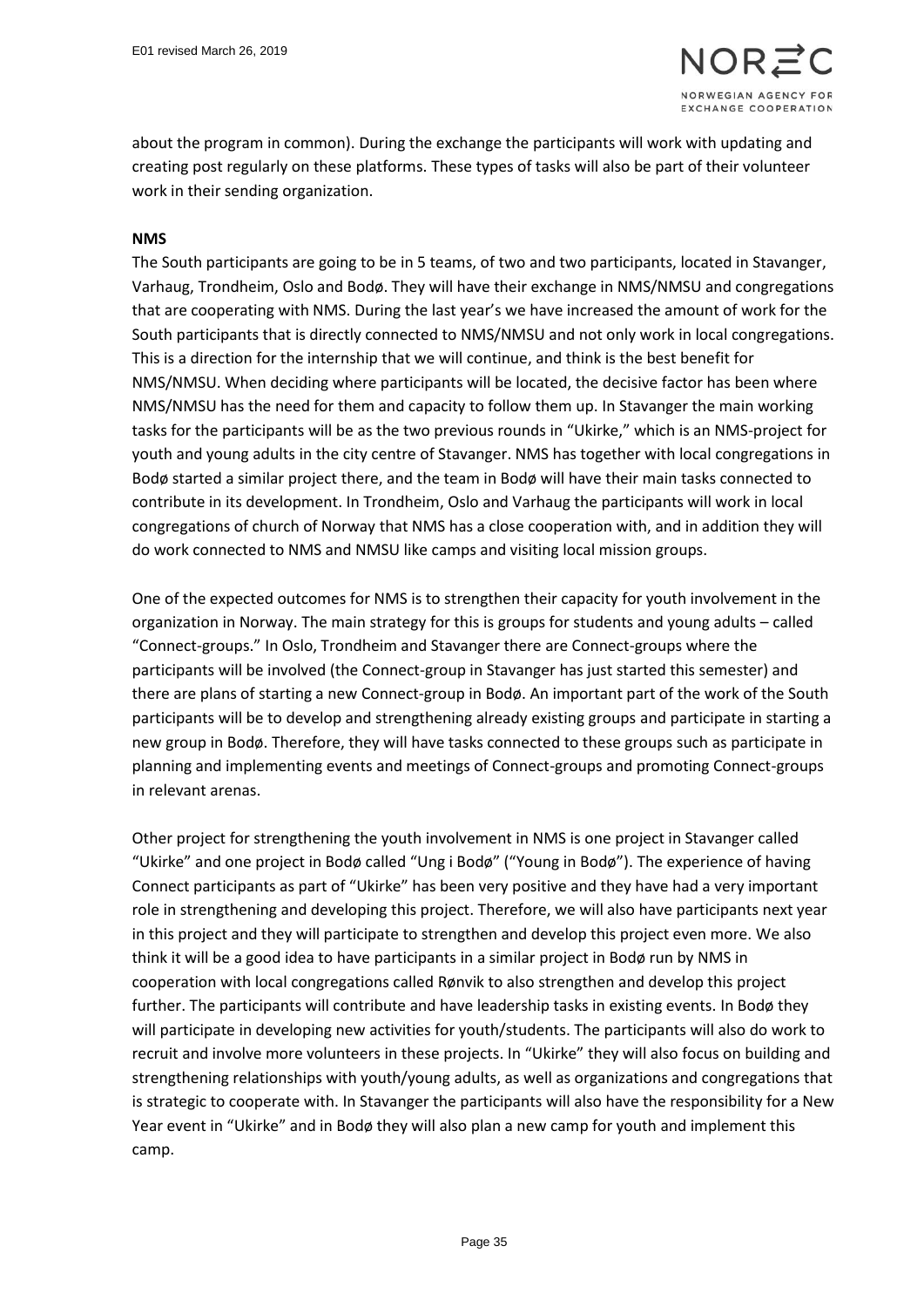

The second expected outcome for NMS is about strengthening the global engagement of the members of NMS, NMSU and our partner congregations. In regard to NMS and NMSU the participants will have an important task in performing different types of teaching and sharing about global matters. It could be about their country and culture, their sending organization, their crosscultural experience, global issues like injustice, poverty and environment etc. This will happen in regional gatherings of NMS, local mission groups, visits to local congregations and in NMSU events and camps. They will also be leaders in camps and events of NMSU which will give the youth a possibility to get to know people from countries and we believe that it will be an important factor for the global engagement of the new generations.

Some of the teams will in addition to the work in NMS/NMSU also have part of their work in local congregations that are cooperating with NMS. We believe that their presence in these congregations and performing different tasks (like building relationships, leading music, being leaders in confirmands and youth work) will strengthen the global engagement in these congregations. But in addition, the participants are going to do sharing and teaching that has a global focus. They may also share songs from their home countries, making food from their place etc. that may also contribute to this outcome.

#### **ME**

The participants will be in 2 teams – one in Panambi and one in Luzerna. They will have their main part of their internship in local congregations that ME is working with.

One of the expected outcomes of ME is to increase the number of young leaders who take part in the organization. An important way of increase the number of youth leaders is through the youth/young adult programs in the congregations that ME is connected to. The participants will take part in planning and structuring these programs, as well as having tasks related to implement these programs. The North participants will work with youth camps and participate in organize and implement them and being responsible for things like games and workshops. They will also help training and mentoring youth in the congregations and by that be part of motivating youth for leadership tasks and developing their skills. Help to train and mentor young people connected to the congregations to make these youth taking more leadership tasks in the youth group, will be another task for the participants. Through the youth programs, camps and mentoring program the goal is that youth will grow as leaders as well as being motivated to engage in the work of ME and take on leadership responsibilities.

English language class is another task they will be involved in. They will start and/or promote and lead these clubs, which aiming to improve the youth's English skills as well as increase their boldness to take on responsibilities.

Another expected outcome to ME is that local congregations should be more engaged in fighting poverty. The North participants will have several tasks connected to this outcome. They will start workshops that address the challenge of poverty and focus on how we can fight it. They will be part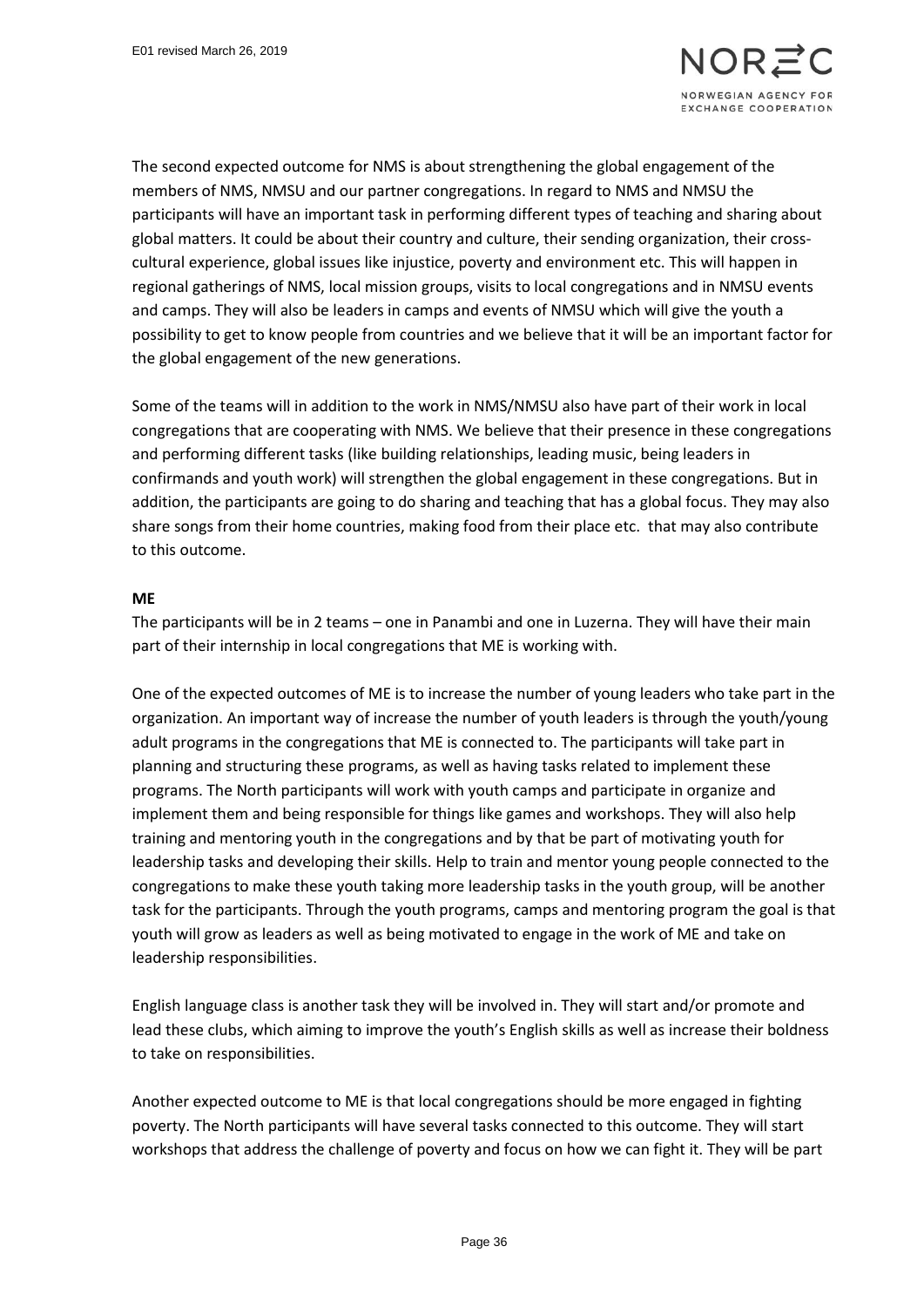of planning and implementing these workshops. They will also start workshop groups focusing on handcraft and recycling that will teach people how they could do that. Part of their task will also be to build relationship and talk to people in the community to make them feel part of these project and to promoting these initiatives in different organizations. The hope is that the North participants can be part in making people in the congregations and the local community to be interested in and inspired be more engaged in fighting poverty.

#### **FLM**

In Madagascar the plan is that the participants will be in 3 different places: the capital Antananarivo (Tana), a place on the west-coast called Vohipeno and Fort-Dauphin, the biggest city in the south of Madagascar. There will be two participants in each city. There have been participants in Antananarivo for several years and there are a lot of relevant activities can be part of tasks they could do. It was the first time in many years that we had North participants in Vohipeno in the last exchange round (2019-2020). For this year we want to continue to send North participants there to increase the impact. Fort-Dauphin is a new place to for the North participants to stay. This synod of Fort-Dauphin in the youth department has been very interested in receiving North participants and this is an opportunity for the program to have more impact in other parts of Madagascar.

The participants will participate and work in local congregations, groups and institutions of FLM. Here they will be sharing, teaching and having activities connected to leadership and/or culture and crosscultural communication:

- All the participants will participate regularly in the local group of scouts or the youth department (FKTLM), and in these groups they will sometimes have talks about culture and leadership.
- FLM is also having work among youth where they are doing sports activities in combination with learning about "life skills." The participants will be involved in this work with practical tasks, lead activities and teach lessons about culture/cross-cultural understanding and leadership.
- The participants will also be involved in and lead "English clubs" connected to institutions (like Sefafi in Vohipeno and Mahavoky in Fort-Dauphin) or a local church. In these English clubs they will lead conversations focusing on take responsibility and cultural diversity.
- The participants in Tana will be volunteers at Akany Avoko (an institution for teenage girls). Here they will lead games, have activities about culture and social life and teach the girls different skills.
- The participants in Tana will assist in organizing activities at Lutheran Hour Ministry such as leadership training, dealing with environmental issues, rehabilitation of the places and taking care of vulnerable people in the church.

By sharing, teaching and having activities about leadership, the participants will be part of educating and training youth to be good leaders, which is supposed to lead to more young people in FLM in the places the participants have been working take more responsibilities and leadership tasks. Similarly, by sharing, teaching and leading activities about culture and about cross-cultural communication,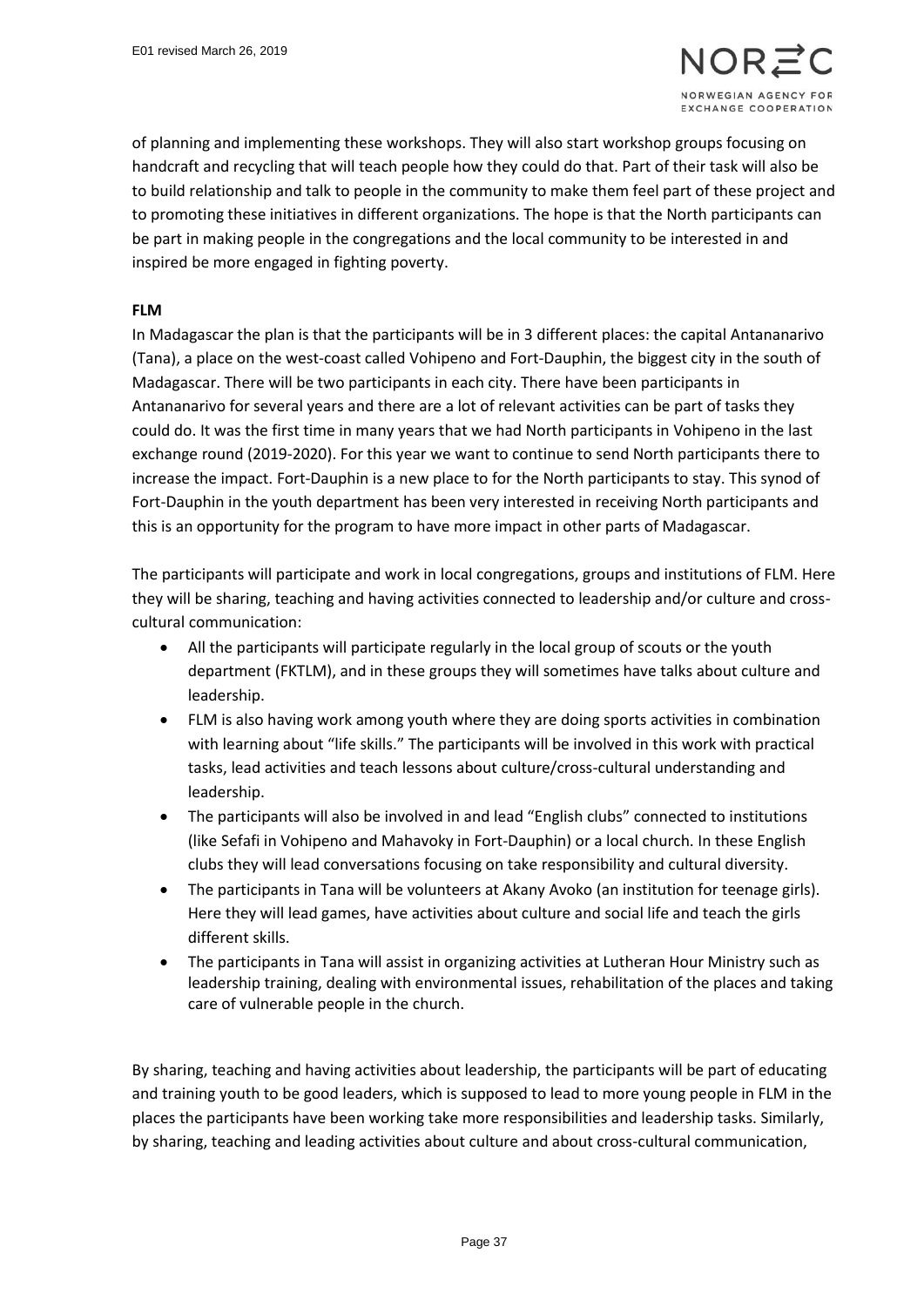

they will contribute to the expected result of youth in FLM having a strengthened cross-cultural understanding. The presence of the North participants in different congregations, groups and institutions in FLM and their interaction and cooperation with different people in these places will probably also strengthen their cross-cultural understanding.

#### **ELCHK**

The team of North participants in Hongkong will be connected to one of the local congregations of ELCHK, but also visit other congregations, and in addition they will have tasks connected to a social service unit and camps of ELCHK.

One of the expected outcomes is that ELCHK will have more competent young leaders. To contribute to this outcome the North participants will be of a local youth group and assist in running this group. Part of that job will be to organize, plan and implement different activities. Many of these activities will focus on leadership, which has the goal of making the youth in group better equip to be leaders in ELCHK. At the social service unit the participants will organize, plan and implement an activity for youth called "Learning English for fun." The goal is to build up the confidence among the youth and develop skills so they could be better leaders in the future.

The second expected outcome for ELCHK is about strengthening the cross-cultural understanding among youth in ELCHK. By coming from another culture and experience cross-cultural challenges by coming to Hongkong the North participants will be good resources for the work to reach this expected outcome. They will share and have activities with focus on cross-cultural issues among the youth at the social service unit and the youth groups in the congregation. They will also visit other youth groups in other congregations in ELCHK and have workshops/sharing about the same type of topics. ELCHK has one monthly bulletin that is spread to all the social welfare centres, and one monthly bulletin that is spread to all the congregations. The participants will write about crosscultural issues in these bulletins. Through sharing their knowledge and experiences regarding these issues the goal is that youth will increase their cross-cultural competence.

The North participants will assist and have different tasks connected to different cultural program and events at the social service unit (Christmas party, Chinese New Year celebration etc.) that may increase the cultural knowledge of the youth. They will also help as tour guides in ELCHK Grace Youth Camp. This is an activity centre which aims to explore Hong Kong's industrial, religious and country heritage as well as natural experiences. When guiding the tour, the participants can have crosscultural communication with the tour members and through the experience they who attend this camp have an opportunity to increase their knowledge about their own culture and as well as knowledge about communication with people from another culture.

# **Main activities after coming back to the host organization**

#### **Common for the whole project**

After the exchange period both North and South participants will have an approximately 2 months long spring course at HIS, which will include debriefing of the participants and more teaching about the 5 topics from the preparatory course. In this course it will also be a focus on preparing the South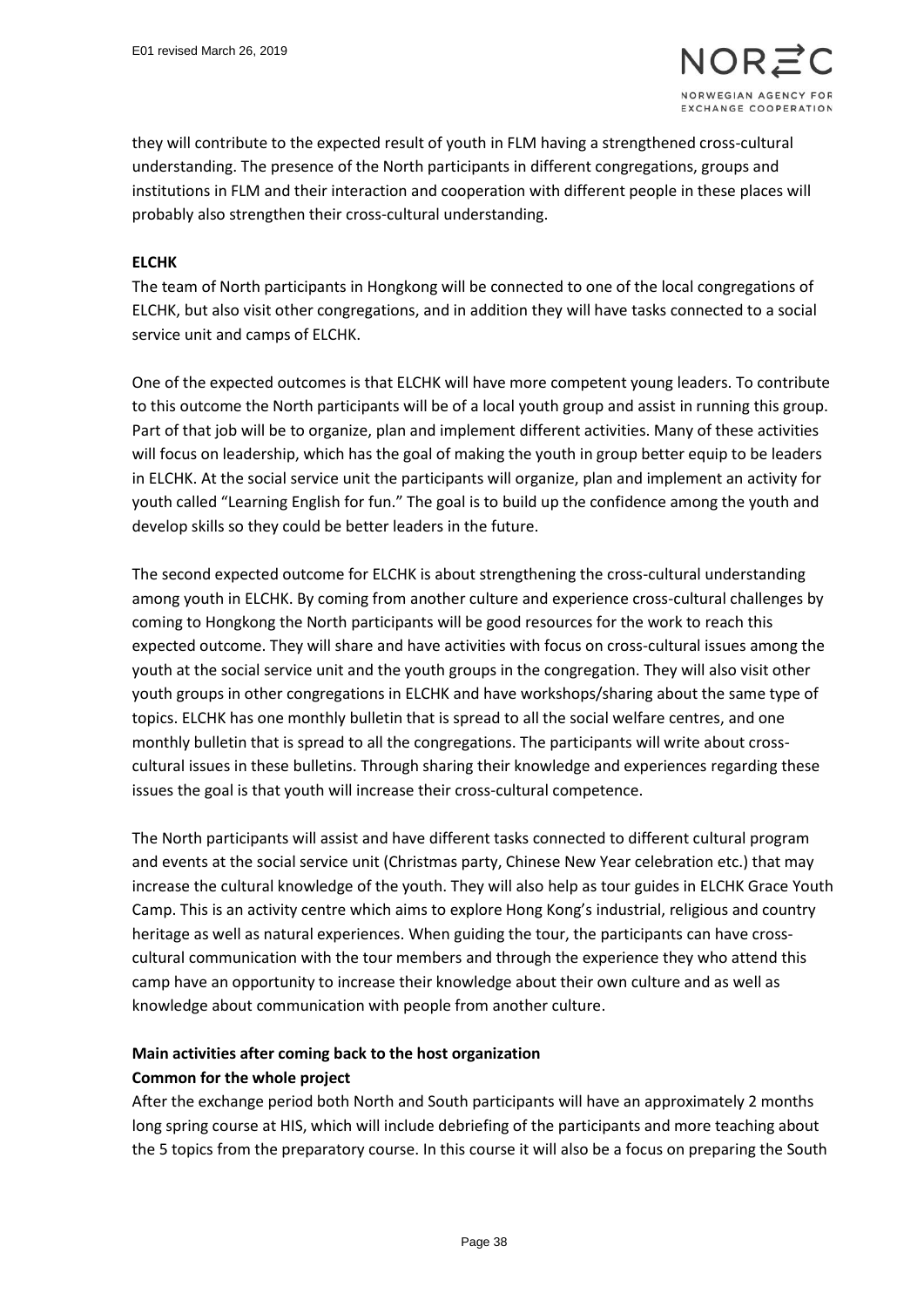participant to re-entry the country they are coming from. The North participants will start their volunteer work during this course, and there will be a focus on the possibility for them to continue their engagement in NMS will be part of the course.

When the South participants come back to their sending organization there will be a home-coming seminar for them.

After coming back to their home country, all the participants are going to do volunteer work for their sending organization to use the experience and knowledge they have got through the exchange, to contribute to their sending organization and the society they live in. Each organization organize the volunteer work for their own participants.

#### **NMS**

The North participants will do their volunteer work during the spring course at Hald as well as during the summer/fall after that.

When the North participants coming back after the exchange, they will have different workshops/talks/teachings about what they have learned and experienced. This could be about global challenges, the projects they have been part of, their cross-cultural experience etc. This will be in mission groups, regional gatherings in NMS, local congregations, confirmands, youth groups and at NMSU camps. They will also create different global events with activities on different cultures, development and mission. These places they will visit and the events they will arrange will be spread out during the spring course. But they will also have one week focusing on these tasks where they go to different parts of Norway to visit local congregations, youth groups, mission groups, camps, NMS offices and Connect-groups. In addition, they will during and after their time abroad write articles, create blog/vlog posts and take pictures that may be used of NMS in their magazines (local or national) or on their digital platforms. They may also share stories, experiences and ideas that may be used in material/the work of NMS. By performing these tasks, they will contribute to strengthen the global engagement of the members of NMS, NMSU and partner congregations.

Another of the expected results is about NMS strengthening their capacity for youth involvement. For the participants to have as much impact on this result as possible, we believe that it is important that they engage in the organization not only for 2 months but will continue their engagement also after that. Therefore, an important focus for the volunteer period will be to make the participants feel more ownership of the organization and make them motivated to continue to be involved. This will be done through letting the participants share their experiences, use their talents and do different tasks within the organization. During the spring course they will meet different representatives from NMS/NMSU to share their experiences and ideas as well as getting to know the organization even better and build relationships. During summer or fall they will also volunteer in different ways in NMS/NMSU, after their own choice. This could be to be as leaders in "Ucamp Summer" and other NMSU camps, as volunteers in Second Hand Shops, and work with promoting NMS/NMSU. In addition of being resources for NMS/NMSU during these tasks our hope is that these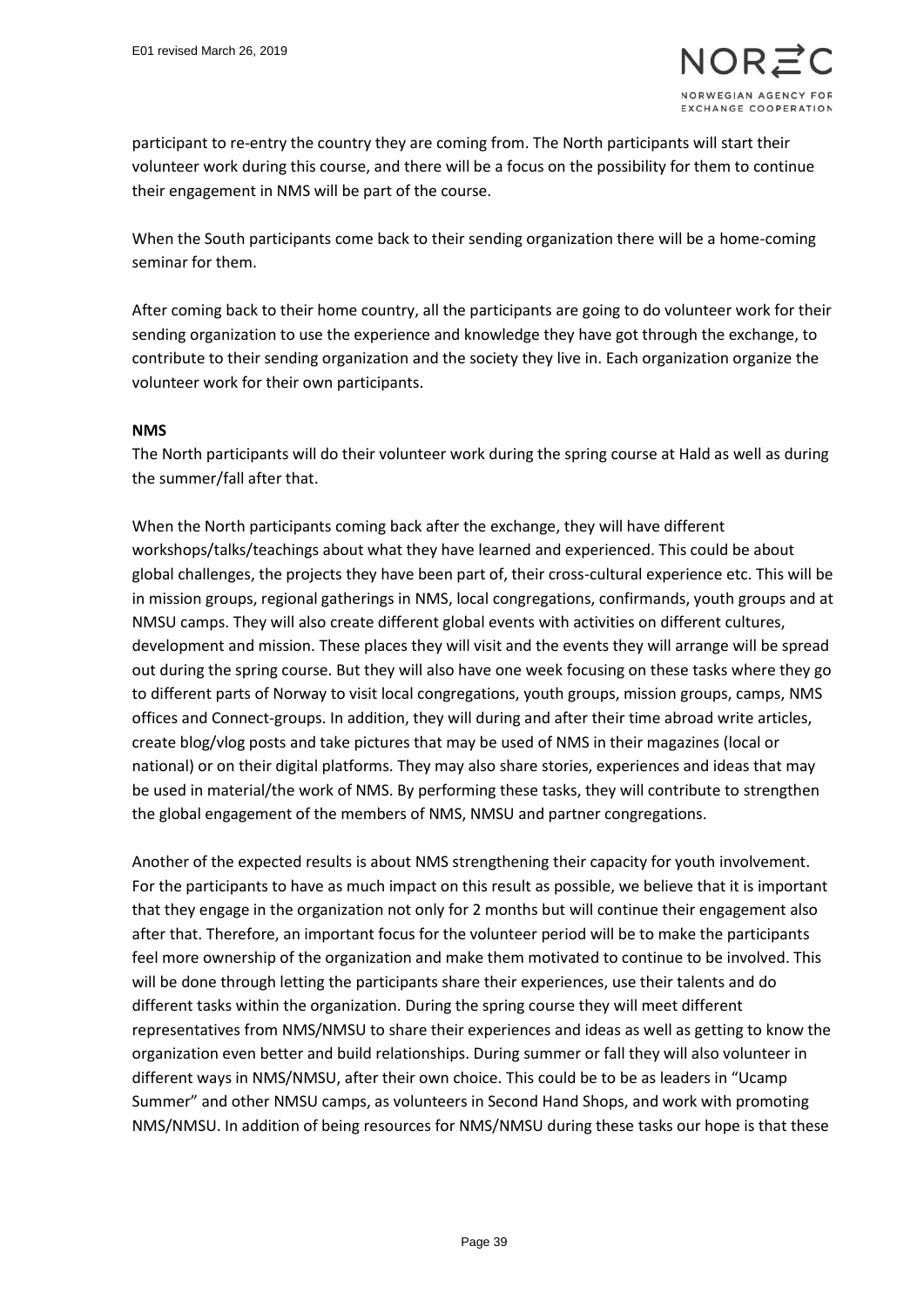things will motivate them for further engagement in NMS/NMSU also after the volunteer period and being resources for strengthening the youth capacity in NMS.

The most important arena for young adults is Connect groups and therefore the participants will also visit these groups in the spring, so they become familiar with these groups. They could also be engaged in Connect-groups or start new ones during the fall, as part of their volunteer work, and by that being part of strengthening the capacity for youth involvement in the organization in Norway.

#### **ME**

The participants from Brazil will before, during and after the stay abroad make a plan for their volunteer work together with the contact person in ME, in accordance with the project description and it will contain different types of activities.

Some of the tasks will in different ways be about train young leaders and motivate them to take part of the work in ME. By doing that they are contributing to the expected outcome to increase the number of young leaders who take part in ME. There are several ways they will do that:

- Mentoring groups is an important way in ME to develop leaders. The South participants will have tasks within already existing mentor groups in ME or be part of starting up new groups. This may both be for local groups and on national level.
- The participants will also assist in training and following up the participants that will participate the year after, by be part of mentoring them and arranging the Reset Program (home-coming seminar), the year after. By doing these things the succeeding participants may also grow as more as leaders and being more motivated for working in the organization afterwards. The participants will also help organizing youth camps.
- They will also visit partner organizations to promote ME and its leadership training programs and youth camps, and the hope is that more youth will be motivated to attend these and by the training the get from these, in the future being leaders in the organization.
- They will participate in meetings with the local leaders and pastors and put into practice the strategies of Movimento Encontrão, in their local congregations, so that there may become more leaders in local congregations.
- They will collaborate in structuring the youth/young adult programs in cooperation with ME and its local partners, pastors and congregations.
- They will participate in and have responsibilities at ME General Assembly 2022 and by that increase the focus on youth and young adults in the organization. At the General Assembly they will share how the exchange program can contribute to leadership development.

Another expected outcome for ME is about making local congregations more engaged in fighting poverty. The South participants will themselves be engaged in or start a project reaching out to people with disabilities, people that are homeless or that has to do with drug prevention/rehabilitation. By doing so they are themselves engaged in work with people in challenging situations and may also inspire other people in their church and community to also to so. The participants will also start events and workshops in local congregations that will be about poverty and how they could contribute in fighting it. They should also start and/or get involved in handicraft/recycling workshops group for practical crafting in the local congregations and teach others how to do it. They will also work to promote these workshops into the community and get in touch and talk to people in the community and make them feel part of the project. By promoting and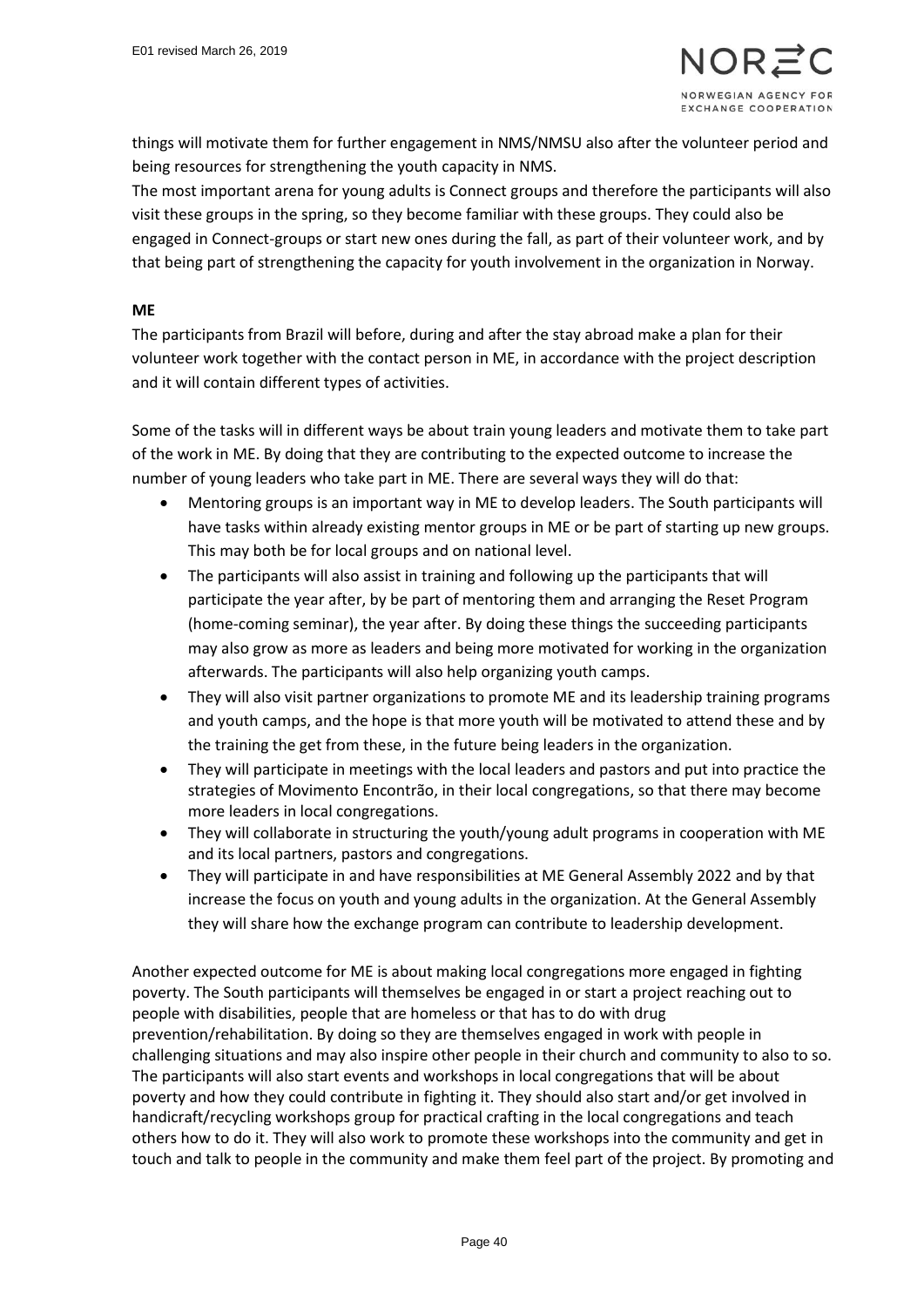

organizing these workshops the goal is that they will make people more aware about the challenge of poverty and more engage in doing something about it and that this will be important within the local congregation.

#### **FLM**

When the Malagasy participants coming back from Norway, they will have different volunteer tasks, mostly in the place they live (normally the synod they come from). They will together with the local contact person make plans for their volunteer work in accordance to the goals of the project.

The participants will be volunteers at FLM schools to share their knowledge from the exchange about leadership and by that contribute to the expected outcome about young leaders in FLM take more responsibilities. They will also lead local English clubs where they will have some activities to help young people to be better leaders. Some of the participants will assist in the leadership trainings at the Lutheran Hour Ministry. They will also participate in the synodal youth gathering and at this gathering share what they have learned during the exchange about leadership. By sharing knowledge and experiences of leadership at schools and the synodal gathering, organize activities at English clubs and assist in leadership training, they will contribute in equipping youth for going into leadership responsibilities, so the number of young leaders in FLM may increase.

The participants will also participate in local/regional youth camps. In these camps they will share about their experiences of being participate in an intercultural exchange. By doing that they will contribute in strengthening the cross-cultural understanding among these youth. They will also be engaged in their sending church and local KTLM group to share their knowledge about another culture to other young people. They will also participate in a Connect-group. The Connect-group will be started during the previous exchange round. This is a group that former participants of Connect are creating to take initiative to make the world a better place in the church/community they are part of. The participants will arrange an event about cultural understanding with the Connect-group, which will also strengthen the cross-cultural understanding among youth. They will also help with the introduction course of new participants in terms of culture. Through sharing their experiences with and knowledge about different cultures and cross-cultural issues the goal is that the youth in FLM will have a strengthened cross-cultural understanding.

#### **ELCHK**

During their home-coming seminar the participants will be prepared for their leadership tasks. They will also attend the training course for being leaders in youth camps. As volunteer work they will be members of the camp committee for a youth camp in the summer of 2021 and be part of planning and organizing the camp. They will also be leaders for small groups at the camp. The participants will serve as members in one of the department committees (attend meeting once every 2nd month) to learn the operation of the department, and to give comments on issues being discussed and assist in implementing activities and projects. Through the exchange programs and the volunteer period the participants will grow and develop as leaders and after the volunteer period continue to serve as leaders and being resource persons within the organization and increase the number of more competent leaders in ELCHK. In addition, the South participants will plan, promote and implement workshops/forums/training courses connected to leadership to the youth in ELCHK. By doing that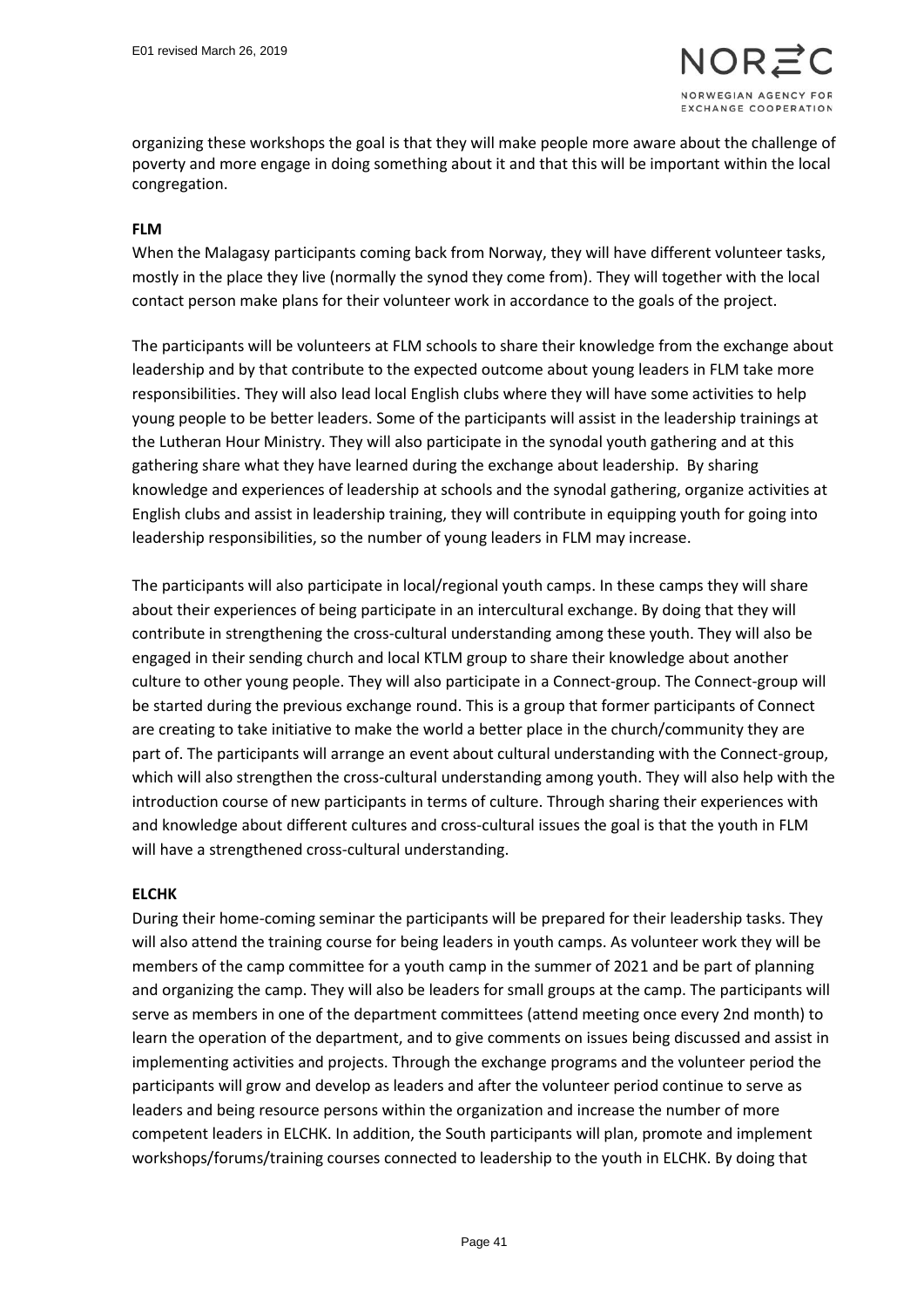they will also be part of making other youth more competent as leaders within ELCHK, which is one of the expected outcomes of ELCHK.

The South participants will also use their gained knowledge about cross-cultural issues during the volunteer period. They will promote and implement workshops, forums and talks with focus on cross-cultural issues to youth in different local congregations in ELCHK. They will also share about their cross-cultural experiences from the exchange during the monthly youth worship. Twice during the following year write about global understanding in the monthly bulletin that is spread to all the congregations. They will also organize activities and programs about cross-cultural understanding in a social service unit and the congregations. Through these activities, youth in ELCHK will receive more information about cross-cultural issues, and it will contribute to the expected outcome about increasing the cross-cultural understanding among youth in ELCHK.

#### **Activities for continued participation**

For all the partners we believe it is crucial that the participants not just will be active in the organization for the exchange and volunteer period, but that they will continue after that and contribute with the knowledge, skills and experiences they have obtained through the exchange, for the exchange programs to have as much impact on the organization as possible. Therefore, one common expected outcome for the partnership is about the participants of Connect having a longlasting engagement in the sending organization. To achieving this the participants will learn and be more familiar with the organizations during the preparation course, introduction course and the spring/debriefing course. During the volunteer work they will experience and have tasks in different parts of the organization. The hope is that these things will make the participants feel ownership for the organization they are sent from and being motivated to continue their involvement. During the spring/debriefing course (North participants)/home-coming seminar (South participants) they will receive information about how they could participate in the organization after the exchange.

Exactly how this involvement will look like depends upon different things, like where the participants are living and what they are doing. Regarding the involvement in the organization, common for all the partners is the possibility to be leaders and volunteers in camps and regularly work within the organization. In ME, one possibility is to continue the engagement in mentoring groups. In FLM, one possibility is to participate in leading training of youth in the church (leadership, global issues, volunteering). In ELCHK, they could be members of a department committee and youth work. In NMS, one way of being engaged is to attend and have leadership roles in "Connect-groups" (local young adult groups of NMS) as well as volunteering in NMS Gjenbruk (Second-hand shops) and volunteer in one of NMS program outside of Norway (like Ucrew and Uteam).

But to increase the involvement in the organization it may also be important to follow up the participants after the exchange and volunteer period. To follow them up and motivate them for involvement also after the exchange we are planning to have alumni-gathers in each organization. The first one will be in the extension of the exchange round 2019-2020. The plan is to continue this measure for the exchange round of 2020-2021 also. Some of the participants will use parts of their volunteer work to plan and develop these gatherings. The hope is that by coming together and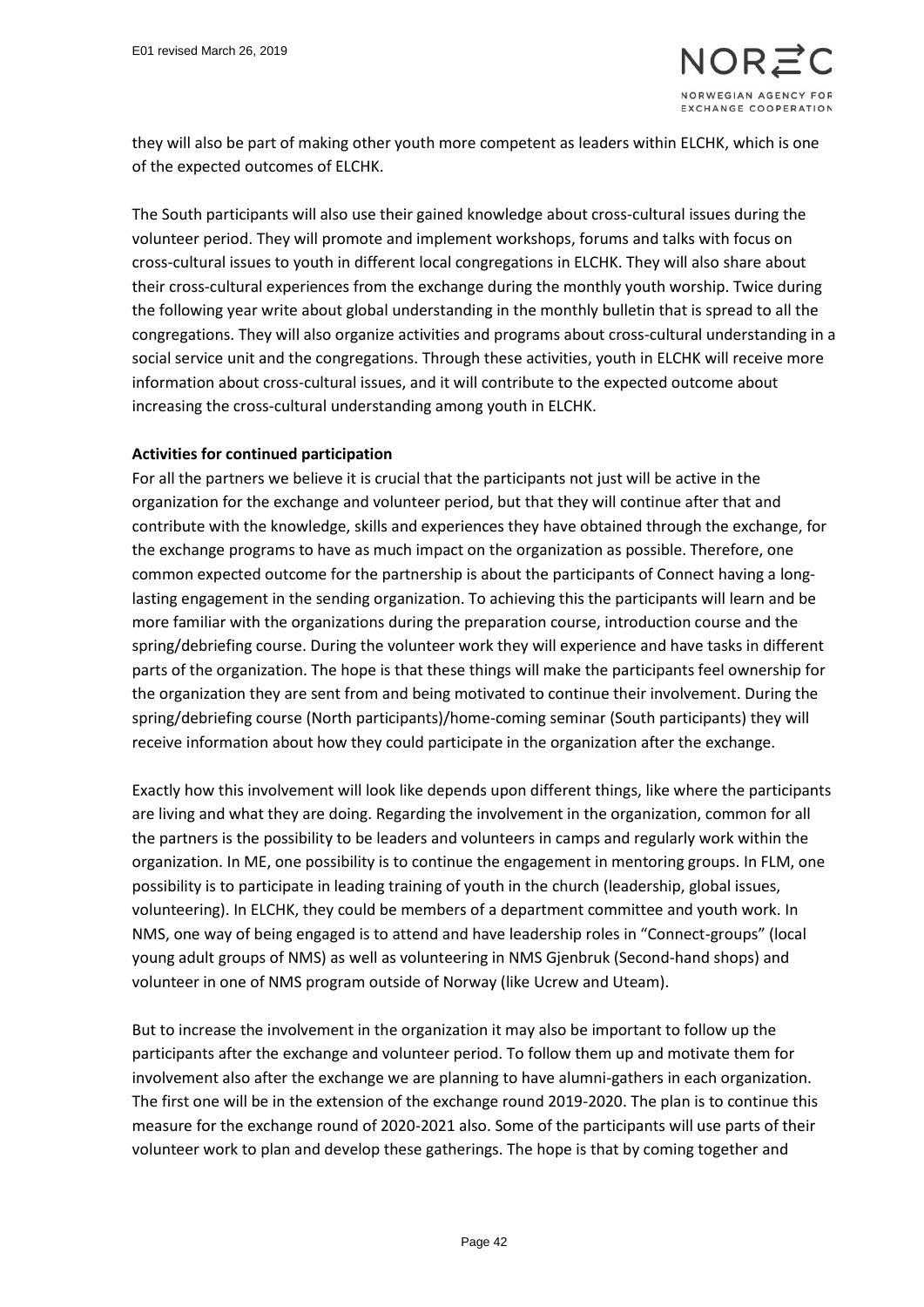receive inputs, the alumni-meetings may be a place where the participants can share their struggles, ideas and experiences and by that also support each other and motivate each other for further engagement in the organization and society in general.

# **6 NOREC PARTICIPANT INFORMATION**

#### **Planned volume of exchange for the project**

| Number of<br><b>Norec</b><br>participants<br>from | to<br>Norway  | to<br><b>Brazil</b> | to<br>Madagascar | to<br><b>Hong Kong</b> | <b>TOTAL</b> |
|---------------------------------------------------|---------------|---------------------|------------------|------------------------|--------------|
| Norway                                            |               | 4                   | 6                |                        | 12           |
| <b>Brazil</b>                                     | 4             | X                   |                  |                        | 4            |
| Madagascar                                        |               |                     | X                |                        |              |
| Hong Kong,                                        | $\mathfrak z$ | -                   | ۰                | X                      |              |
| China                                             |               |                     |                  |                        |              |
| <b>TOTAL</b>                                      | 10            |                     | 6                |                        | 22           |

#### **Norec participant contract and travel dates planned**

- Intended contract start (date): August 1st, 2020.
- Intended contract end (date): July 31st, 2021.
- Date of outward travel: October 1st, 2020 for North participants and August 9th, 2020 for South participants.
- Date of return: April 6<sup>th</sup>, 2021 for North participants and June 11th, 2021 for South participants.
- Preparatory course by partner (place, date): Mandal, August 18th to September 25th, 2019 for North participants and August 10th to September 25th, 2020 for South participants.
- Norec Youth Camp (place, date): Bergen, August 24th to 28th, 2020.
- Homecoming seminar by partner (place, date): Mandal, April 6<sup>th</sup> to June 11th, 2021 for North participants and April 19th to June 11th, 2021 for South participants.

# **7 SIGNATURE**

12.03.2020 On behalf of NMS

Per Ivar Johansen Acting General Secretary of NMS ---------------------------------------------------------